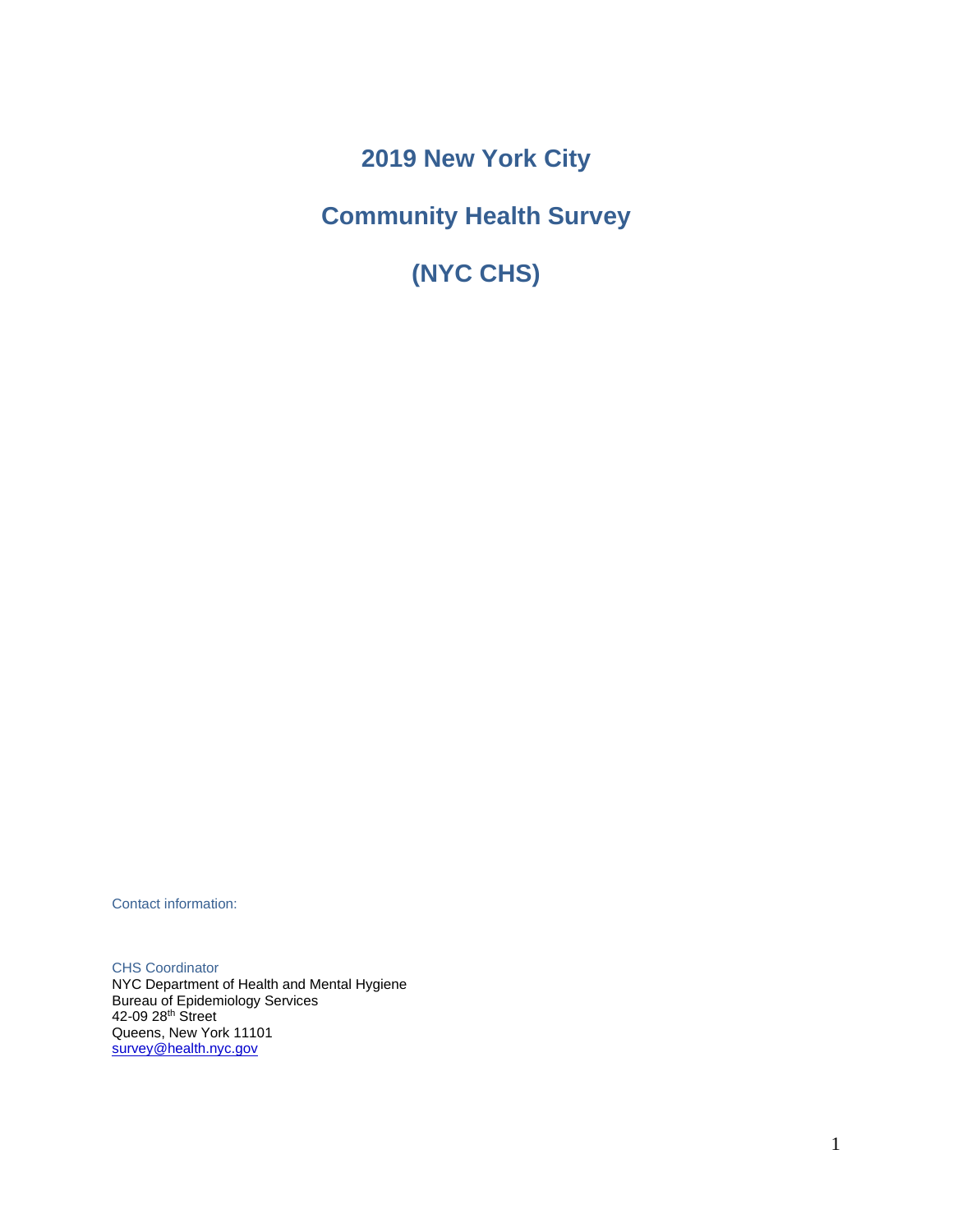# **Contents**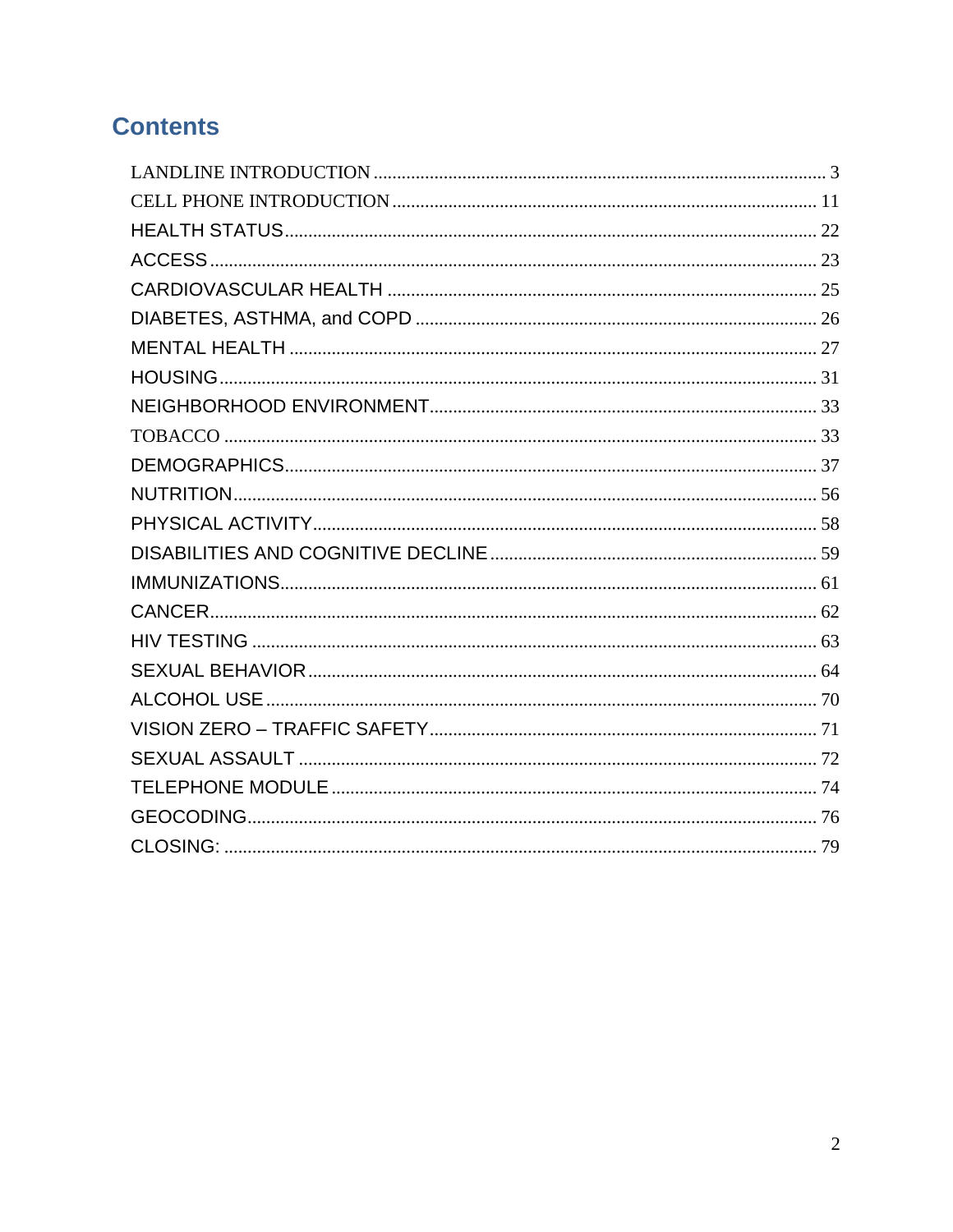# <span id="page-2-0"></span>**LANDLINE INTRODUCTION**

SKIP TO CELL INTRODUCTION IF CELL VERSION

Hello. My name is . I'm calling on behalf of the New York City Department of Health from Abt Associates and we need your help to represent your neighborhood. If you qualify for the research, we'll give you \$10 as a thank you. All answers you give are confidential and it takes less than two minutes to determine eligibility.

INTERVIEWER: Read if needed: You don't have to provide any personal information such as your full name or address.

#### **IF ATTEMPT = 3, 7 or 11, DISPLAY THE FOLLOWING TEXT (RED FONT COLOR):**

''If answering machine, leave message''

#### **DIAL\_OUTCOME**

1: PROCEED TO SCREENING/INTERVIEW [VERIFY DISPO] 2: Answering Machine / VOICEMAIL 9: NO ANSWER (5 Rings) 11: HARD CALLBACK (Specified Date/Time) [REQUIRE APPT] [ADD COMMENT] 13: SOFT CALLBACK (Unspecified) [ALLOW APPT] [ADD COMMENT] 14: SPANISH Callback [ALLOW APPT] [ADD COMMENT] 50: CHINESE Callback [ALLOW APPT] [ADD COMMENT] 51: RUSSIAN Callback [ALLOW APPT] [ADD COMMENT] 56: HAITIAN CREOLE Callback [ALLOW APPT] [ADD COMMENT] 59: BENGALI Callback [ALLOW APPT] [ADD COMMENT] 15: OTHER Language [VERIFY DISPO] [FINALIZE RECORD] 16: Call Blocking - CALLBACK 19: CELL SAMPLE NUMBER REACHED ON LL [VERIFY DISPO] [FINALIZE RECORD] 21: HUNG UP [ADD COMMENT] 22: SOFT REFUSAL [ALLOW APPT] [ADD COMMENT] 24: HARD REFUSAL (Do Not Call Back) [VERIFY DISPO] [ADD COMMENT] [FINALIZE RECORD] 26: Call Blocking - REFUSAL [VERIFY DISPO] [FINALIZE RECORD] 34: SHORT TERM HEALTH PROBLEM (Cold, Flu, Etc. - Can be called back) [ALLOW APPT] [ADD COMMENT] 35: LONG TERM HEALTH PROBLEM (Entire Field Period) [VERIFY DISPO] [ADD COMMENT] [FINALIZE RECORD] 36: HEARING PROBLEM (Hard of Hearing, Deaf) [VERIFY DISPO] [FINALIZE RECORD] 37: DURATION (Resp Not Available Entire Field Period) [VERIFY DISPO] [ADD COMMENT] [FINALIZE RECORD] 38: BUSINESS/Government/Non-Residential (Confirmed via Person) [FINALIZE RECORD] 41: BUSY SIGNAL/TONE

42: INCOMPLETE CALL /LINE PROBLEMS /TEMPORARY (HEARD: Circuits Busy, Try Again Later) FINALIZE RECORD IF THIS DISP IS ASSIGNED 3 TIMES]

43: CHILD/TEEN PHONE [VERIFY DISPO] [ADD COMMENT] [FINALIZE RECORD]

44: FAX/MODEM TONE [FINALIZE RECORD]

46: NOT IN SERVICE/DISCONNECTED [FINALIZE RECORD]

## **STOP MENU/TERMINATE INTERVIEW**

11: HARD CALLBACK (Specified Date/Time) [REQUIRE APPT] [ADD COMMENT]

13: SOFT CALLBACK (Unspecified) [ALLOW APPT] [ADD COMMENT]

14: SPANISH Callback [ALLOW APPT] [ADD COMMENT]

50: CHINESE Callback [ALLOW APPT] [ADD COMMENT]

51: RUSSIAN Callback [ALLOW APPT] [ADD COMMENT]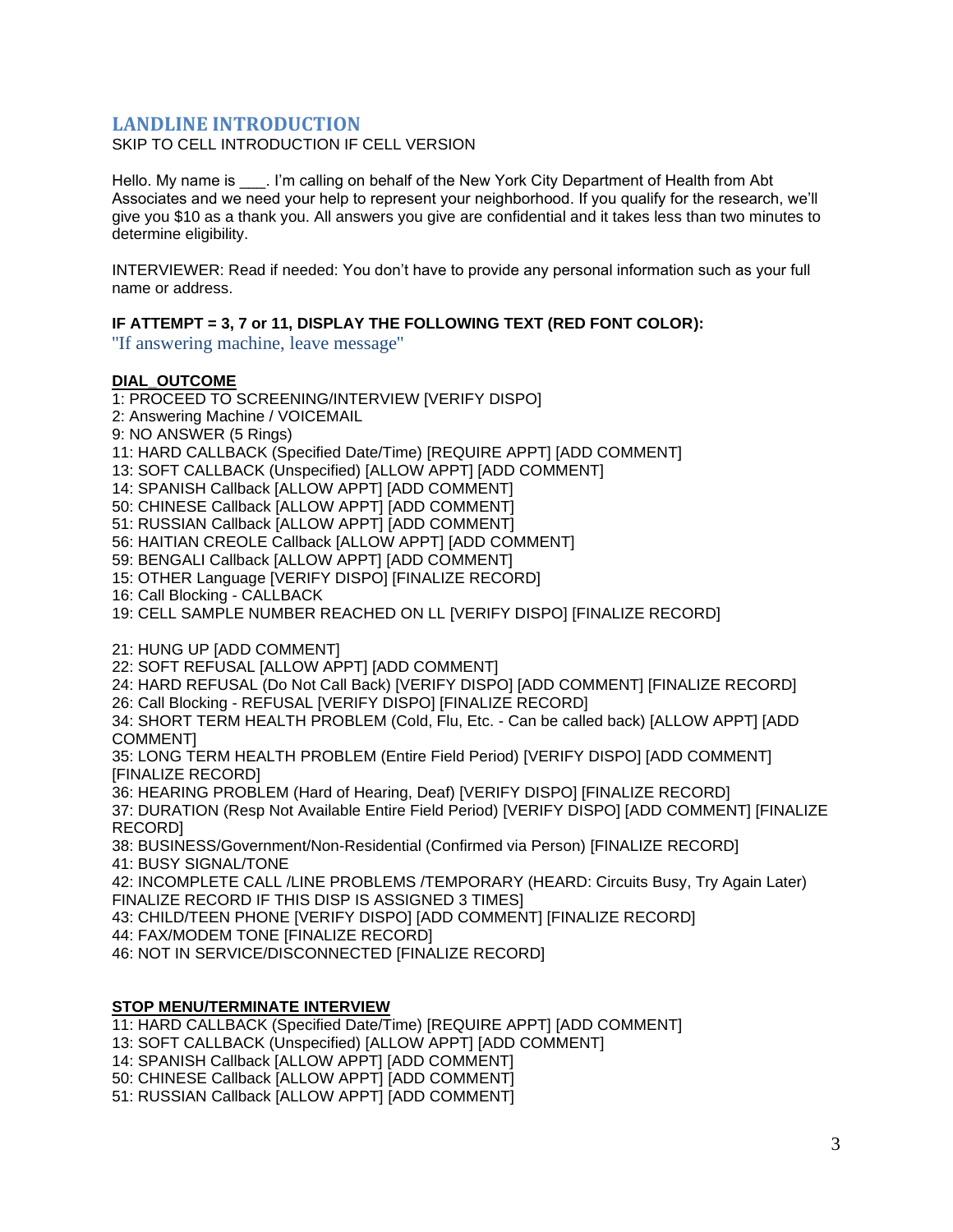56: HAITIAN CREOLE Callback [ALLOW APPT] [ADD COMMENT] 59: BENGALI Callback [ALLOW APPT] [ADD COMMENT] 15: OTHER Language [VERIFY DISPO][ADD COMMENT] [FINALIZE RECORD] 22: SOFT REFUSAL [VERIFY DISPO] [ALLOW APPT] [ADD COMMENT] 24: HARD REFUSAL (Do Not Call Back) [VERIFY DISPO] [ADD COMMENT] [FINALIZE RECORD] 34: SHORT TERM HEALTH PROBLEM (Cold, Flu, Etc. - Can be called back) [VERIFY DISPO] [ALLOW APPT] [ADD COMMENT] 35: LONG TERM HEALTH PROBLEM (Entire Field Period) [VERIFY DISPO] [ADD COMMENT] [FINALIZE RECORD] 36: HEARING PROBLEM (Hard of Hearing, Deaf) [VERIFY DISPO] [ADD COMMENT] [FINALIZE RECORD] 37: DURATION (Resp Not Available Entire Field Period) [VERIFY DISPO] [ADD COMMENT] [FINALIZE RECORD] 38: BUSINESS/Government/Non-Residential (Confirmed via Person) [ADD COMMENT] [FINALIZE RECORD] 43: CHILD/TEEN PHONE[ADD COMMENT] [FINALIZE RECORD] 66: CHS COMPLETE AND ELIGIBLE FOR KIDS – CALLBACK - CB4 - KIDS\_REC 61: CHS COMPLETE AND NOT ELIGIBLE FOR KIDS ID DIAL\_OUTCOME OR STOPMENU= 14, SET LANGUAGE TO 10 ID DIAL\_OUTCOME OR STOPMENU= 51, SET LANGUAGE TO 25 ID DIAL\_OUTCOME OR STOPMENU= 50, SET LANGUAGE TO 4

#### **IF DIAL\_OUTCOME = 2 AND ATTEMPT = 3, 7 or 11, GO TO VOICEMAIL SCRIPT BASED ON LANG. IF NO LANGUAGE SELECTED, SHOW VOICEMAIL SCRIPTS IN ALL LANGUAGES**

#### **ENGLISH:**

"Hello, I'm calling on behalf of the New York City Health Department from Abt Associates. We are conducting an important study to learn more about the health of New Yorkers and your phone number was randomly chosen. I am not selling anything; this is a scientific study called the Community Health Survey. If you qualify for this study, we'll give you \$10 as a thank you.

ID DIAL\_OUTCOME OR STOPMENU= 56, SET LANGUAGE TO 12 ID DIAL\_OUTCOME OR STOPMENU= 59, SET LANGUAGE TO 69

We will call you back in a few days."

#### **SPANISH:**

"Hola, le llamo de parte del Departamento de Salud e Higiene Mental de la Ciudad de Nueva York, de Abt-Associates. Estamos llevando a cabo un estudio importante para aprender más acerca de la salud de los neoyorquinos. No estoy pidiendo dinero, este es un estudio científico llamado el Estudio de la Salud Comunitaria. Si califica para el estudio, le daremos \$10 como agradecimiento.

Le volveremos a llamar en algunos días."

#### **RUSSIAN:**

"Здравствуйте, я звоню вам из Abt Associates Департамента здравоохранения и психогигиены города Нью-Йорка. Мы проводим важное исследование, чтобы побольше узнать о здоровье жителей Нью-Йорка. Я не прошу денег – это научное исследование, которое называется «Здоровье жителей районов». Если Вы соответствуете критериям для участия в исследовании, в качестве благодарности Вы получите 10 долларов.

Мы вам перезвоним вам через несколько дней."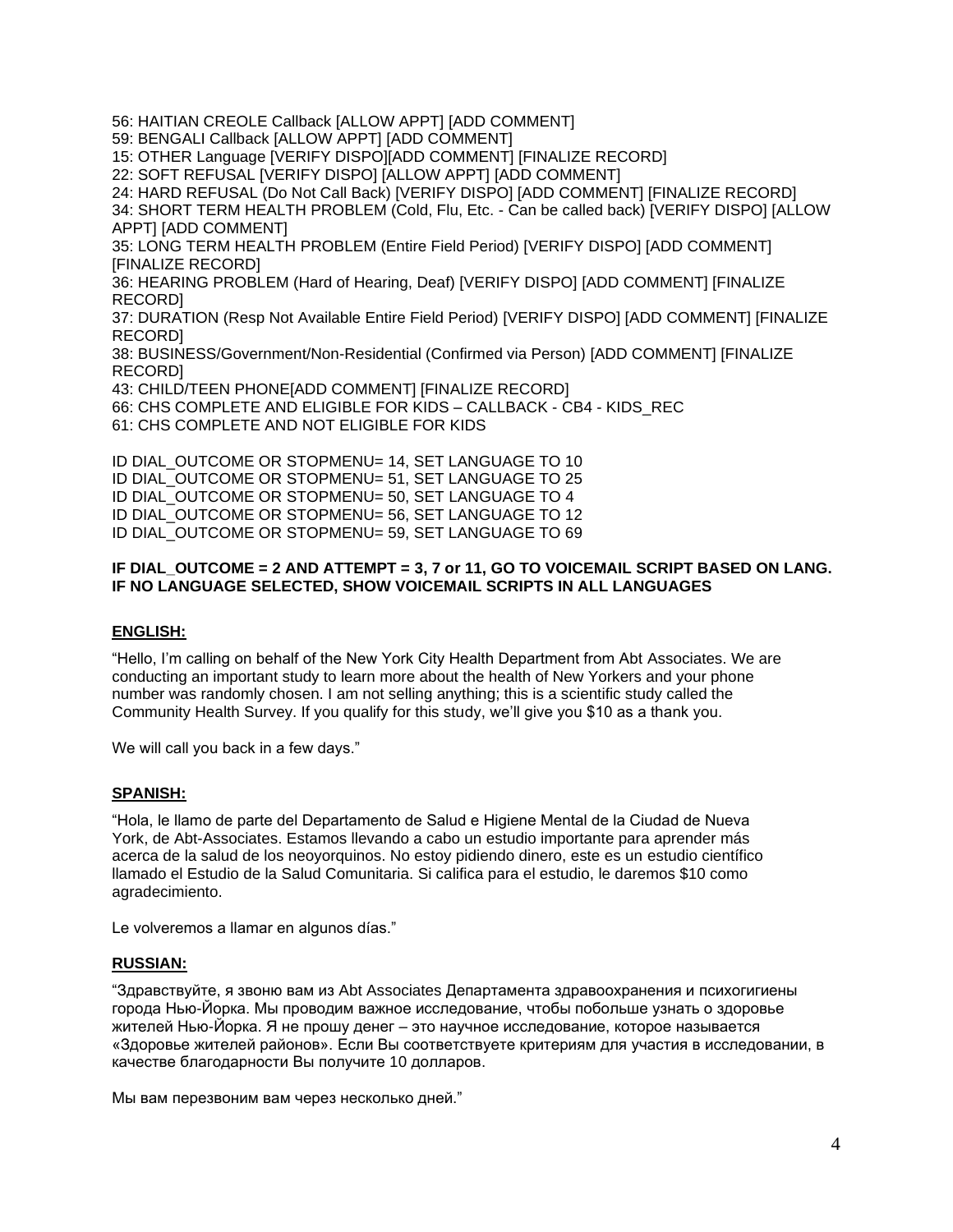### **CHINESE:**

#### **Simplified Chinese:**

"您好,我是代表纽约市卫生局从 Abt Associates打电话来。我们正在进行一项重要调查,以便进 一步认识纽约市民的健康状况,我们随机选中了您的手机号码。我不是推销任何东西,这是一项称 为"社区健康调查"的科学研究。 如果您符合参加调查的资格,我们将付给您十美元作为谢礼。

我们会过几天再打电话给您 "

#### **BENGALI:**

"নমস্কার/আদাব, আমি Abt Associates থেকে নিউ ইয়র্ক সিটি ডিপার্টমেন্ট অব হেলথ এর পক্ষে টেলিফোন করছি। আমরা নিউ ইয়র্ক এর অধিবাসীদের স্বাস্থ্য সম্পর্কে আরও জানতে একটি গুরুত্বপূর্ণ অধ্যয়ন পরিচালনা করছি এবং আপনার সেল ফোনটি এলোপাথাড়িভাবে নির্বাচিত হয়েছে। আমি কিছ বিক্রি করছি না; এটি একটি বৈজ্ঞানিক অধ্যয়ন যা কমিউনিটি হেলথ সার্ভে নামে পরিচিত। আপনি যদি এই অধ্যয়নের জন্য যোগ্য হন, তাহলে আপনাকে ধন্যবাদ জানানোর জন্য আমরা \$10 থদব।

আমরা কয়েকদিনের মধ্যেই আপনাকে আবার টেলিফোন করব।"

#### **HAITIAN CREOLE:**

"Alo, m ap rele nan non Depatman Sante Vil Nouyòk nan Abt Associates.

N ap fè yon etid enpòtan pou nou aprann plis bagay sou sante moun k ap viv nan Nouyòk yo e nou te chwazi nimewo telefòn selilè w la pa aza. Mwen pa p vann anyen; sa a se yon etid syantifik ki rele Sondaj sou Sante Kominote a. Si ou kalifye pou etid sa a, n ap ba ou \$10 pou nou di w mèsi pou patisipasyon w.

N ap rele w ankò nan kèlke jou."

LANG. Select a language: 9: English (inglés) 10: Spanish (español) 25: Russian 4: Chinese - Mandarin 69: Bengali 12: Hatian Creole ID LANG= 14, SET LANGUAGE TO 10 ID LANG = 51, SET LANGUAGE TO 25 ID LANG = 50, SET LANGUAGE TO 4 ID LANG = 56, SET LANGUAGE TO 12 ID LANG = 59, SET LANGUAGE TO 69

Q ZIP To make sure that we correctly identify your neighborhood, could I please have your five-digit zip code?

RECORD 77777 FOR DK RECORD 99999 FOR Ref.

**CATI: IF QUOTA OUT ZIP CODE, GO TO Q9.12\_13**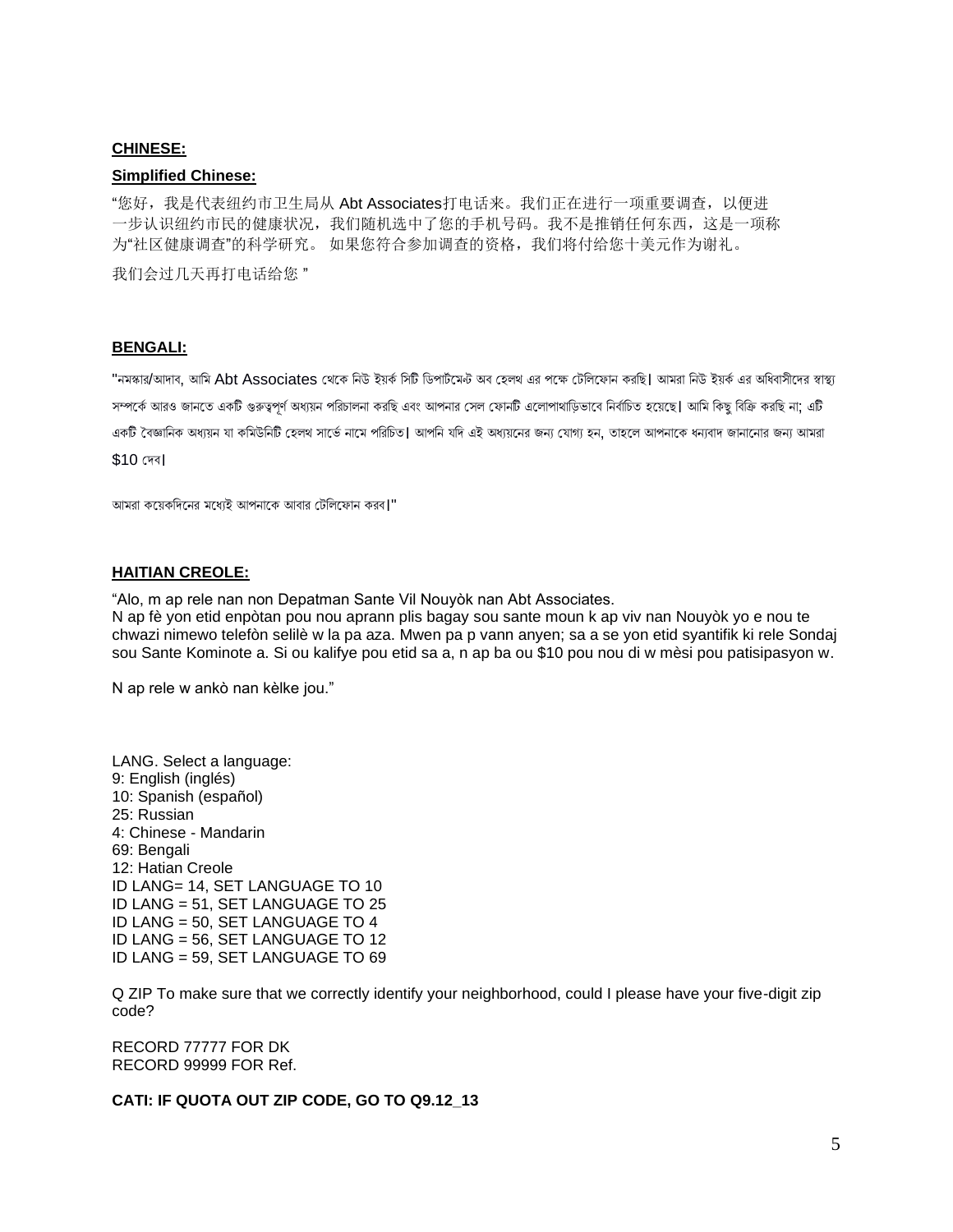## **CATI: IF Q ZIP DOES NOT FALL IN PREDEFINED CATI ZIP CODE LIST (APPENDIX B)**

Q Confirm. Just to confirm, is your zip code  $\overline{?}$ 

1 YES 2 NO 7 DON'T KNOW/NOT SURE 9 REFUSED

#### **CATI: IF RESPONDENT CONFIRMS ORIGINAL ZIPCODE, ASK Q BORO. IF RESPONDENT SAYS THE ZIP CODE FIRST GIVEN IS NOT CORRECT OBTAIN CORRECTED ZIP CODE. IF THIS ZIPCODE STILL DOES NOT FALL IN PREDEFINED CATI ZIP CODE LIST (APPENDIX B), OR IF Q ZIP = 77777 OR Q ZIP = 99999, ASK Q BORO**

Q BORO In which of the five New York City boroughs do you live?

INTERVIEWER: Read if needed:

1 The Bronx, 2 Brooklyn, 3 Manhattan, 4 Queens, or 5 Staten Island? 6 DO NOT LIVE IN NYC [TERMINATE] 7 DON'T KNOW/NOT SURE [TERMINATE] 9 REFUSED [TERMINATE]

IF QBORO = 6, , SET DISPO TO 192: S/O - QBORO: DO NOT LIVE IN NYCIF QBORO = 7 OR 9, SET DISPO TO 143: Hard Refusal - QBORO: DK / REF

IF RESPONDENT DOES NOT LIVE IN NYC  $[ANSWER = 6]$ : Thank you very much, but we are only interviewing people who currently live in New York City. **END SURVEY**

**CATI: IF QUOTA OUT, WRITE DATA FOR QZIP (QZIP), QCONFIRM (QCONFIRM), AND QBORO (QBORO) FROM MAIN SUB\_SCRIPT. WRITE DATA FROM SAMPLE FOR UHF, REPLICATE, QKEY – THE ORIGINAL ONE, MAILED, RESMC, CSS. IF QUOTA OUT, GO TO Q9.12\_13 FOR KIDS ELIGIBILITY**

**CREATE THE FOLLOWING VARIABLES:**

- **UHF - ASSIGNED USING ORIGINAL RULES (BASED ON QZIP OR ZIP OF PLURALITY (QZIP1) FROM SAMPLE IF QZIP=77777/99999).**
- **UHFFLAG – SET TO 1 IF UHF ASSIGNED BASED ON QZIP, SET TO 2 IF ASSIGNED BASED ON ZIP OF PLURALITY (QZIP1) FROM SAMPLE**
- **HOODFU – IF QZIP=77777/99999 OR NON-NYC ZIP, SET 'HOODFU'=1 - ELSE GO TO QHH**

**NEIGHBORHOOD FOLLOW-UP QUESTIONS [ASK IF HOODFU=1] IF Q BORO/Q CONF\_NYC =1 [BRONX]:** NH1. What is the name of the neighborhood in **The Bronx** where you live?

[LIST OF NEIGHBORHOODS IN APPENDIX A.] Neighborhood 99 Refused [GO TO QHH]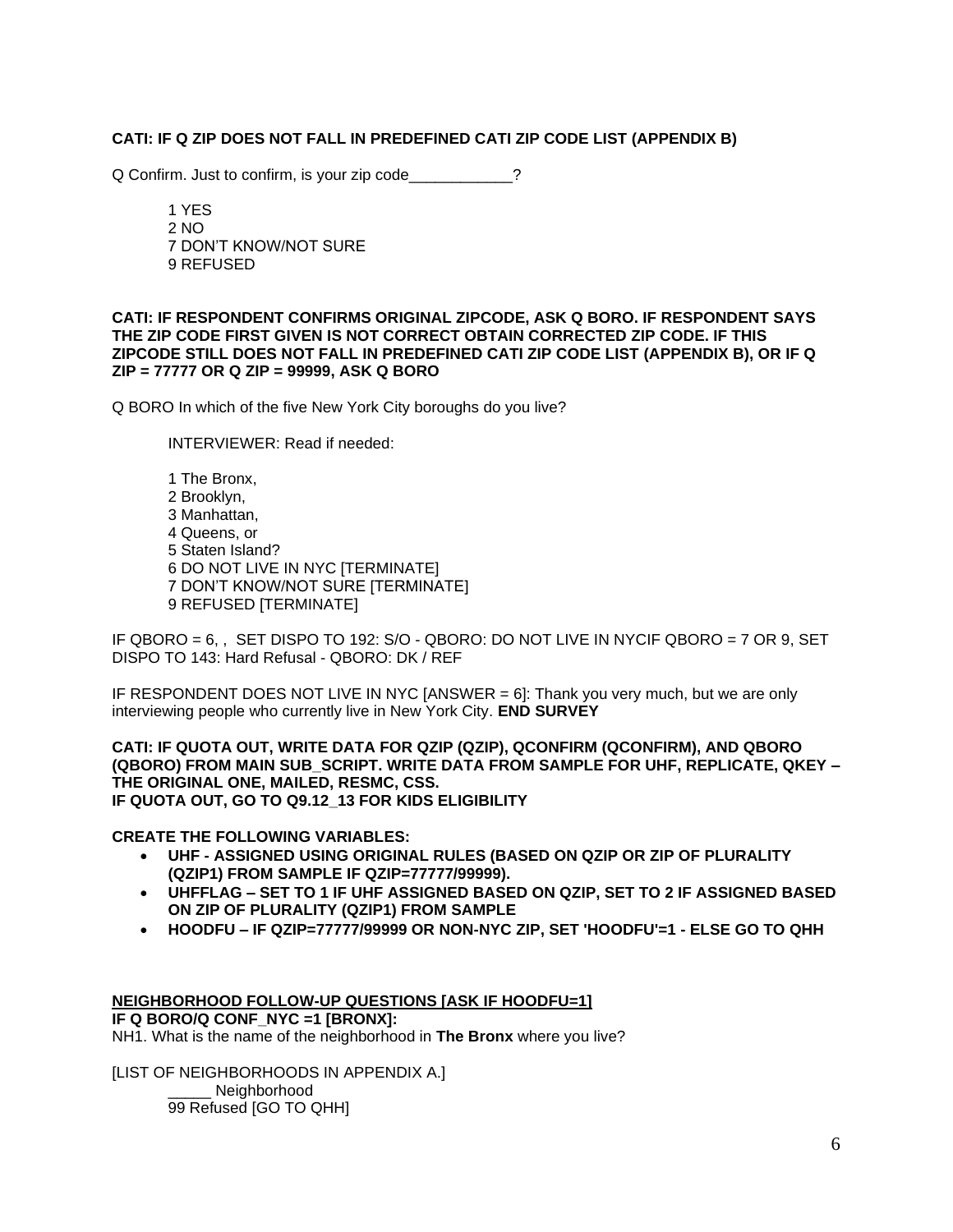#### **IF NH1= 10 (FORDHAM), ASK NH1a**

NH1a. Do you live between East Fordham Road and the Cross Bronx Expressway or between East Fordham Road and East Gun Hill Road?

1 Between East Fordham Road and the Cross Bronx Expressway(SET CD – 205) 2 Between East Fordham Road and East Gun Hill Road(SET CD – 207) 7 DON'T KNOW/NOT SURE 9 REFUSED GO TO QHH

#### **IF Q BORO/Q CONF\_NYC =2 [BROOKLYN]:**

NH2. What is the name of the neighborhood in **Brooklyn** where you live?

[LIST OF NEIGHBORHOODS IN APPENDIX A.]

Neighborhood 99 Refused

#### **IF NH2 = 13 (CROWN HEIGHTS), ASK NH2a**

NH2a. Do you live between Eastern Parkway and Atlantic Avenue, or between Eastern Parkway and Clarkson Avenue?

1 Between Eastern Parkway and Atlantic Avenue (SET CD – 308) 2 Between Eastern Parkway and Clarkson Avenue(SET CD- 309) 7 DON'T KNOW/NOT SURE 9 REFUSED GO TO QHH

#### **IF Q BORO/Q CONF\_NYC =3 [MANHATTAN]:**

NH3. What is the name of the neighborhood in Manhattan where you live?

[LIST OF NEIGHBORHOODS IN APPENDIX A.]

Neighborhood 99 Refused

#### **IF NH3=10 (Harlem), ASK NH3a**

NH3a. Do you live in West Harlem, Central Harlem, East Harlem, or do you just call it Harlem?

READ IF NEEDED: West Harlem is considered the areas between 110th Street on the south and 155th Street on the north, between the Hudson River and St. Nicholas Avenue on the east.

Central Harlem is considered the area between 110th St. on the south to Harlem River on the north, 5th Ave. on the east and St. Nicholas Ave to the west.

East Harlem is considered the area between 96th Street on the south to Harlem River on the north, from 5th Avenue to the East River. This neighborhood is sometimes referred to as "Spanish Harlem".

1 West Harlem (SET CD -109 ) 2 Central Harlem (SET CD - 110) 3 East Harlem or Harlem (SET CD - 111) 7 Don't Know/Not Sure 9 Refused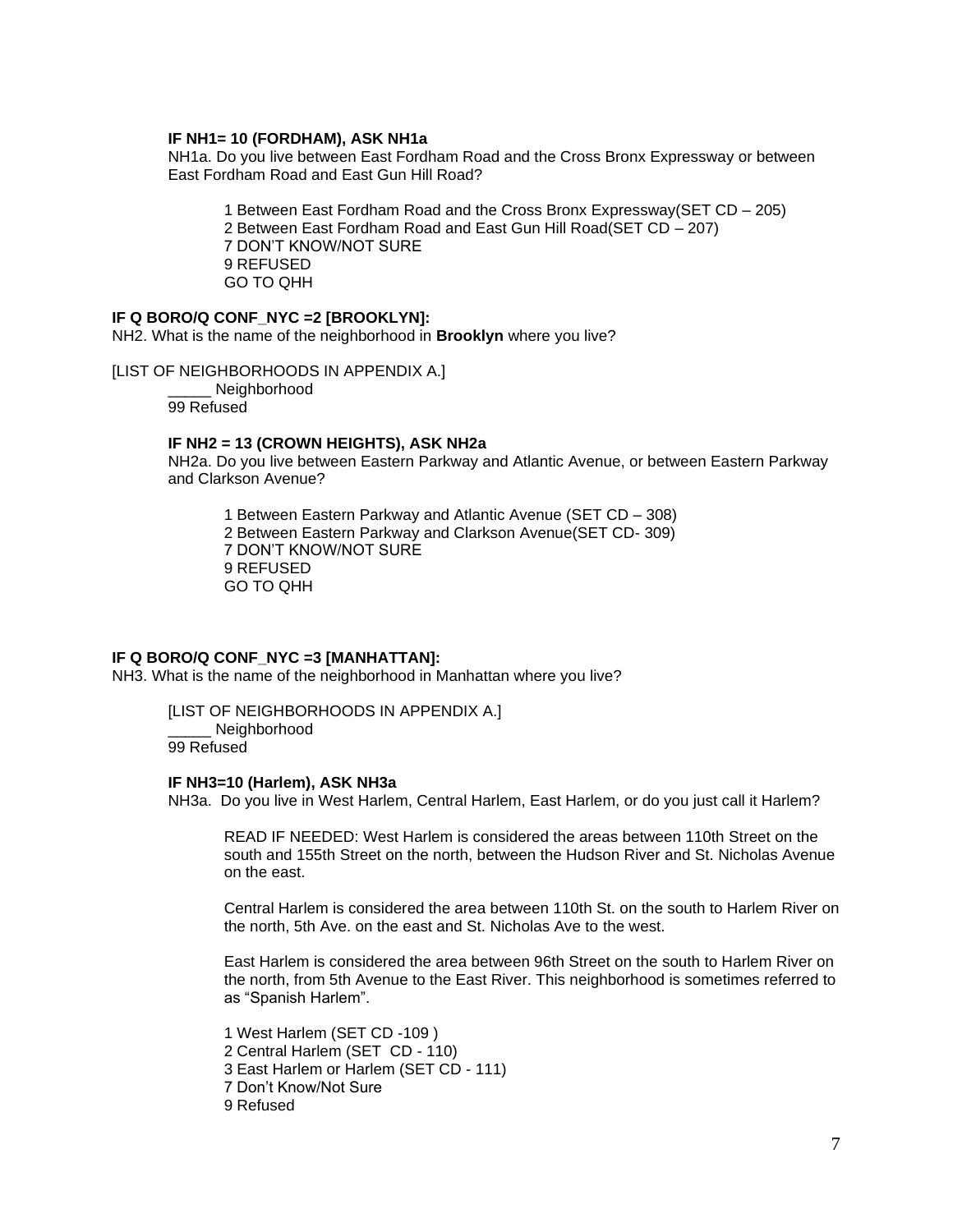## **GO TO QHH.**

#### **IF Q BORO/Q CONF\_NYC =4 [QUEENS]:**

NH4. What is the name of the neighborhood in Queens where you live?

[LIST OF NEIGHBORHOODS IN APPENDIX A.] Neighborhood 99 Refused

#### **IF NH4 = 7 (CORONA), ASK NH4a**

NH4a. Do you live between Roosevelt Avenue and Grand Central Parkway, or between Roosevelt Avenue and the Long Island Expressway?

1 Between Roosevelt Avenue and Grand Central Parkway(SET CD – 403) 2 Between Roosevelt Avenue and the Long Island Expressway(SET CD – 404) 7 Don't Know/Not Sure 9 Refused **GO TO QHH.** 

#### **IF Q BORO/Q CONF\_NYC =5 [STATEN ISLAND]:**

NH5. What is the name of the neighborhood in Staten Island where you live?

[LIST OF NEIGHBORHOODS IN APPENDIX A.] Neighborhood 99 Refused

SET QUALIFIED LEVEL = 1 [LIVE IN NYC] 81: Qualified Callback - Before QHH (Landline) / After QCONF\_NYC (Cell) 121: Qualified Soft Refusal - Before QHH (Landline) / After QCONF\_NYC (Cell) 161: Qualified Hard Refusal - Before QHH (Landline) / After QCONF\_NYC (Cell)

QHH Now I need to randomly select one adult who lives in your household to be interviewed. How many members of your household, including yourself, are 18 years of age or older?

INTERVIEWER: Read if needed:: Household members are those who spend a majority of their time living in the household.

INTERVIEWER: Record 88 for Not a Private Residence and record 99 for Refused/DK

\_\_\_\_\_\_\_\_\_ Number of adults [RANGE 1-20]

IF QHH = 99, THEN SET DISPO TO 146: Hard Refusal - QHH: REFUSED/DK

**IF REFUSED/DK (QHH= 99):** Those are all the questions I have for you. Thank you for your time. **TERMINATE INTERVIEW.**

**IF QHH = 88 THEN GO TO Q9.12\_13**

**IF ONLY 1 ADULT (QHH=1) ASK HHa, IF MORE THAN ONE ADULT (QHH>1) ASK HHb.** HHa Are you the adult?

1 Yes 2 No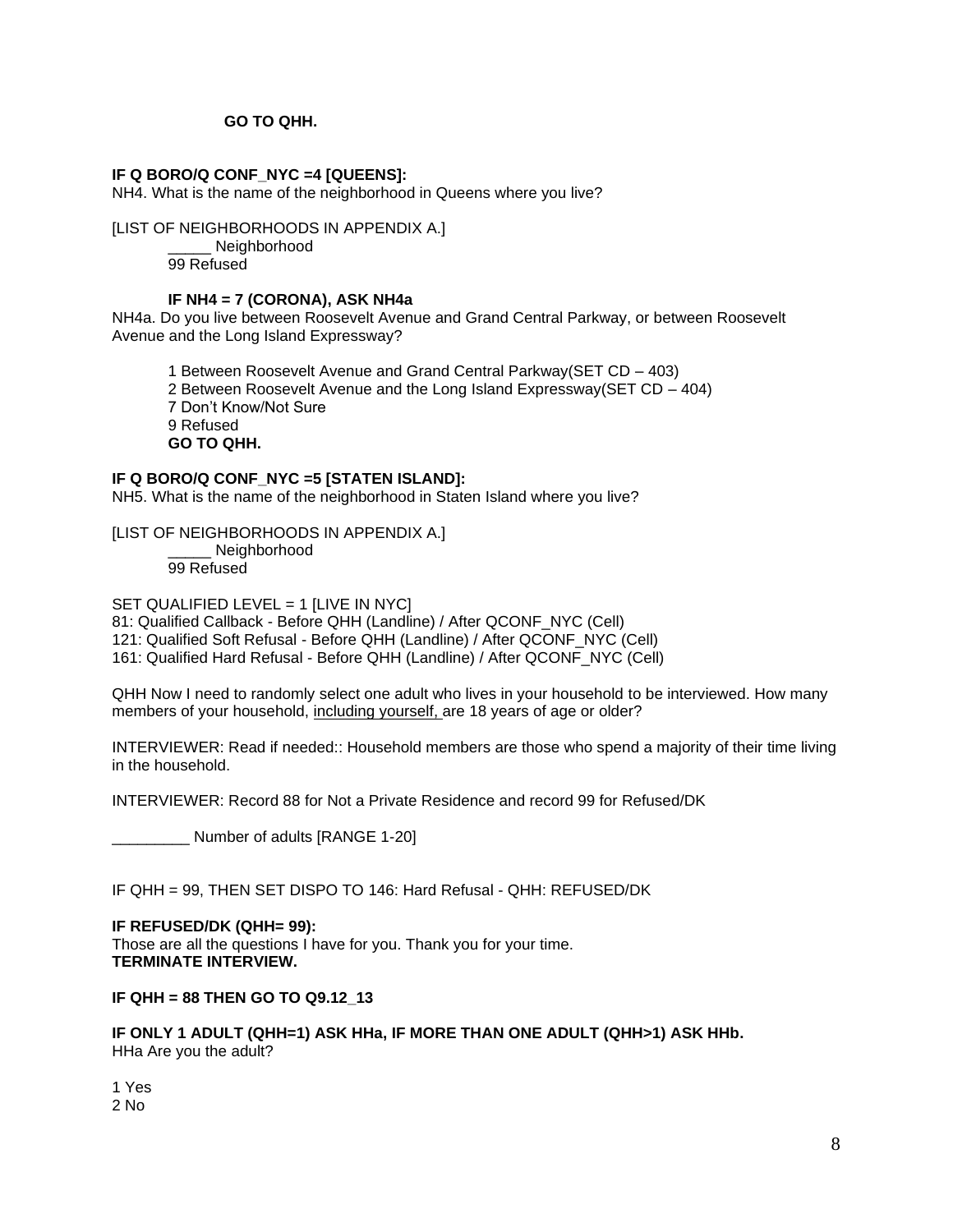9 Refused

#### **IF HHa=1, THEN READ S6A, ELSE SKIP TO S6B.**

s6a Then you are the person I need to speak with. Participation is voluntary: you can stop the interview at any time or decide not to answer any question. The Health Department will share the anonymous survey results of participants with the public so that more can be learned about the health of New Yorkers. The interview takes about 25 minutes. If you have any questions I can't answer, I'll give you a telephone number for more information. We also have a website at the Health Department for you to verify this survey. In appreciation for the time that you spend answering our questions, we will provide you with ten dollars as a thank you.

## **[GO TO QWHICH]**

#### **IF HHa=2 or 9 (NOT THE ADULT)**

s6b May I speak with the adult?

1 Yes - available (SKIP TO QWHICH) 2 No - not available – [GO TO s6b1] 9 Refused

IF s6B = 9, SET DISPO TO 101:Soft Refusal - S6B-CHS/ QPICK-CHS: REFUSED

#### **IF MORE THAN ONE ADULT (QHH>1) ASK HHb.**

HHb. NUMADULT How many of these adults are men and how many are women?

INTERVIEWER: Record 99 for refused

\_\_\_ MEN \_\_\_ WOMEN

#### If NUMMEN or NUMWOMEN = 99, THEN SET DISPO TO 146: Hard Refusal - QHH: REFUSED/DK [IF EITHER NUMMEN OR NUMWOMEN = 99 THEN THANK AND TERMINATE]

Q PICK Could I please speak with **PICKED** ? [RANDOMLY PICKED]

1 Yes - available (SKIP TO QWHICH) 2 No - not available – [GO TO S6b1] 9 Refused

IF QPICK = 9, SET DISPO TO 122: Qualified Soft Refusal – Before QWHICH (Interview Language)

#### **IF PICKED PERSON IS NOT AVAILABLE:**

S6b1. (If  $s6b = 2$ ) May I please have the adult's first name so we can ask for them when we call back?/(If q pick = 2) May I please have the (PICKED PERSON'S) first name so that we can speak with [them] when we call back?

1 Gave response – (ENTER RESPONSE) 7 (DON'T KNOW – (THANKS AND TERMINATE) 9 REFUSED – (THANK AND TERMINATE)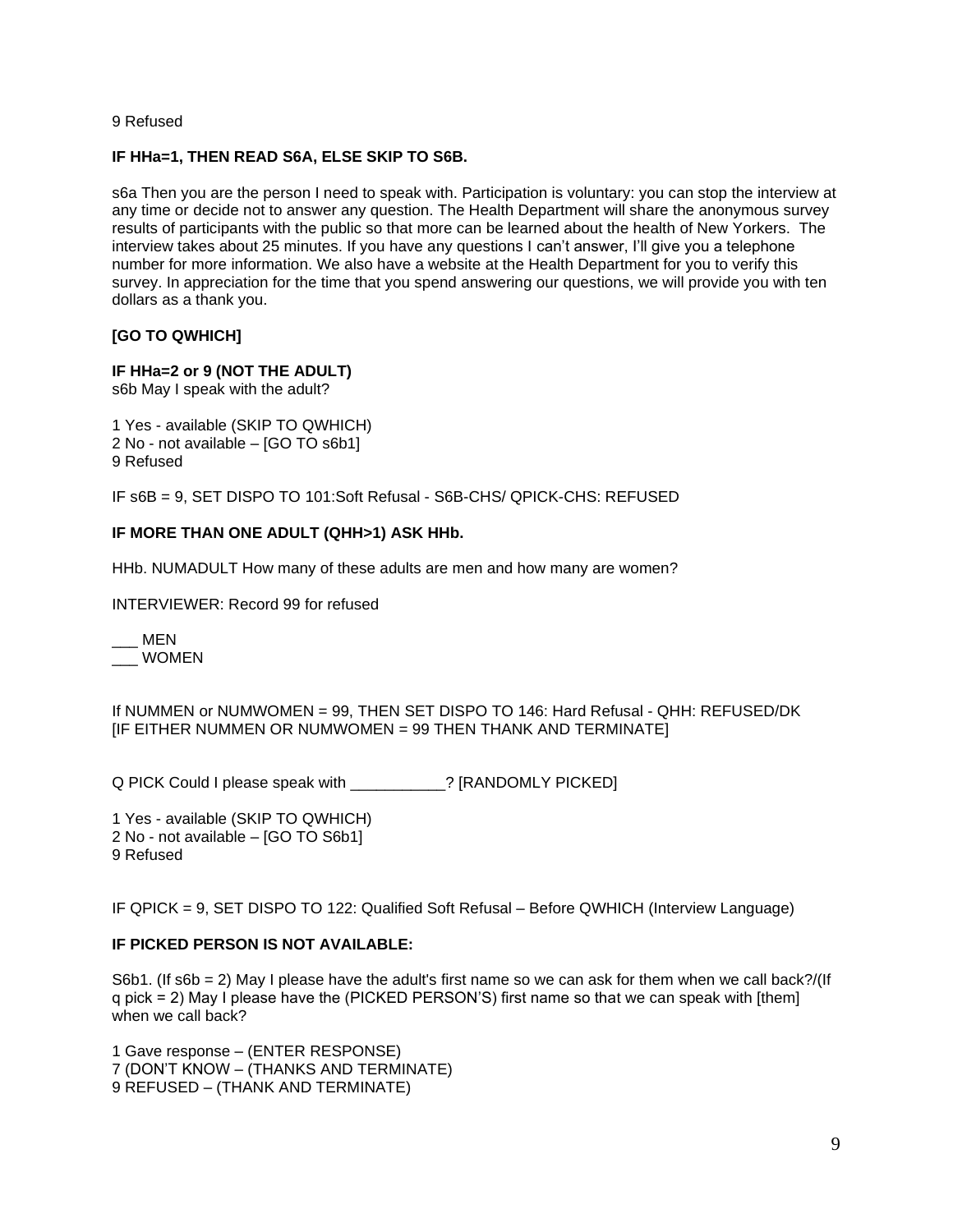If S6b1 = 7 or 9, THEN SET DISPO TO 122: Qualified Soft Refusal – Before QWHICH (Interview Language)

IF S6b1 = 1, POPULATE CALLBACK FOR FIELD AT DIAL\_OUTCOME BANNER WITH RESPONDENT NAME

IF S6B = 1, SET DISPO TO 81 Qualified Callback - Before QHH (Landline) / After QCONF\_NYC (Cell)

SET QUALIFIED LEVEL = 2 [QUALIFIED NYC ADULT] 82: Qualified Callback - Before QWHICH (Interview Language) 122: Qualified Soft Refusal – Before QWHICH (Interview Language)162: Qualified Hard Refusal – Before QWHICH (Interview Language) Q WHICH INTERVIEWER: SELECT LANGUAGE

1 English 2 Spanish 3 Russian 4 Chinese 5 Bengali

6 Haitian Creole

ASK IF QWHICH= 4 QCHINESE [INTERVIEWER: IS THAT MANDARIN OR CANTONESE?]

1 MANDARIN 2 CANTONESE ID QWHICH = 14, SET LANGUAGE TO 10 ID QWHICH = 51, SET LANGUAGE TO 25 ID QWHICH = 50, SET LANGUAGE TO 4 ID QWHICH = 56, SET LANGUAGE TO 12 ID QWHICH = 59, SET LANGUAGE TO 69

#### **IF HHa = 1 GO TO Q1.1, ELSE GO TO Q HELLO** Q HELLO

[READ IF NEW PERSON COMES TO PHONE: Hello, My name is \_\_\_\_\_\_\_\_\_\_\_\_\_\_\_\_\_\_, and I am calling on behalf of the New York City Department of Health from Abt Associates. We're doing an important study to improve the health of New Yorkers. Your household was randomly chosen to help us learn about your neighborhood. All answers you give are confidential.]

Participation is voluntary: you can stop the interview at any time or decide not to answer any question. The Health Department will share the anonymous survey results of participants with the public so that more can be learned about the health of New Yorkers. The interview takes about 25 minutes. If you have any questions I can't answer, I'll give you a telephone number for more information. We also have a website at the Health Department for you to verify this survey. In appreciation for the time that you spend answering our questions, we will provide you with ten dollars as a thank you.

## **END LANDLINE INTRODUCTION**

**INSERT TIMESTAMP: TLL\_Sum**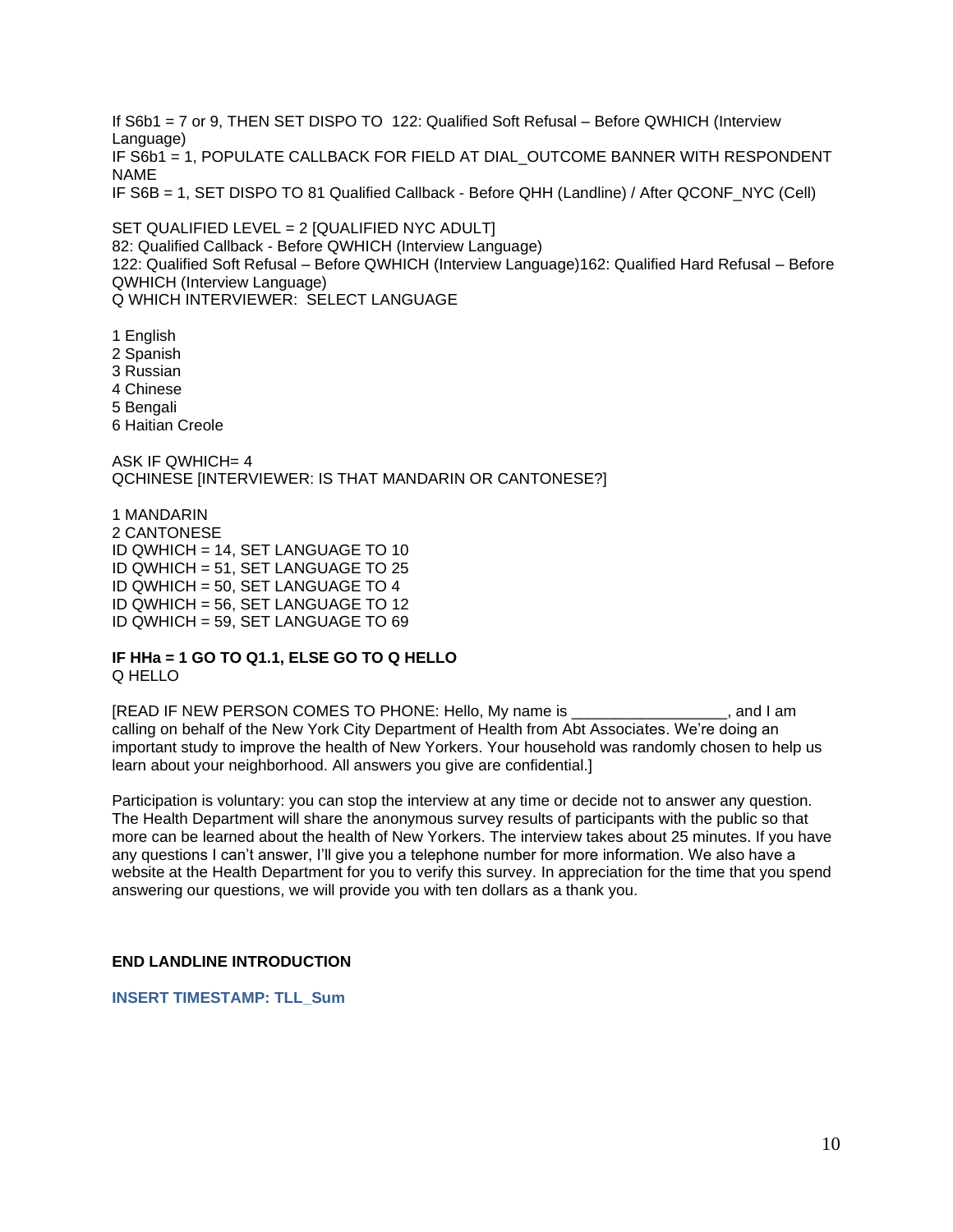# <span id="page-10-0"></span>**CELL PHONE INTRODUCTION**

Hello. My name is [10] I'm calling on behalf of the New York City Department of Health from Abt Associates and we need your help to represent your neighborhood. If you qualify for the research, we'll give you \$10 as a thank you. All answers you give are confidential and it takes less than two minutes to determine eligibility.

#### **IF ATTEMPT = 1, 3 or 9, DISPLAY THE FOLLOWING TEXT (RED FONT COLOR):**

''If answering machine, leave message''

#### **DIAL\_OUTCOME**

1: PROCEED TO SCREENING/INTERVIEW [VERIFY DISPO]

2: Answering Machine / VOICEMAIL

4: Answering Machine / Voicemail - Confirmed Residence (HEARD: Household, Home, Residence, Family)

9: NO ANSWER (5 Rings)

11: HARD CALLBACK (Specified Date/Time) [REQUIRE APPT] [ADD COMMENT]

13: SOFT CALLBACK (Unspecified) [ALLOW APPT] [ADD COMMENT]

14: SPANISH Callback [ALLOW APPT] [ADD COMMENT]

50: CHINESE Callback [ALLOW APPT] [ADD COMMENT]

51: RUSSIAN Callback [ALLOW APPT] [ADD COMMENT]

56: HAITIAN CREOLE Callback [ALLOW APPT] [ADD COMMENT]

59: BENGALI Callback [ALLOW APPT] [ADD COMMENT]

15: OTHER Language [VERIFY DISPO] FINALIZE RECORD]

16: Call Blocking - CALLBACK

18: LL SAMPLE REACHED ON CELL[VERIFY DISPO] [FINALIZE RECORD]

21: HUNG UP [ADD COMMENT]

22: SOFT REFUSAL [ALLOW APPT] [ADD COMMENT]

24: HARD REFUSAL (Do Not Call Back) [VERIFY DISPO] [ADD COMMENT] [FINALIZE RECORD]

26: Call Blocking - REFUSAL [VERIFY DISPO] FINALIZE RECORD] 28: Updated Phone Number Provided [ALLOW APPT] [ADD COMMENT]

34: SHORT TERM HEALTH PROBLEM (Cold, Flu, Etc. - Can be called back) [ALLOW APPT] [ADD COMMENT]

35: LONG TERM HEALTH PROBLEM (Entire Field Period) [VERIFY DISPO] [ADD COMMENT] [FINALIZE RECORD]

36: HEARING PROBLEM (Hard of Hearing, Deaf) [VERIFY DISPO] ] [FINALIZE RECORD] 37:

DURATION (Resp Not Available Entire Field Period) [VERIFY DISPO] [ADD COMMENT] [FINALIZE RECORD]

38: BUSINESS/Government/Non-Residential (Confirmed via Person) [VERIFY DISPO] [FINALIZE RECORD]

41: BUSY SIGNAL/TONE

42: INCOMPLETE CALL /LINE PROBLEMS /TEMPORARY (HEARD: Circuits Busy, Try Again Later) ] FINALIZE RECORD IF THIS DISP IS ASSIGNED 3 TIMES]

43: CHILD/TEEN PHONE [ADD COMMENT] [VERIFY DISPO] FINALIZE RECORD]

44: FAX/MODEM TONE [FINALIZE RECORD]

45: Customer Not Available (HEARD: Customer Is Not Available)

46: NOT IN SERVICE/DISCONNECTED [VERIFY DISPO] [FINALIZE RECORD]

196: S/O INTRO (VOL) DO NOT LIVE IN NYC [VERIFY DISPO] [FINALIZE RECORD]

## **STOP MENU/TERMINATE INTERVIEW**

11: HARD CALLBACK (Specified Date/Time) [REQUIRE APPT] [ADD COMMENT]

13: SOFT CALLBACK (Unspecified) [REQUIRE APPT] [ADD COMMENT]

14: SPANISH Callback [REQUIRE APPT] [ADD COMMENT]

50: CHINESE Callback [REQUIRE APPT] [ADD COMMENT]

51: RUSSIAN Callback [REQUIRE APPT] [ADD COMMENT]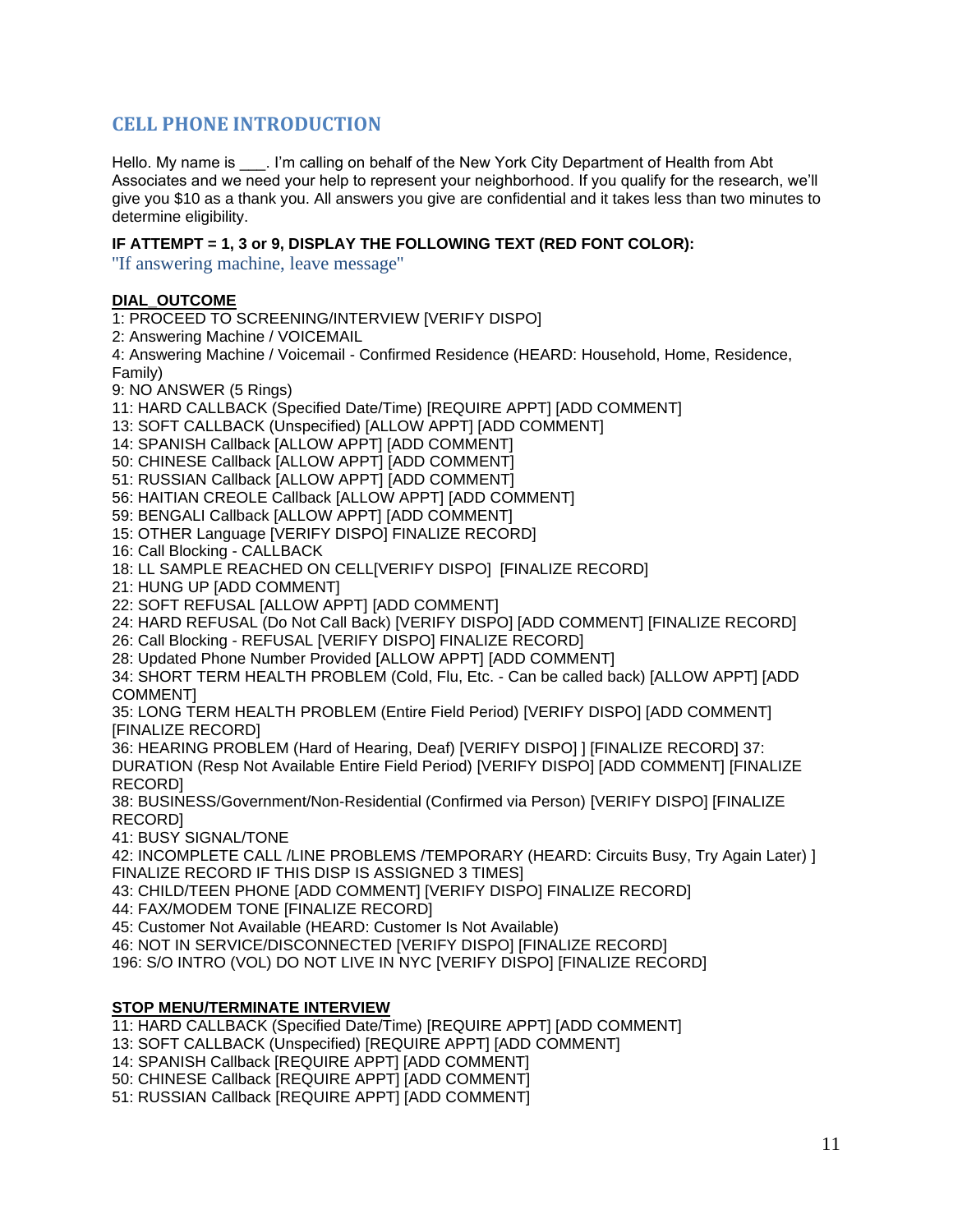56: HAITIAN CREOLE Callback [REQUIRE APPT] [ADD COMMENT] 59: BENGALI Callback [REQUIRE APPT] [ADD COMMENT] 15: OTHER Language [VERIFY DISPO] [ADD COMMENT] [FINALIZE RECORD] 22: SOFT REFUSAL [VERIFY DISPO] [REQUIRE APPT] [ADD COMMENT] 24: HARD REFUSAL (Do Not Call Back) [VERIFY DISPO] [ADD COMMENT] [FINALIZE RECORD] 34: SHORT TERM HEALTH PROBLEM (Cold, Flu, Etc. - Can be called back) [VERIFY DISPO] [REQUIRE APPT] [ADD COMMENT] 35: LONG TERM HEALTH PROBLEM (Entire Field Period) [[VERIFY DISPO] [ADD COMMENT] FINALIZE RECORD] 36: HEARING PROBLEM (Hard of Hearing, Deaf) [VERIFY DISPO] [ADD COMMENT] [FINALIZE RECORD] 37: DURATION (Resp Not Available Entire Field Period) [VERIFY DISPO] [ADD COMMENT] [FINALIZE RECORD] 38: BUSINESS/Government/Non-Residential (Confirmed via Person) [ADD COMMENT] [FINALIZE RECORD] 43: CHILD/TEEN PHONE [VERIFY DISPO] [ADD COMMENT] [FINALIZE RECORD] 28: Updated Phone Number Provided [REQUIRE APPT] [ADD COMMENT]

ID DIAL\_OUTCOME OR STOPMENU= 14, SET LANGUAGE TO 10 ID DIAL\_OUTCOME OR STOPMENU= 51, SET LANGUAGE TO 25 ID DIAL\_OUTCOME OR STOPMENU= 50, SET LANGUAGE TO 4 ID DIAL\_OUTCOME OR STOPMENU= 56, SET LANGUAGE TO 12 ID DIAL\_OUTCOME OR STOPMENU= 59, SET LANGUAGE TO 69

## **IF DIAL\_OUTCOME = 2 OR 4 AND ATTEMPT = 1, 3 or 9, GO TO VOICEMAIL SCRIPT BASED ON LANG.**

## **ENGLISH:**

"Hello, I'm calling on behalf of the New York City Health Department from Abt Associates. We are conducting an important study to learn more about the health of New Yorkers and your phone number was randomly chosen. I am not selling anything; this is a scientific study called the Community Health Survey. If you qualify for this study, we'll give you \$10 as a thank you.

We will call you back in a few days."

#### **SPANISH:**

"Hola, le llamo de parte del Departamento de Salud e Higiene Mental de la Ciudad de Nueva York, de Abt-Associates. Estamos llevando a cabo un estudio importante para aprender más acerca de la salud de los neoyorquinos. No estoy pidiendo dinero, este es un estudio científico llamado el Estudio de la Salud Comunitaria. Si califica para el estudio, le daremos \$10 como agradecimiento.

Le volveremos a llamar en algunos días."

#### **RUSSIAN:**

"Здравствуйте, я звоню вам из Abt Associates Департамента здравоохранения и психогигиены города Нью-Йорка. Мы проводим важное исследование, чтобы побольше узнать о здоровье жителей Нью-Йорка. Я не прошу денег – это научное исследование, которое называется «Здоровье жителей районов». Если Вы соответствуете критериям для участия в исследовании, в качестве благодарности Вы получите 10 долларов.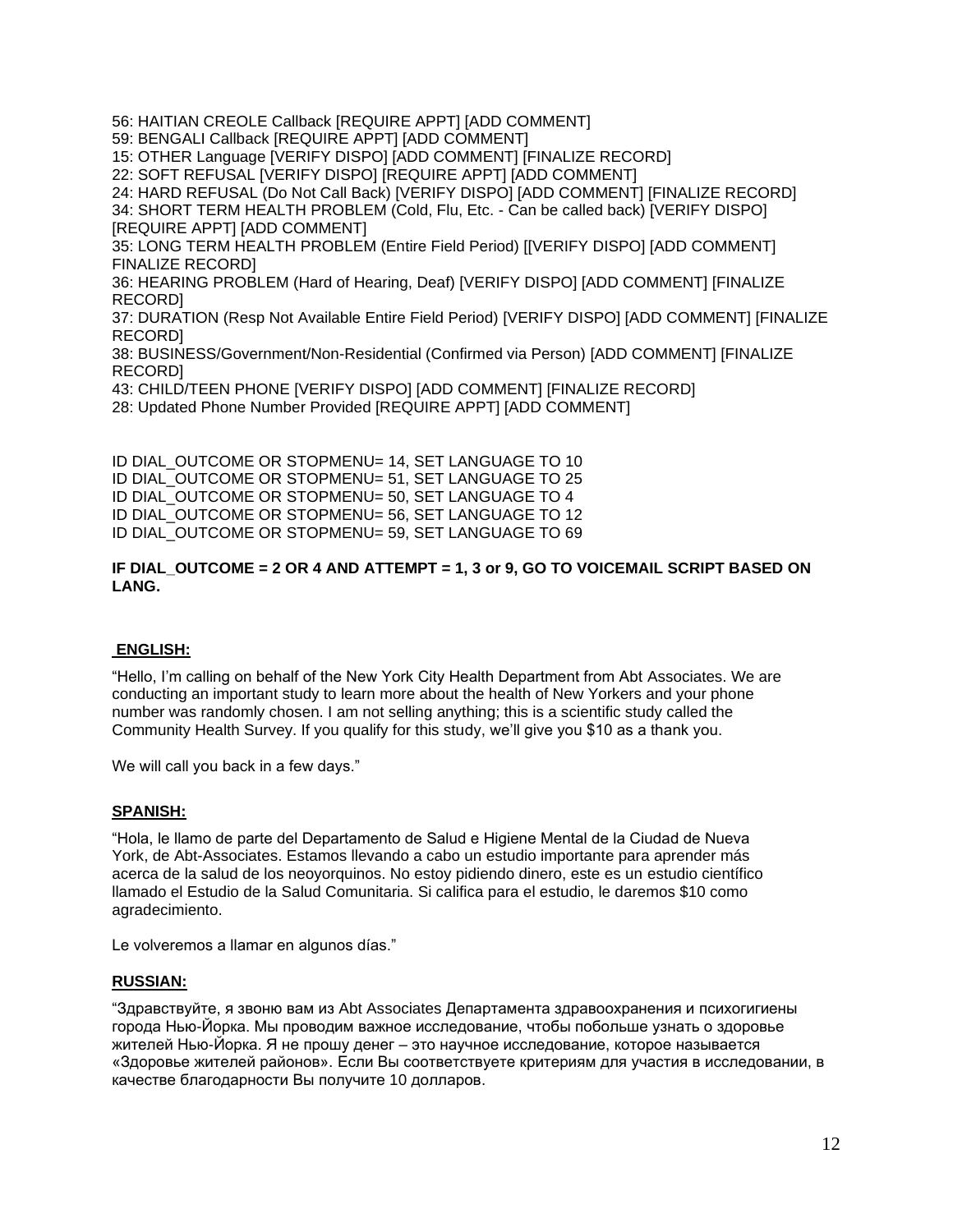Мы вам перезвоним вам через несколько дней."

#### **CHINESE:**

#### **Simplified Chinese:**

"您好,我是代表纽约市卫生局从 Abt Associates打电话来。我们正在进行一项重要调查,以便进 一步认识纽约市民的健康状况,我们随机选中了您的手机号码。我不是推销任何东西,这是一项称 为"社区健康调查"的科学研究。 如果您符合参加调查的资格,我们将付给您十美元作为谢礼。

我们会过几天再打电话给您 "

#### **BENGALI:**

"নমস্কার/আদাব, আমি Abt Associates থেকে নিউ ইয়র্ক সিটি ডিপার্টমেন্ট অব হেলথ এর পক্ষে টেলিফোন করছি। আমরা নিউ ইয়র্ক এর অধিবাসীদের স্বাস্থ্য সম্পর্কে আরও জানতে একটি গুরুত্বপর্ণ অধ্যয়ন পরিচালনা করছি এবং আপনার সেল ফোনটি এলোপাথাডিভাবে নির্বাচিত হয়েছে। আমি কিছ বিক্রি করছি না; এটি একটি বৈজ্ঞানিক অধ্যয়ন যা কমিউনিটি হেলথ সার্ভে নামে পরিচিত। আপনি যদি এই অধ্যয়নের জন্য যোগ্য হন, তাহলে আপনাকে ধন্যবাদ জানানোর জন্য আমরা \$10 থদব।

আমরা কয়েকদিনের মধ্যেই আপনাকে আবার টেলিফোন করব।"

## **HAITIAN CREOLE:**

"Alo, m ap rele nan non Depatman Sante Vil Nouyòk nan Abt Associates. N ap fè yon etid enpòtan pou nou aprann plis bagay sou sante moun k ap viv nan Nouyòk yo e nou te chwazi nimewo telefòn selilè w la pa aza. Mwen pa p vann anyen; sa a se yon etid syantifik ki rele Sondaj sou Sante Kominote a. Si ou kalifye pou etid sa a, n ap ba ou \$10 pou nou di w mèsi pou patisipasyon w.

N ap rele w ankò nan kèlke jou."

LANG. Select a language: 9: English (inglés) 10: Spanish (español) 25: Russian 4: Chinese - Mandarin

69: Bengali 12: Hatian Creole

ID LANG= 14, SET LANGUAGE TO 10 ID LANG = 51, SET LANGUAGE TO 25 ID LANG = 50, SET LANGUAGE TO 4 ID LANG = 56, SET LANGUAGE TO 12 ID LANG = 59, SET LANGUAGE TO 69

#### **ELIGIBILITY QUESTIONS**

**Q DRIVING** In order to ensure your safety I'd like to ask you, are you driving a car right now?

1 YES [GO TO QCALLBACK2] 2 NO [GO TO Q CONF\_NYC]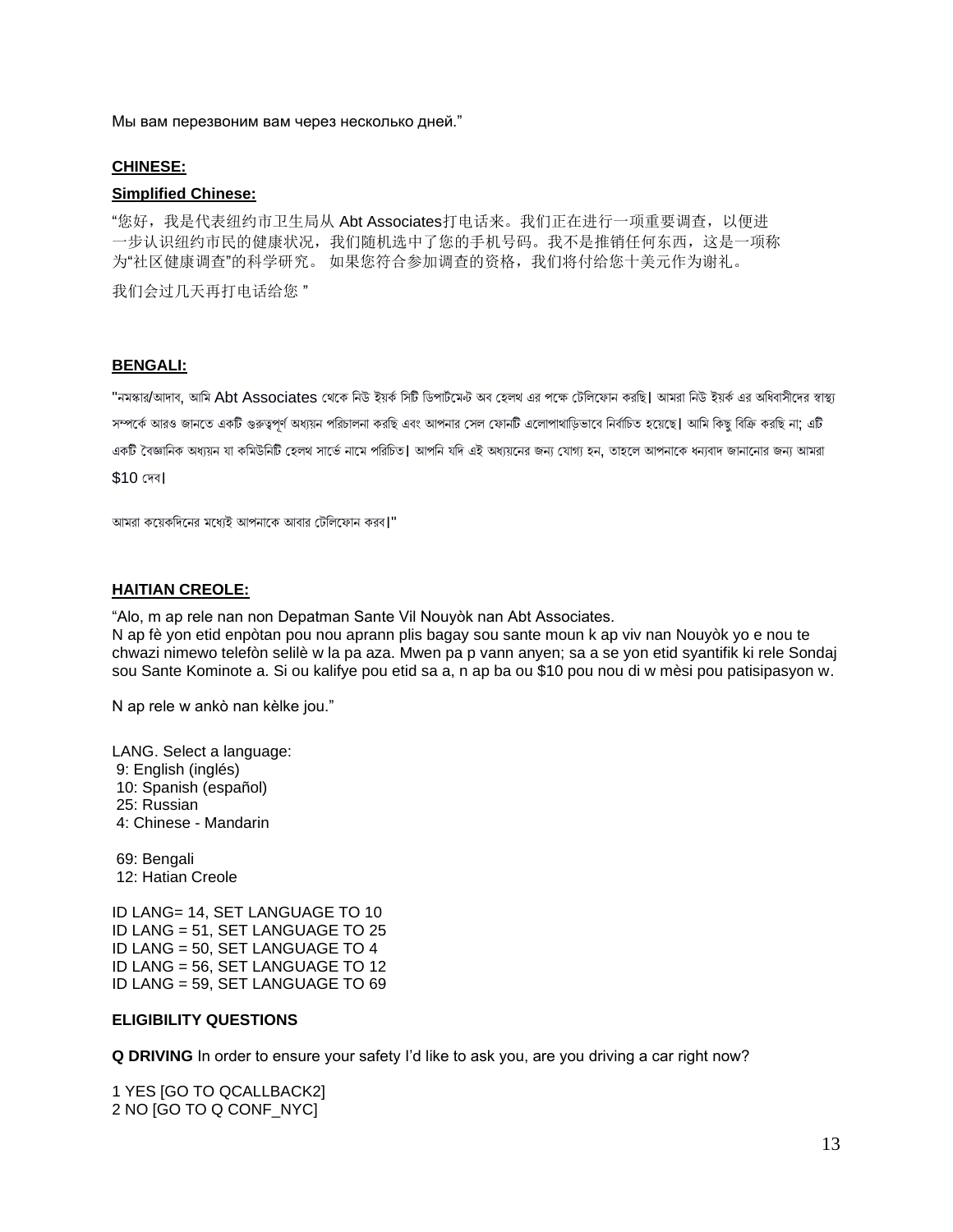7 DON'T KNOW/ NOT SURE 9 REFUSED

IF QDRIVING = 7 OR 9, SET DISPO TO 141: Hard Refusal - Q DRIVING: DK / REF

**Q CALLBACK2** When would be a better time to call you back?

Day Time

IF QDRIVING = 1, SET DISPO TO 61: Callback - Q DRIVING IF 7 DON'T KNOW OR 9 REFUSED: Thank you very much for your time. **END SURVEY**

**Q CONF\_NYC** In which of the five New York City boroughs do you live?

INTERVIEWER: Read if needed:: The five boroughs of New York City include The Bronx, Brooklyn, Manhattan, Queens and Staten Island.

1 The Bronx [GO TO QZIP] 2 Brooklyn [GO TO QZIP] 3 Manhattan [GO TO QZIP]<br>4 Queens [GO TO QZIP] [GO TO QZIP] 5 Staten Island [GO TO QZIP] 6 DO NOT LIVE IN NYC 7 DON'T KNOW/NOT SURE 9 REFUSED

IF QCONF\_NYC = 6, THEN SET DISPO TO 191: S/O Q CONF\_NYC: DO NOT LIVE IN NYC IF QCONF\_NYC = 7 OR 9, SET DISPO 142: Hard Refusal - Q CONF\_NYC: DK / REF

IF RESPONDENT DOES NOT LIVE IN NYC [ANSWER = 6]: Thank you very much, but we are only interviewing people who currently live in New York City. **END SURVEY**

IF DON'T KNOW OR REFUSED: Thank you very much for your time. **END SURVEY**

SET QUALIFIED LEVEL = 1 [LIVES IN NYC] **81: Qualified Callback - Before QHH (Landline) / After QCONF\_NYC (Cell)**

**Q ZIP** Could I please have your five-digit zip code?

RECORD 77777 FOR DK RECORD 99999 FOR Ref.

IF QUOTA OUT ZIP CODE, GO TO Q9.12 13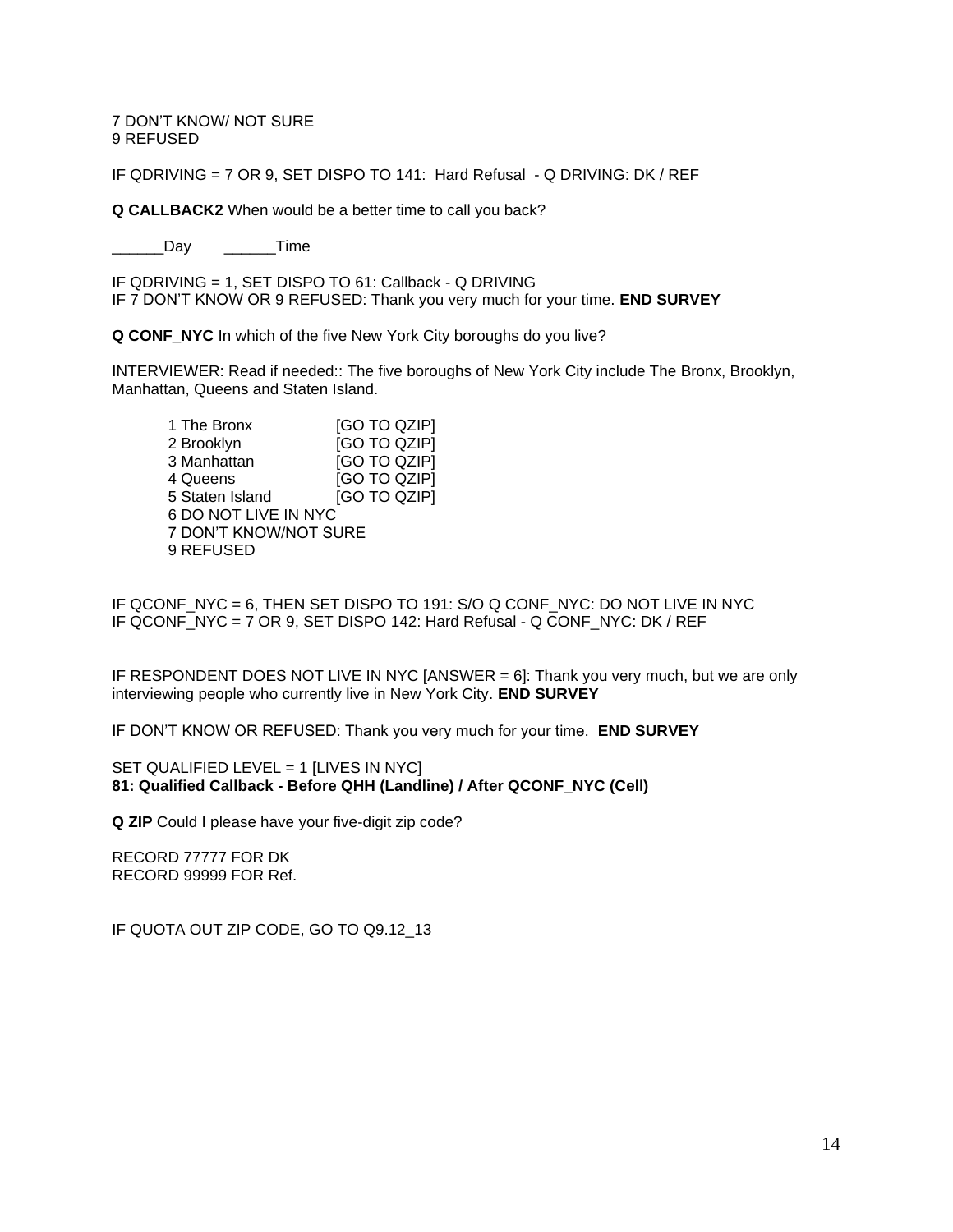## **IF Q ZIP DOES NOT FALL IN PREDEFINED CATI ZIP CODE LIST (APPENDIX B)**

Q Confirm. Just to confirm, is your zipcode  $\overline{\phantom{a}}$ ?

1 YES 2 NO 7 DON'T KNOW/NOT SURE 9 REFUSED

**Q CONF\_ADULT** Are you 18 years of age or older?

INTERVIEWER: Please confirm negative responses to ensure that respondent has heard and understood correctly.

1 YES [GO TO QCONF\_CELL] 2 NO [GO TO QCONF\_ADULT2] 7 DON'T KNOW/NOT SURE [GO TO QCONF\_ADULT2] 9 REFUSED [GO TO QCONF\_ADULT2]

**Q CONF\_ADULT2** Is this your own cell phone or does it belong to one of your parents or a guardian?

1 CELL PHONE BELONGS TO MINOR 2 CELL PHONE BELONGS TO PARENT OR GUARDIAN [QCALLBACK1] 7 DON'T KNOW/NOT SURE 9 REFUSED

IF QCONF\_ADULT2 = 1, SET DISPO TO 193: vS/O Q CONF\_ADULT2: CELL PHONE BELONGS TO MINOR IF QCONF\_ADULT2=2, SET DISPO TO 62: Callback - Q CONF\_ADULT2 IF QCONF\_ADULT2 = 7 OR 9, SET DISPO TO 144: Hard Refusal - Q CONF2: DK / REF

IF CELL PHONE BELONGS TO MINOR [ANSWER = 1] READ: Thank you very much, but we are only interviewing persons aged 18 or older at this time. **END SURVEY**

IF DON'T KNOW OR REFUSED: Thank you very much for your time. **END SURVEY**

**Q CALLBACK1** When would be a better time to call back and speak to a parent or guardian?

\_\_\_\_\_Day \_\_\_\_\_\_\_Time

IF 7 DON'T KNOW OR 9 REFUSED: Thank you very much for your time. END SURVEY.

**Q CONF\_CELL** In order to make sure our information is correct, I would just like to double check with you. Is this a cellular telephone?

INTERVIEWER: Please confirm negative responses to ensure that respondent has heard and understood correctly.

1 YES [GO TO CONF\_PRVRES]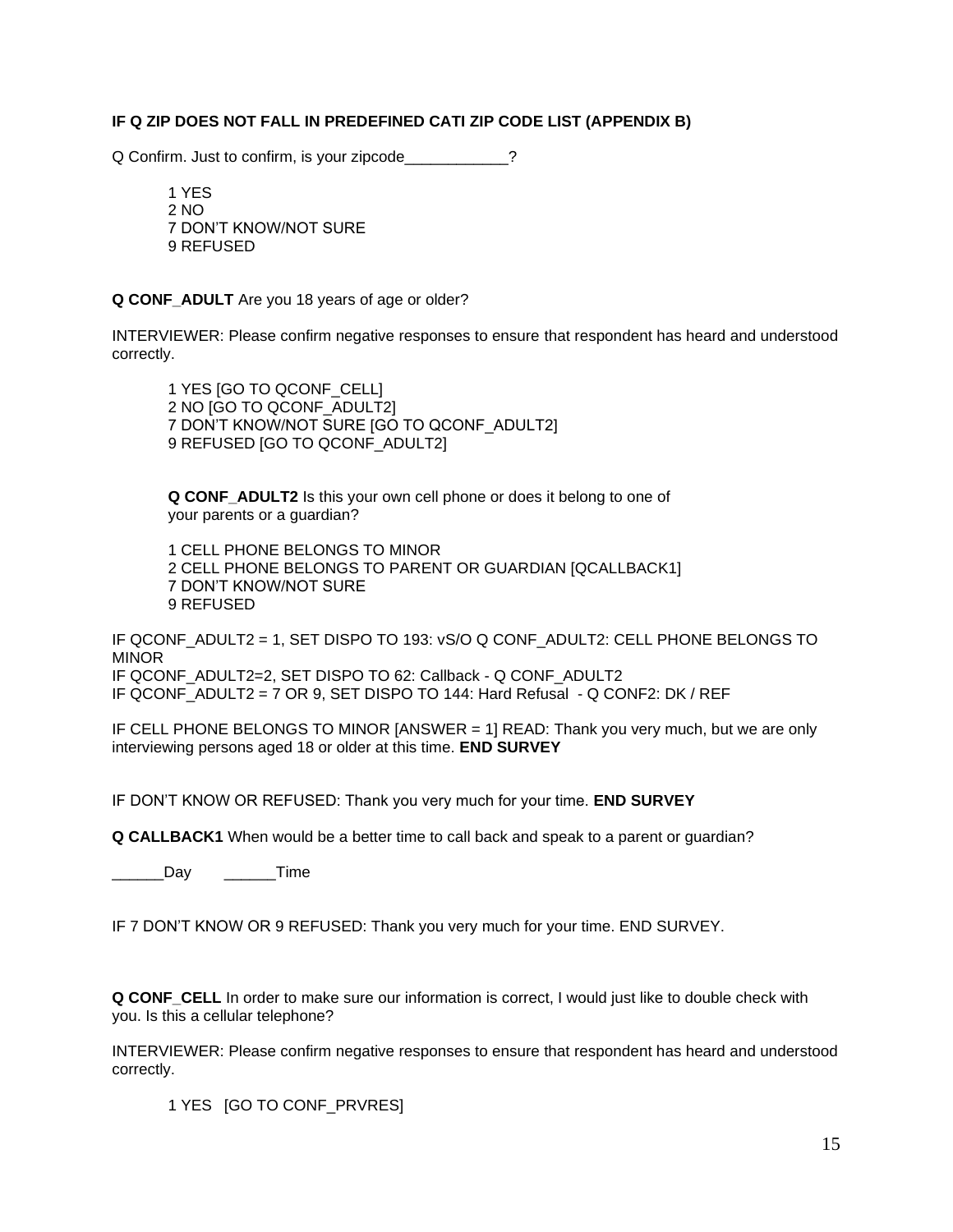2 NO 7 DON'T KNOW/NOT SURE 9 REFUSED

IF QCONF\_CELL = 7 OR 9, SET DISPO TO 145: Hard Refusal - Q CONF\_CELL: DK / REF IF DON'T KNOW OR REFUSED: Thank you very much for your time. **END SURVEY**

**CATI**: UPDATE 'PTYPE' VARIABLE. SET TO 1 IF QCONF\_CELL=1 (CELL); SET TO 2 (LANDLINE) IF QCONF\_CELL=2.

**CONF\_PRVRES** Do you live in a private home or apartment, or do you live in institutional housing, such as a dormitory or other group living situation?

INTERVIEWER: Read if needed:: Institutional housing includes places such as nursing homes, military barracks, college dormitories, and convents and monasteries.

INTERVIEWER: Code 1 for Private Residence and code 2 for Dormitory or Group Housing.

1 YES, PRIVATE HOME /APARTMENT [GO TO INTRO1] 2 NO, INSTITUTIONAL/GROUP HOUSING [GO TO Q9.12\_13] 7 DON'T KNOW / NOT SURE [GO TO Q9.12\_13] 9 REFUSED [GO TO Q9.12\_13]

**Q9.12\_13 –** How many children aged 12 months to 13 years old usually live or stay with you?

INTERVIEWER: Read if needed: Include all children aged 12 months to 13 years old who live or stay at this address.

NUMBER OF CHILDREN [RANGE 0-25] 77 DON'T KNOW/NOT SURE 99 REFUSED

IF Q9.12\_13=0 OR 77 OR 99, THANK AND TERMINATE.

IF Q9.12 13=1 TO 25, GO TO NYCKIDS\_RECRUITMENT.

If CONF PRVRES = 2, 7 or 9 OR QHH=88, THEN SET DISPO TO 194: S/O CONF PRVRES IF QUOTAOUT BASED ON ZIP, THEN SET DISPO TO 211: S/O QUOTA OUT

IF 77 or 99: Thank you very much, but we are only interviewing people who have children in this age group at this time. **END SURVEY**

**CATI: CREATE CHILD\_ELIG=0 (CHS Respondents Eligible for KIDS) CATI: 1<=Q9.12\_13<=25 AND ((CONF\_PRVRES=2, 7, OR 9) OR (QHH=88) THEN CHILD\_ELIG=2 (CHS SCREENOUT – NOT A HOUSEHOLD) CATI: 1<=Q9.12\_13<=25 AND (REPLICATE INELIGIBLE TERMINATE) THEN CHILD\_ELIG=3 (CHS QUOTA OUT)**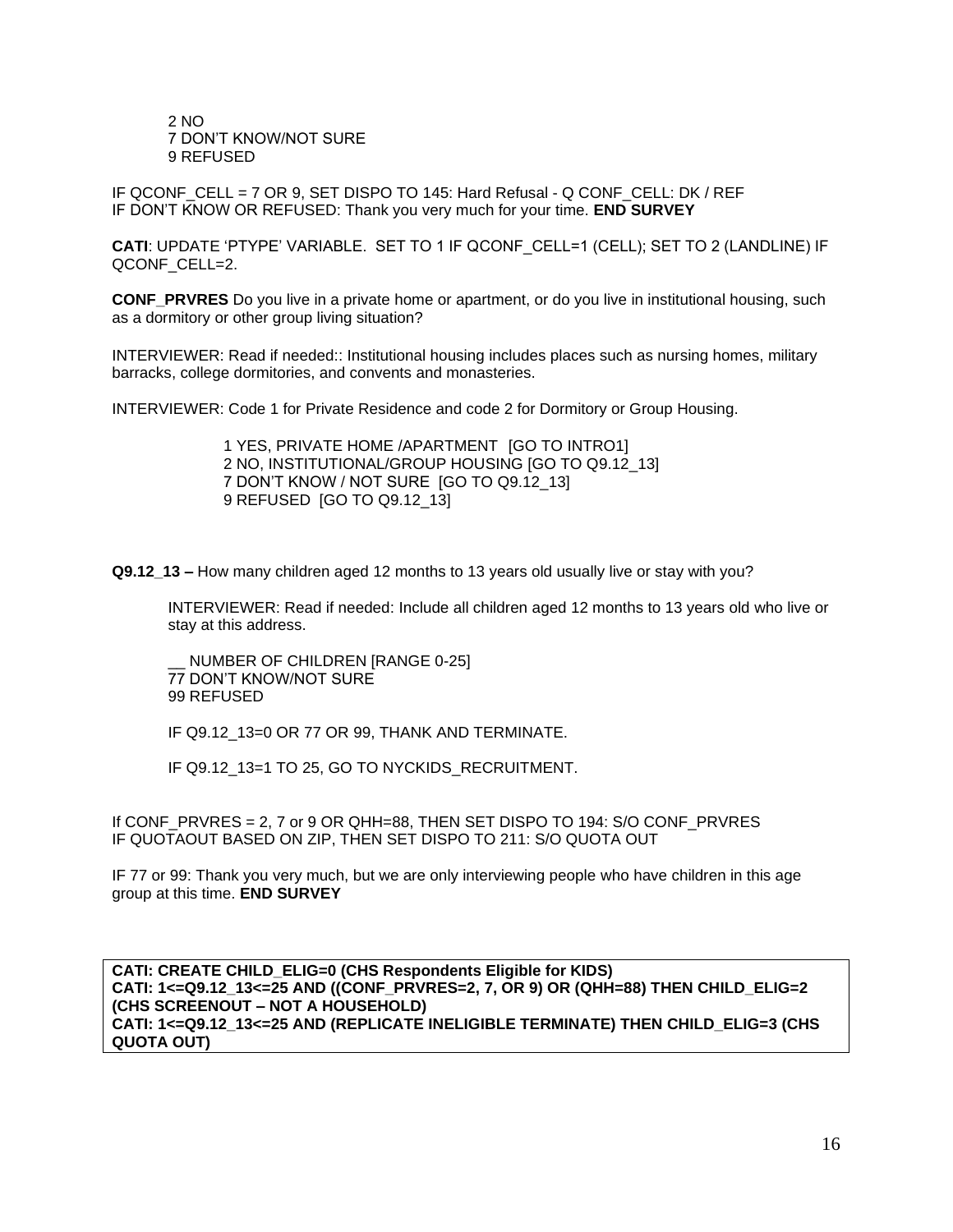## **INTRO1 FOR PTYPE=1 (CELL PHONES)**

**INTRO1** Thank you. I would like to ask some further questions about your health and health practices.

Participation is voluntary: you can stop the interview at any time or decide not to answer any question.

Any information you provide will be confidential. The Health Department will share the anonymous survey results of participants with the public so that more can be learned about the health of New Yorkers. The interview takes about 25 minutes. If you have any questions I can't answer, I'll give you a telephone number for more information. We also have a website at the Health Department for you to verify this survey.

In appreciation for the time that you spend answering our questions, we will provide you with ten dollars as a thank you.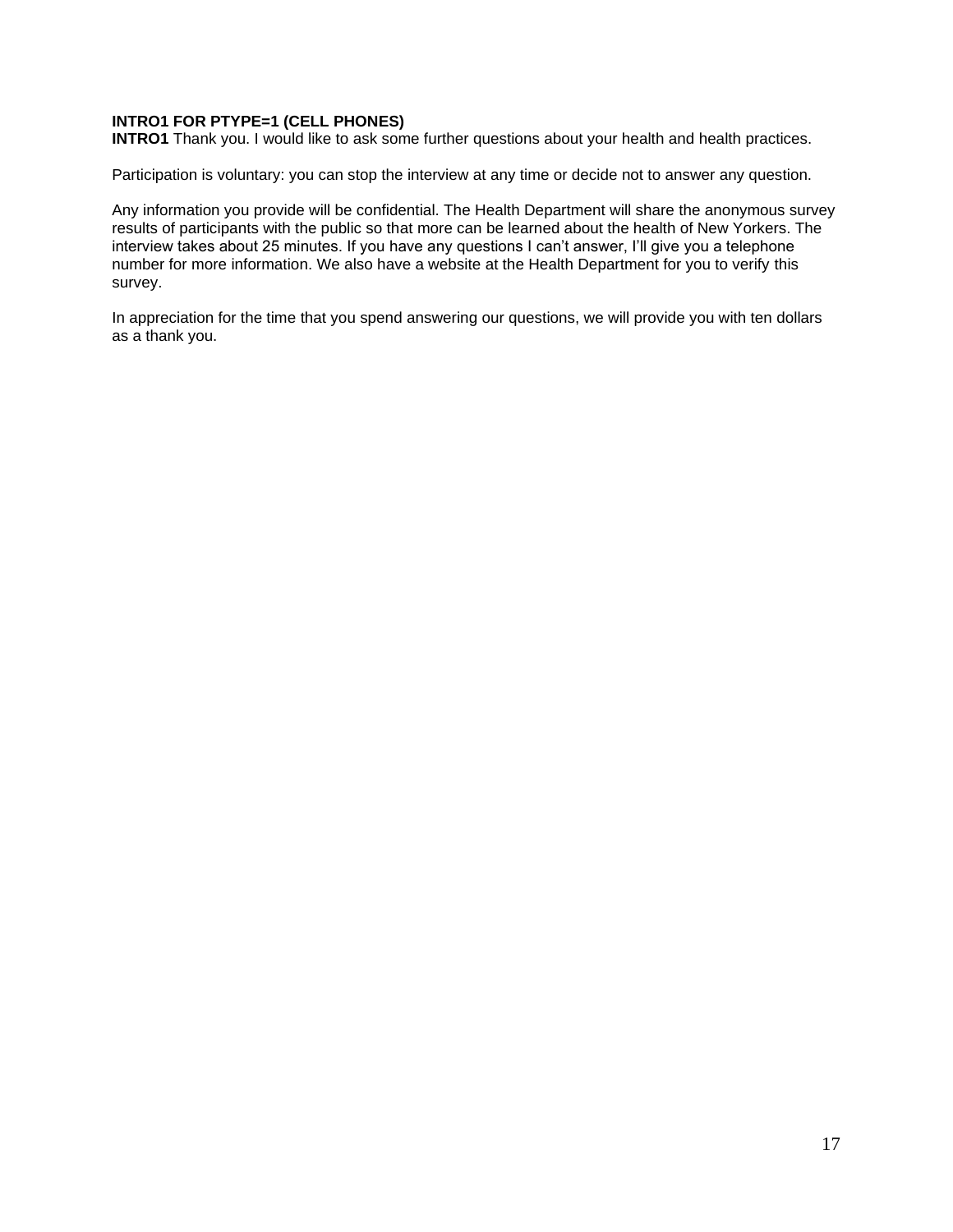## **CATI: CREATE THE FOLLOWING VARIABLES:**

- UHF ASSIGNED USING ORIGINAL RULES (BASED ON QZIP OR ZIP OF PLURALITY (QZIP1) FROM SAMPLE IF QZIP=77777/99999).
- UHFFLAG SET TO 1 IF UHF ASSIGNED BASED ON QZIP, SET TO 2 IF ASSIGNED BASED ON ZIP OF PLURALITY (QZIP1) FROM SAMPLE
- HOODFU IF QZIP=77777/99999 OR NON-NYC ZIP, SET 'HOODFU'=1 ELSE GO TO QHH

#### **NEIGHBORHOOD FOLLOW-UP QUESTIONS [ASK IF HOODFU=1]**

**IF Q BORO/Q CONF\_NYC =1 [BRONX]:**

NH1. What is the name of the neighborhood in **The Bronx** where you live?

[LIST OF NEIGHBORHOODS IN APPENDIX A.] Neighborhood 99 Refused [GO TO QWHICH]

#### **IF NH1= 10 (FORDHAM), ASK NH1a**

NH1a. Do you live between East Fordham Road and the Cross Bronx Expressway or between East Fordham Road and East Gun Hill Road?

1 Between East Fordham Road and the Cross Bronx Expressway (SET CD – 205) 2 Between East Fordham Road and East Gun Hill Road(SET CD – 207) 7 DON'T KNOW/NOT SURE 9 REFUSED GO TO QHH

#### **IF Q BORO/Q CONF\_NYC =2 [BROOKLYN]:**

NH2. What is the name of the neighborhood in **Brooklyn** where you live?

[LIST OF NEIGHBORHOODS IN APPENDIX A.]

Neighborhood 99 Refused

#### **IF NH2 = 13 (CROWN HEIGHTS), ASK NH2a**

NH2a. Do you live between Eastern Parkway and Atlantic Avenue, or between Eastern Parkway and Clarkson Avenue?

1 Between Eastern Parkway and Atlantic Avenue(SET CD – 308) 2 Between Eastern Parkway and Clarkson Avenue(SET CD- 309) 7 DON'T KNOW/NOT SURE 9 REFUSED GO TO QHH

#### **IF Q BORO/Q CONF\_NYC =3 [MANHATTAN]:**

NH3. What is the name of the neighborhood in Manhattan where you live?

[LIST OF NEIGHBORHOODS IN APPENDIX A.] Neighborhood 99 Refused

**IF NH3=10 (Harlem), ASK NH3a**

NH3a. Do you live in West Harlem, Central Harlem, East Harlem, or do you just call it Harlem?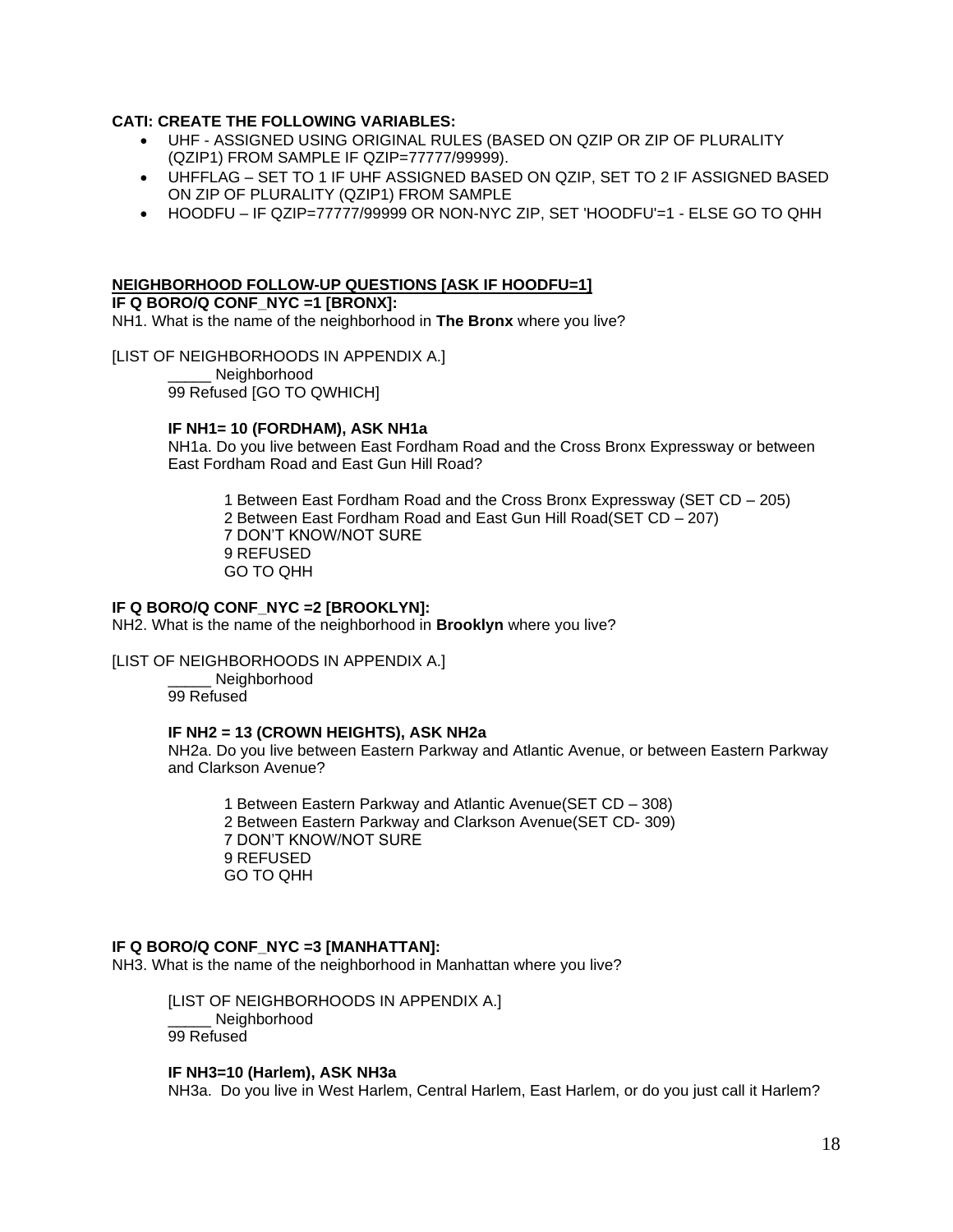READ IF NEEDED: West Harlem is considered the areas between 110th Street on the south and 155th Street on the north, between the Hudson River and St. Nicholas Avenue on the east.

Central Harlem is considered the area between 110th St. on the south to Harlem River on the north, 5th Ave. on the east and St. Nicholas Ave to the west.

East Harlem is considered the area between 96th Street on the south to Harlem River on the north, from 5th Avenue to the East River. This neighborhood is sometimes referred to as "Spanish Harlem".

1 West Harlem (SET CD -109 ) 2 Central Harlem (SET CD - 110) 3 East Harlem or Harlem (SET CD - 111) 7 Don't Know/Not Sure 9 Refused **GO TO QHH.** 

## **IF Q BORO/Q CONF\_NYC =4 [QUEENS]:**

NH4. What is the name of the neighborhood in Queens where you live?

[LIST OF NEIGHBORHOODS IN APPENDIX A.]

Neighborhood 99 Refused

#### **IF NH4 = 7 (CORONA), ASK NH4a**

NH4a. Do you live between Roosevelt Avenue and Grand Central Parkway, or between Roosevelt Avenue and the Long Island Expressway?

1 Between Roosevelt Avenue and Grand Central Parkway(SET CD – 403) 2 Between Roosevelt Avenue and the Long Island Expressway(SET CD – 404) 7 Don't Know/Not Sure 9 Refused **GO TO QHH.** 

#### **IF Q BORO/Q CONF\_NYC =5 [STATEN ISLAND]:**

NH5. What is the name of the neighborhood in Staten Island where you live?

[LIST OF NEIGHBORHOODS IN APPENDIX A.] Neighborhood 99 Refused

SET QUALIFIED LEVEL = 2 [QUALIFIED NYC ADULT] 82: Qualified Callback - Before QWHICH (Interview Language)

Q WHICH INTERVIEWER: SELECT LANGUAGE

1 English

2 Spanish

3 Russian

4 Chinese

5 Bengali

6 Haitian Creole

ASK IF QWHICH= 4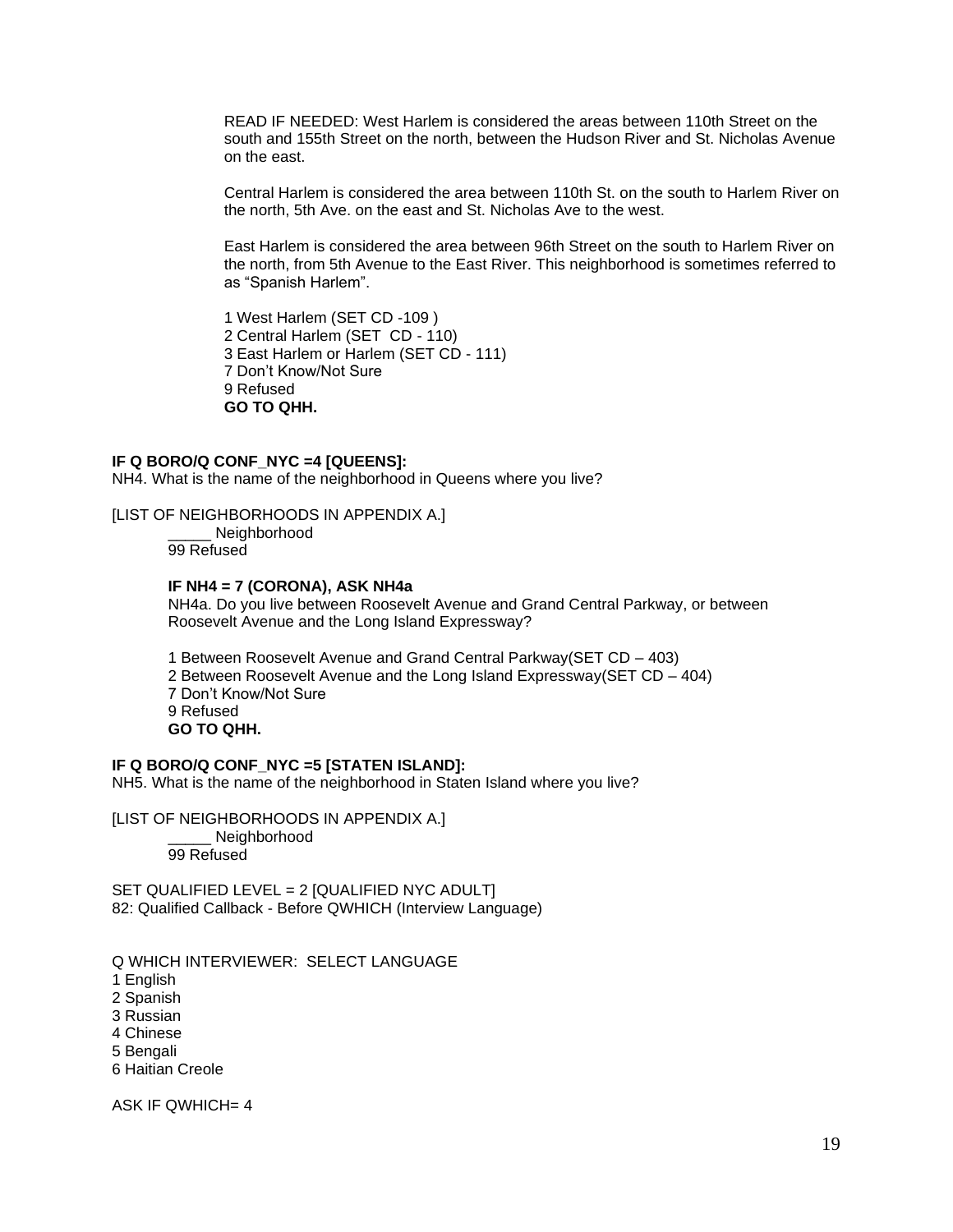QCHINESE [INTERVIEWER: IS THAT MANDARIN OR CANTONESE?]

1 MANDARIN 2 CANTONESE

**ID QWHICH = 14, SET LANGUAGE TO 10 ID QWHICH = 51, SET LANGUAGE TO 25 ID QWHICH = 50, SET LANGUAGE TO 4 ID QWHICH = 56, SET LANGUAGE TO 12 ID QWHICH = 59, SET LANGUAGE TO 69**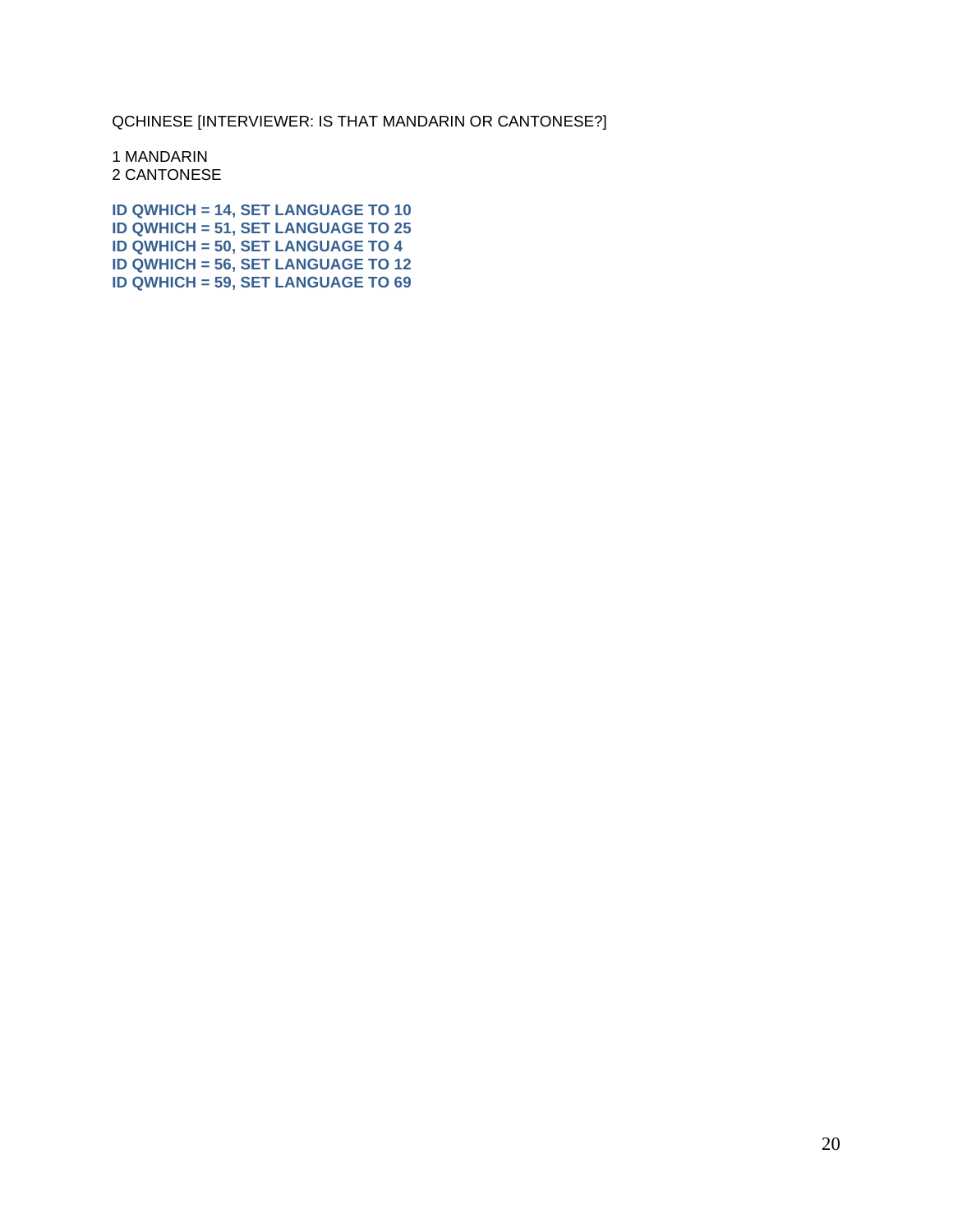**CATI: CREATE VARIABLE QXVERS.** 

**QXVERS = 1 (LONG VERSION) QXVERS = 2 (SHORT VERSION)**

**CATI: USE RANDOMIZATION VARIABLE QXVERSNUM FROM SAMPLE FILE.**

**ASSIGN RANDOM NUMBER (QXVERSNUM) BETWEEN 1 AND 99,999, WHERE:**

**QXVERSNUM <= 50,000 IS ASSIGNED QXVERS = 1 (LONG VERSION) AND QXVERSNUM > 50,000 IS ASSIGNED QXVERS = 2 (SHORT VERSION).**

**AT START OF DATA COLLECTION, ASSIGN QXVERSNUM WITH 50-50 SPLIT OF RESPONDENTS RECEIVING QXVERS = 1 (LONG VERSION).**

**CHANGES TO PROPORTION OF RESPONDENTS ASSIGNED LONGER VERSION WILL BE BASED ON OVERALL SURVEY LENGTH.**

**INSERT TIMESTAMP: TCell\_Sum**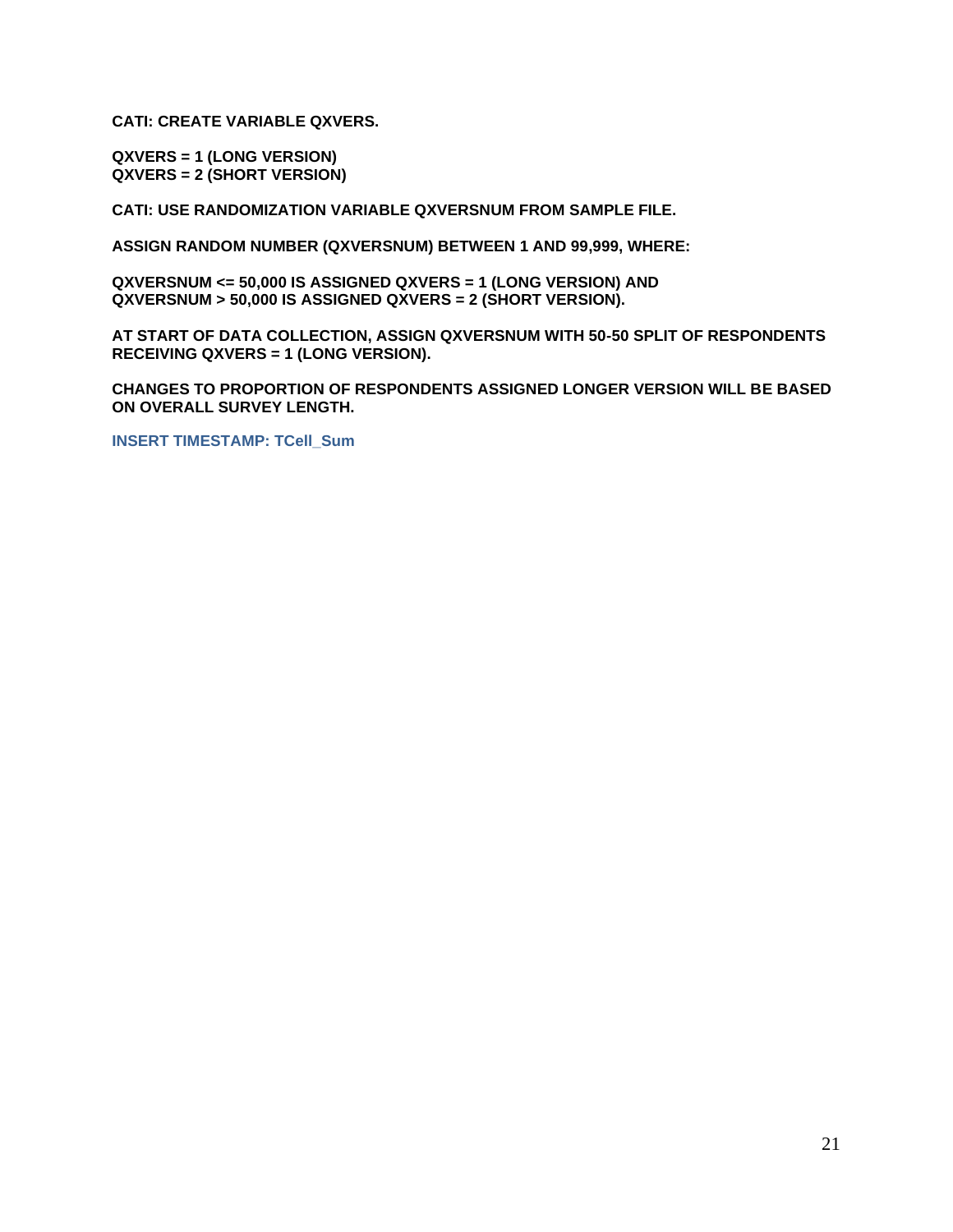## <span id="page-21-0"></span>**HEALTH STATUS**

# **ASK ALL**

**Q1.1 -** Would you say that in general your health is excellent, very good, good, fair or poor?

1 EXCELLENT 2 VERY GOOD 3 GOOD 4 FAIR 5 POOR 7 DON'T KNOW/NOT SURE 9 REFUSED

**INSERT TIMESTAMP: T1\_Sum**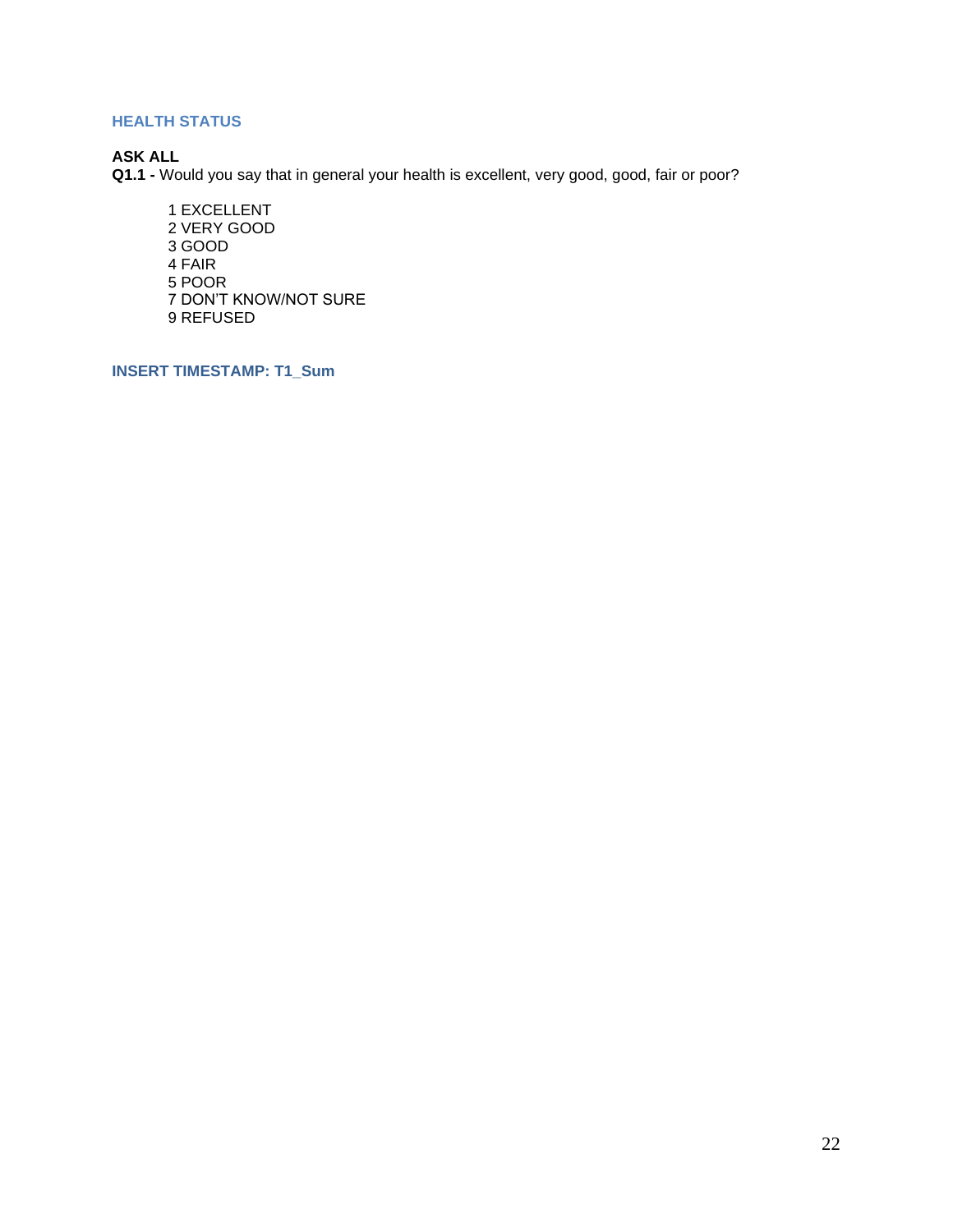#### <span id="page-22-0"></span>**ACCESS**

#### **ASK ALL**

**Q2.1 -** Do you have any kind of health insurance coverage, including private health insurance or government plans such as Medicare or Medicaid?

INTERVIEWER: Read if needed: Medicare is a health insurance program for people 65 and older or persons with disabilities.

INTERVIEWER: Read if needed: Medicaid is a health insurance program for persons whose income and resources cannot cover the costs of health care.

1 YES 2 NO 7 DON'T KNOW/NOT SURE 9 REFUSED

#### **ASK IF Q2.1 = 1 [ASK IF R INSURED]**

**Q2.2 -** What type of health insurance do you use to pay for your doctor or hospital bills? Is it insurance through:

INTERVIEWER: Begin reading answer choices.

01 Your employer,

IF R CLEARLY PICKS 1, STOP READING ANSWER CHOICES AND ENTER 1. OTHERWISE, READ ENTIRE LIST.

02 Someone else's employer, 03 A plan that you or someone else buys on your own, 04 Medicare, 05 Medicaid including Medicaid Managed Care ("Family Health Plus"), 06 The military, CHAMPUS, TriCare, or the VA, 07 COBRA, or 08 Some other source? 88 NONE 77 DON'T KNOW/NOT SURE 99 REFUSED

#### **ASK ALL**

**Q2.3 -** Do you have one person or more than one person you think of as your personal doctor or health care provider?

INTERVIEWER: Probe if "Yes": Do you have only one or more than one?

1 YES, ONLY ONE 2 YES, MORE THAN ONE 3 NO 7 DON'T KNOW/NOT SURE 9 REFUSED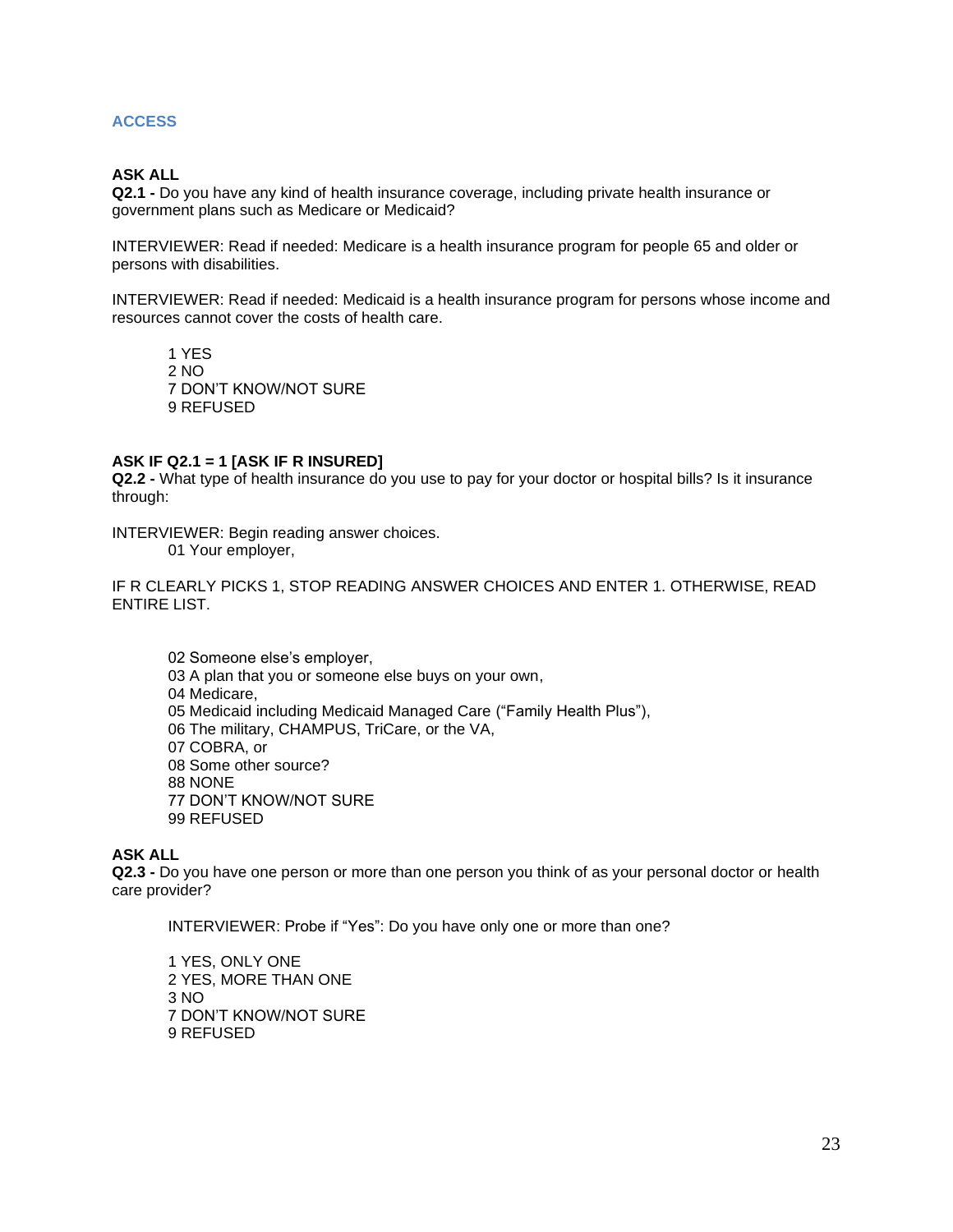**ASK ALL**

**Q2.4 –** Have you seen any doctor, nurse, or other health professional in the last 12 months?

1 YES 2 NO 7 DON'T KNOW/NOT SURE 9 REFUSED

## **ASK ALL**

**Q2.5 -** Was there a time in the past 12 months when you needed medical care but did not get it? Medical care includes doctor's visits, tests, procedures, prescription medication and hospitalizations.

1 YES  $2 N()$ 7 DON'T KNOW/NOT SURE 9 REFUSED

## **ASK ALL**

**Q2.6** - How long has it been since you had your teeth cleaned by a dentist or dental hygienist?

INTERVIEWER: Read only if needed:

- 1 Less than six months ago
- 2 6 months ago but less than 1 year ago
- 3 1 year ago but less than 2 years ago
- 4 2 years ago but less than 5 years ago
- 5 5 or more years ago
- 6 NEVER
- 7 DON'T KNOW/NOT SURE
- 9 REFUSED

**INSERT TIMESTAMP: T2\_Sum**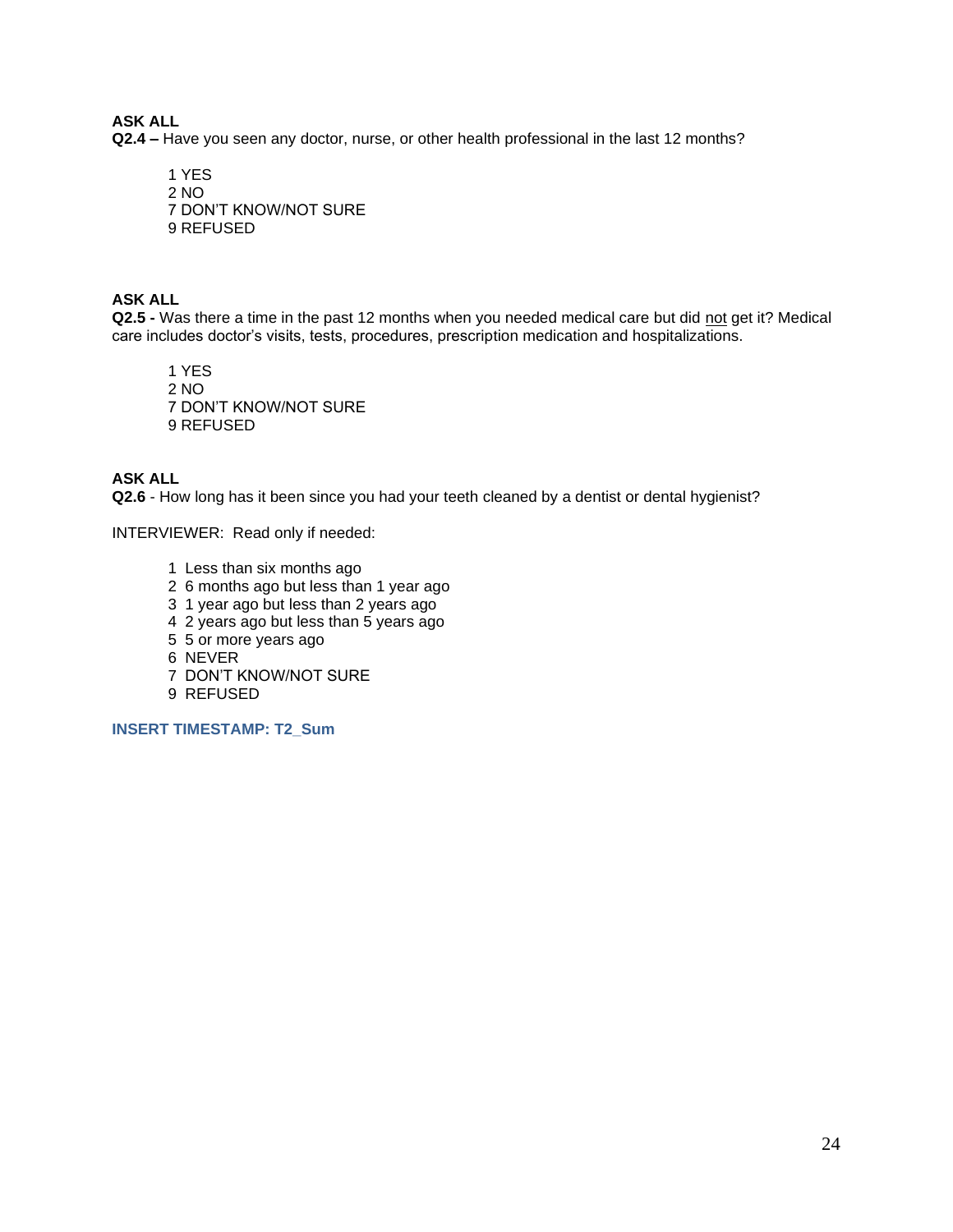## <span id="page-24-0"></span>**CARDIOVASCULAR HEALTH**

#### **READ: Next are some questions about issues related to your health.**

#### **ASK ALL**

**Q3.1 -** Have you ever been told by a doctor, nurse or other health professional that you have hypertension, also called high blood pressure?

1 YES 2 NO 7 DON'T KNOW/NOT SURE 9 REFUSED

#### **ASK IF Q3.1 = 1 [ASK IF DIAGNOSED WITH HYPERTENSION]**

**Q3.2** – Have you ever been told by a doctor, nurse or other health professional that you need to take medicine for your high blood pressure?

1 YES 2 NO 7 DON'T KNOW/NOT SURE 9 REFUSED

#### **ASK IF Q3.2 = 1 [ASK IF DIAGNOSED WITH HYPERTENSION AND TOLD TO TAKE MEDS]**

**Q3.3** – Are you currently taking medication for your high blood pressure?

1 YES 2 NO 7 DON'T KNOW/NOT SURE 9 REFUSED

## **ASK ALL**

**Q3.4** – During the past 30 days, have you checked your blood pressure at home or at a pharmacy?

1 YES 2 NO 7 DON'T KNOW/NOT SURE 9 REFUSED

**INSERT TIMESTAMP: T3\_Sum**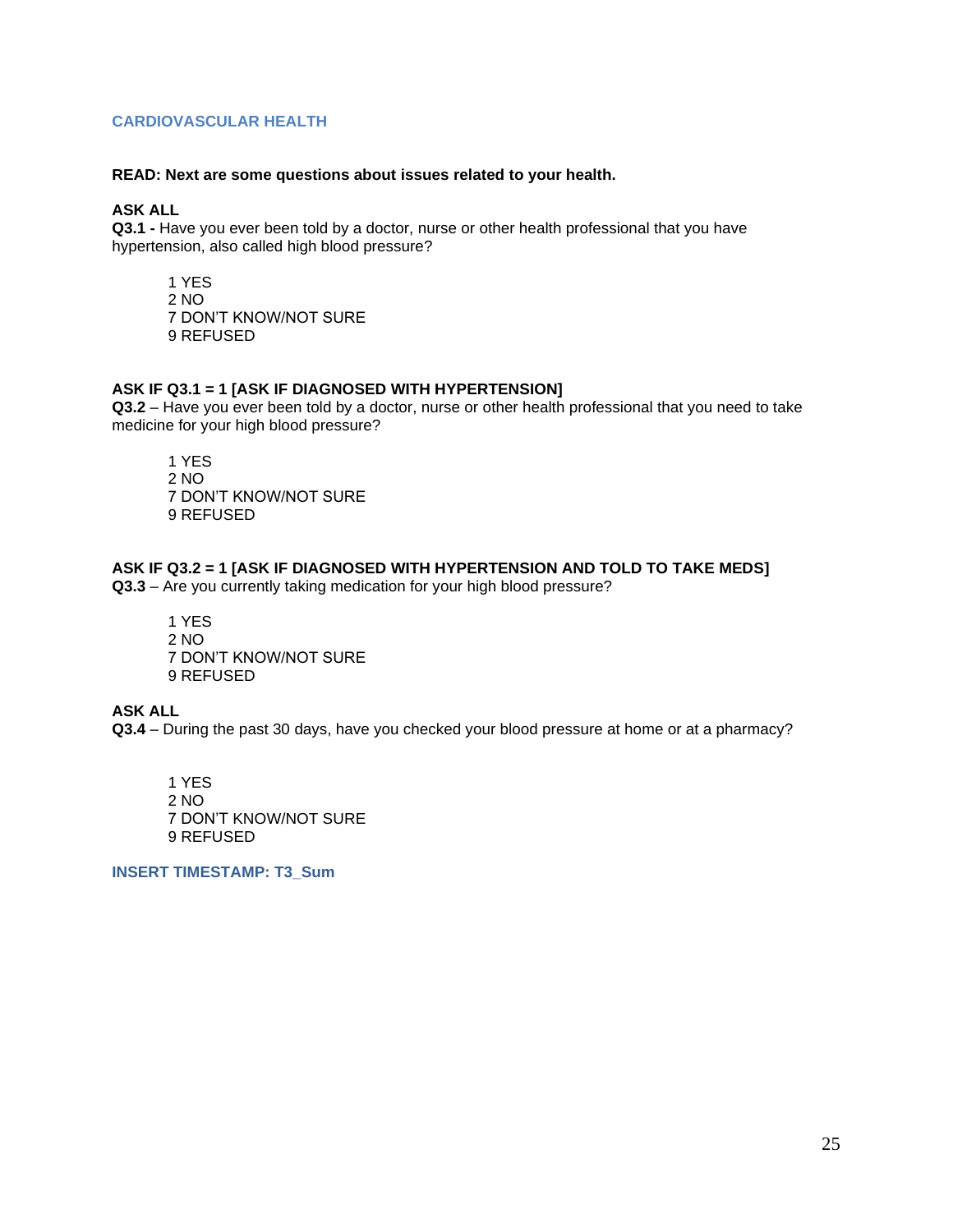#### <span id="page-25-0"></span>**DIABETES, ASTHMA, and COPD**

## **ASK ALL**

**Q4.1-** Have you ever been told by a doctor, nurse or other health professional that you have diabetes?

INTERVIEWER: IF "YES", AND FEMALE ASK: "Was this only when you were pregnant?"

1 YES 2 YES, FEMALE TOLD ONLY DURING PREGNANCY 3 NO 7 DON'T KNOW/NOT SURE 9 REFUSED

## **ASK ALL**

**Q4.2 -** Have you ever been told by a doctor, nurse or other health professional that you had asthma?

1 YES 2 NO 7 DON'T KNOW/NOT SURE 9 REFUSED

#### **ASK IF Q4.2 = 1 [ASK IF DIAGNOSED WITH ASTHMA]**

**Q4.3 –** Do you still have asthma?

1 YES 2 NO 7 DON'T KNOW/NOT SURE 9 REFUSED

#### **ASK IF Q4.2 = 1 [ASK IF DIAGNOSED WITH ASTHMA]**

**Q4.4 -** In the last 12 months, have you had an episode of asthma or an asthma attack?

1 YES 2 NO 7 DON'T KNOW/NOT SURE 9 REFUSED

## **ASK ALL**

**Q4.5 –** Have you ever been told by a doctor, nurse, or other health professional that you have chronic obstructive pulmonary disease or COPD, emphysema, or chronic bronchitis?

1 YES 2 NO 7 DON'T KNOW/NOT SURE 9 REFUSED

**INSERT TIMESTAMP: T4\_Sum**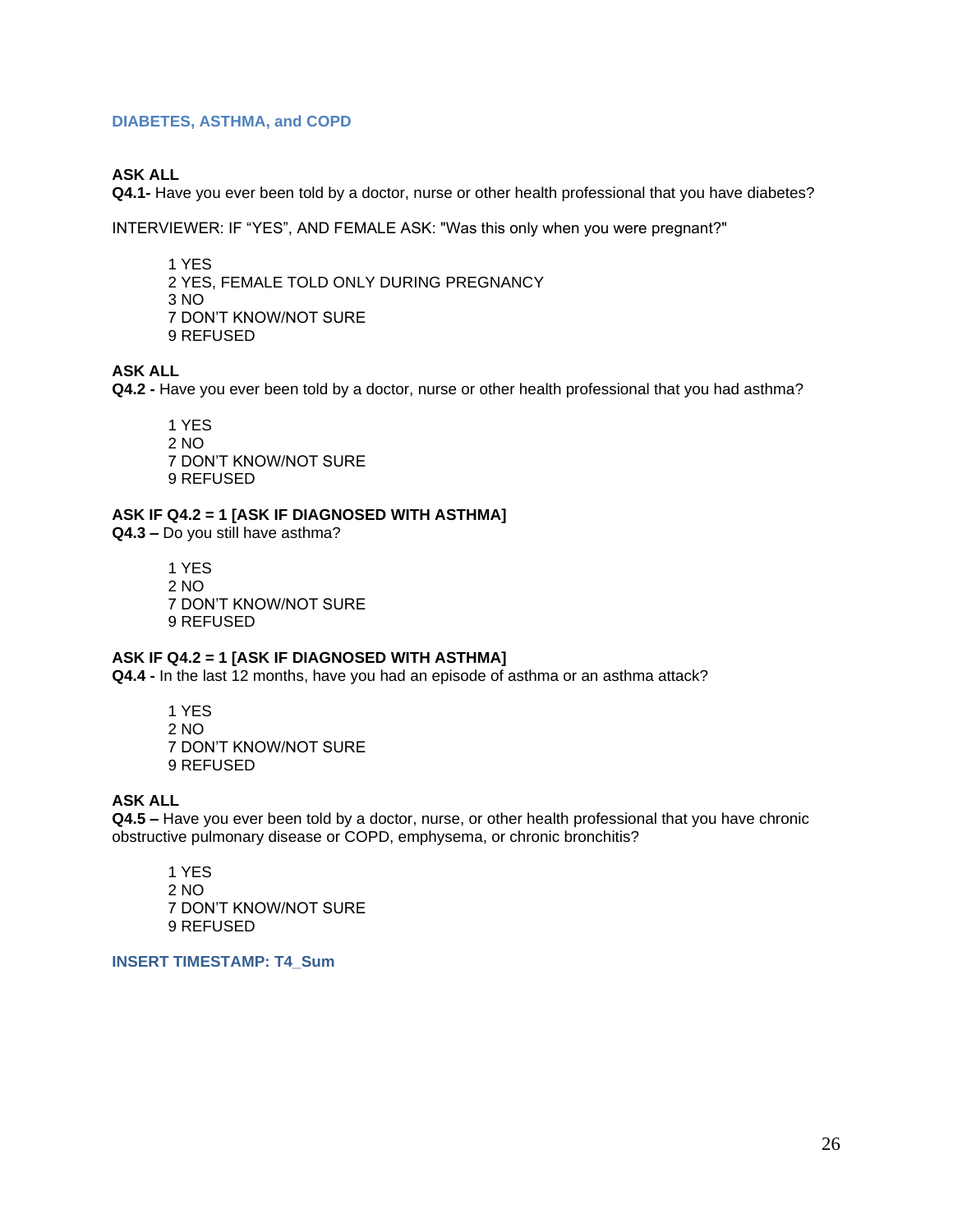#### <span id="page-26-0"></span>**MENTAL HEALTH**

#### **READ: The next few questions are about your mental health.**

#### **ASK ALL**

**Q5.1 –**. During the past 30 days, how often did you feel…

So sad that nothing could cheer you up?

All of the time, most of the time, some of the time, a little of the time, or none of the time?

INTERVIEWER: If asked for help with mental health problem: The number is 1-888-NYC-WELL, text "well" to 65173, or online chat at "nyc.gov/nycwell"

1 ALL OF THE TIME 2 MOST OF THE TIME 3 SOME OF THE TIME 4 A LITTLE OF THE TIME 5 NONE OF THE TIME 7 DON'T KNOW/NOT SURE 9 REFUSED

## **ASK ALL**

**Q5.2 –** During the past 30 days, how often did you feel…

Nervous?

All of the time, most of the time, some of the time, a little of the time, or none of the time?

INTERVIEWER: If asked for help with mental health problem: The number is 1-888-NYC-WELL, text "well" to 65173, or online chat at "nyc.gov/nycwell"

1 ALL OF THE TIME 2 MOST OF THE TIME 3 SOME OF THE TIME 4 A LITTLE OF THE TIME 5 NONE OF THE TIME 7 DON'T KNOW/NOT SURE 9 REFUSED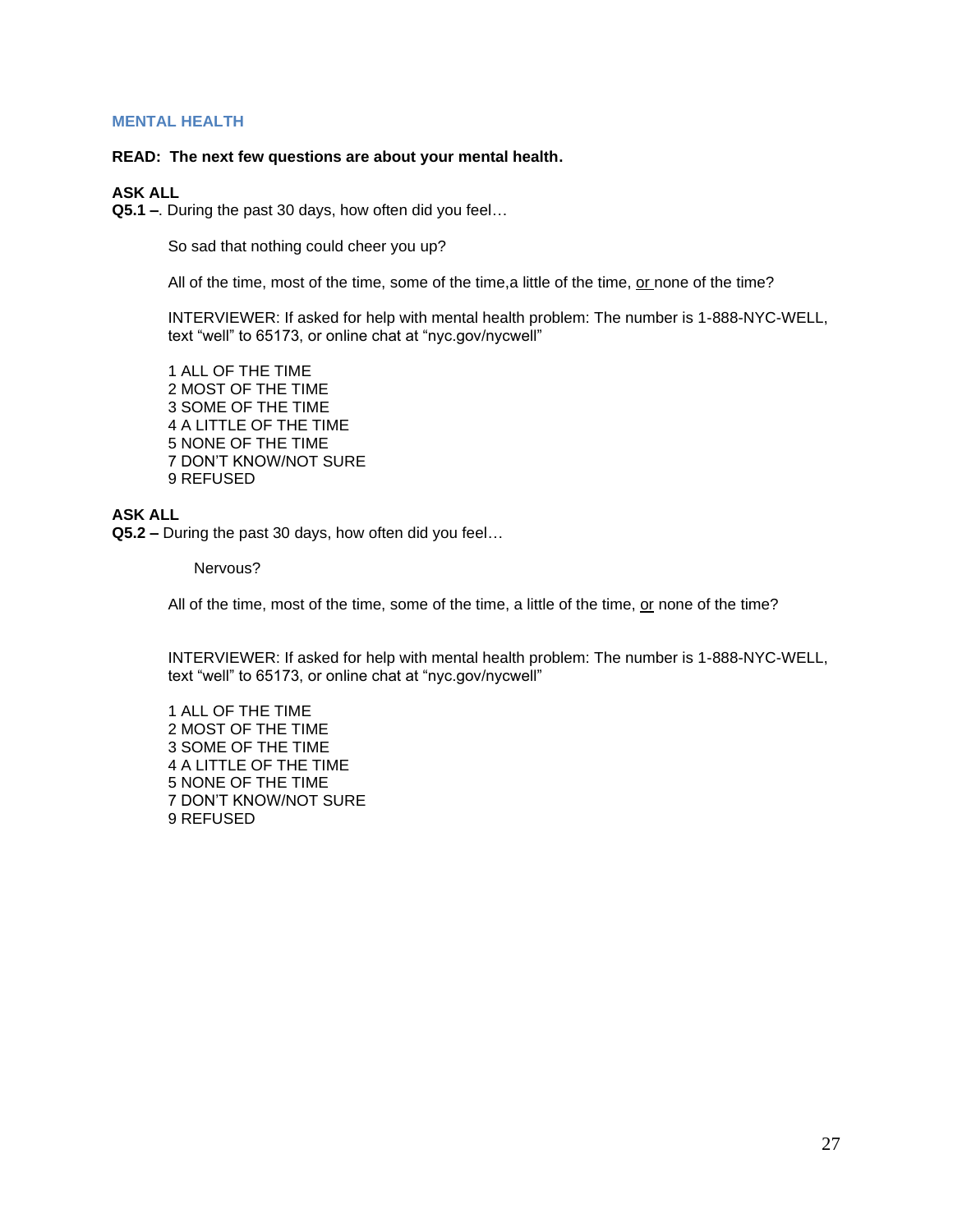## **ASK ALL**

**Q5.3 –** (During the past 30 days), how often did you feel…

Restless or fidgety?

(All of the time, most of the time, some of the time, a little of the time, or none of the time?)

INTERVIEWER: If asked for help with mental health problem: The number is 1-888-NYC-WELL, text "well" to 65173, or online chat at "nyc.gov/nycwell"

1 ALL OF THE TIME 2 MOST OF THE TIME 3 SOME OF THE TIME 4 A LITTLE OF THE TIME 5 NONE OF THE TIME 7 DON'T KNOW/NOT SURE 9 REFUSED

## **ASK ALL**

**Q5.4 -** (During the past 30 days), how often did you feel

Hopeless?

(All of the time, most of the time, some of the time, a little of the time, or none of the time?)

INTERVIEWER: If asked for help with mental health problem: The number is 1-888-NYC-WELL, text "well" to 65173, or online chat at "nyc.gov/nycwell"

1 ALL OF THE TIME 2 MOST OF THE TIME 3 SOME OF THE TIME 4 A LITTLE OF THE TIME 5 NONE OF THE TIME 7 DON'T KNOW/NOT SURE 9 REFUSED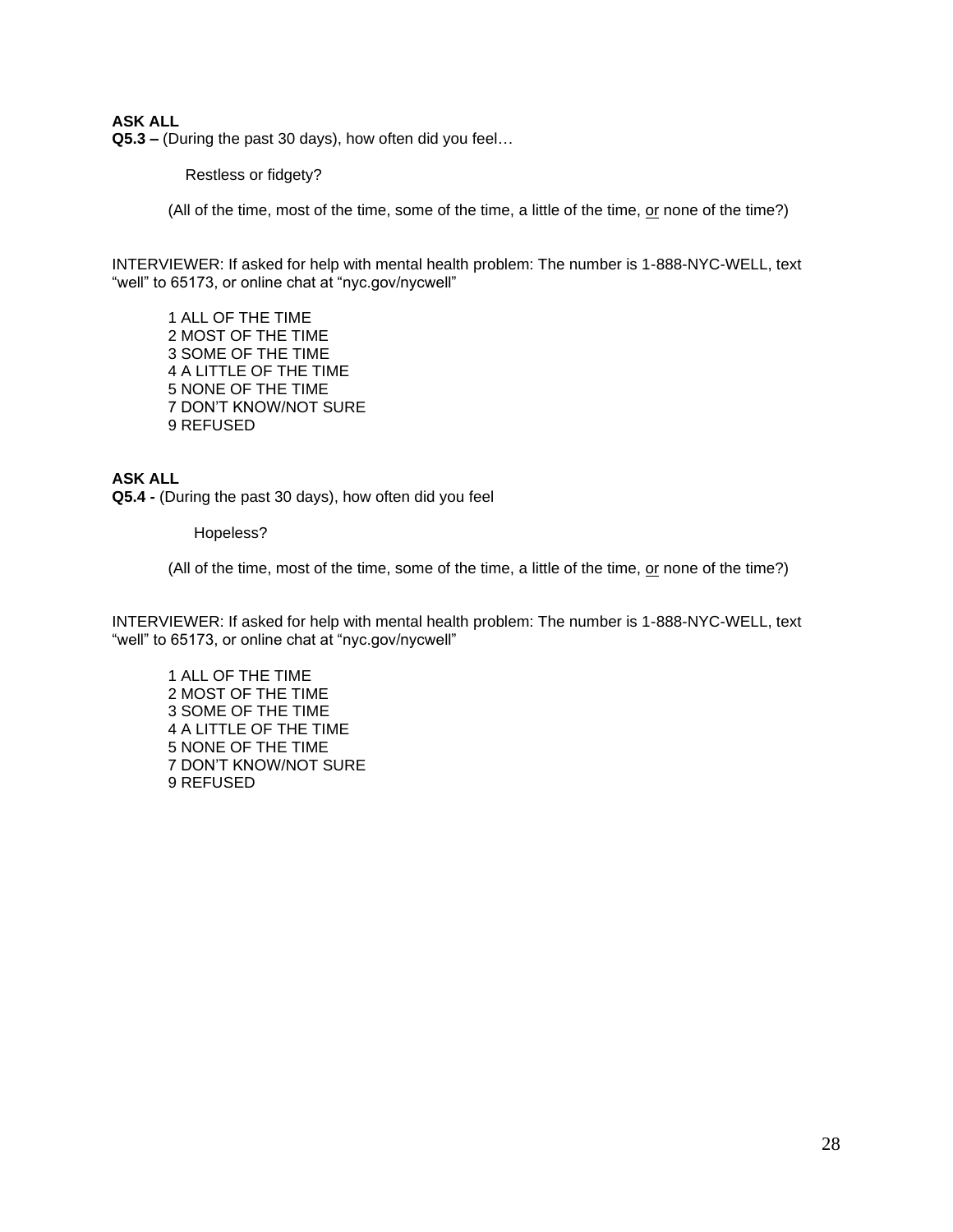## **ASK ALL**

**Q5.5 -** (During the past 30 days), how often did you feel

That everything was an effort?

(All of the time, most of the time, some of the time, a little of the time, or none of the time?)

INTERVIEWER: If asked for help with mental health problem: The number is 1-888-NYC-WELL, text "well" to 65173, or online chat at "nyc.gov/nycwell"

1 ALL OF THE TIME 2 MOST OF THE TIME 3 SOME OF THE TIME 4 A LITTLE OF THE TIME 5 NONE OF THE TIME 7 DON'T KNOW/NOT SURE 9 REFUSED

## **ASK ALL**

**Q5.6 -** (During the past 30 days), how often did you feel

Worthless?

(All of the time, most of the time, some of the time, a little of the time, or none of the time?)

INTERVIEWER: If asked for help with mental health problem: The number is 1-888-NYC-WELL, text "well" to 65173, or online chat at "nyc.gov/nycwell"

1 ALL OF THE TIME 2 MOST OF THE TIME 3 SOME OF THE TIME 4 A LITTLE OF THE TIME 5 NONE OF THE TIME 7 DON'T KNOW/NOT SURE 9 REFUSED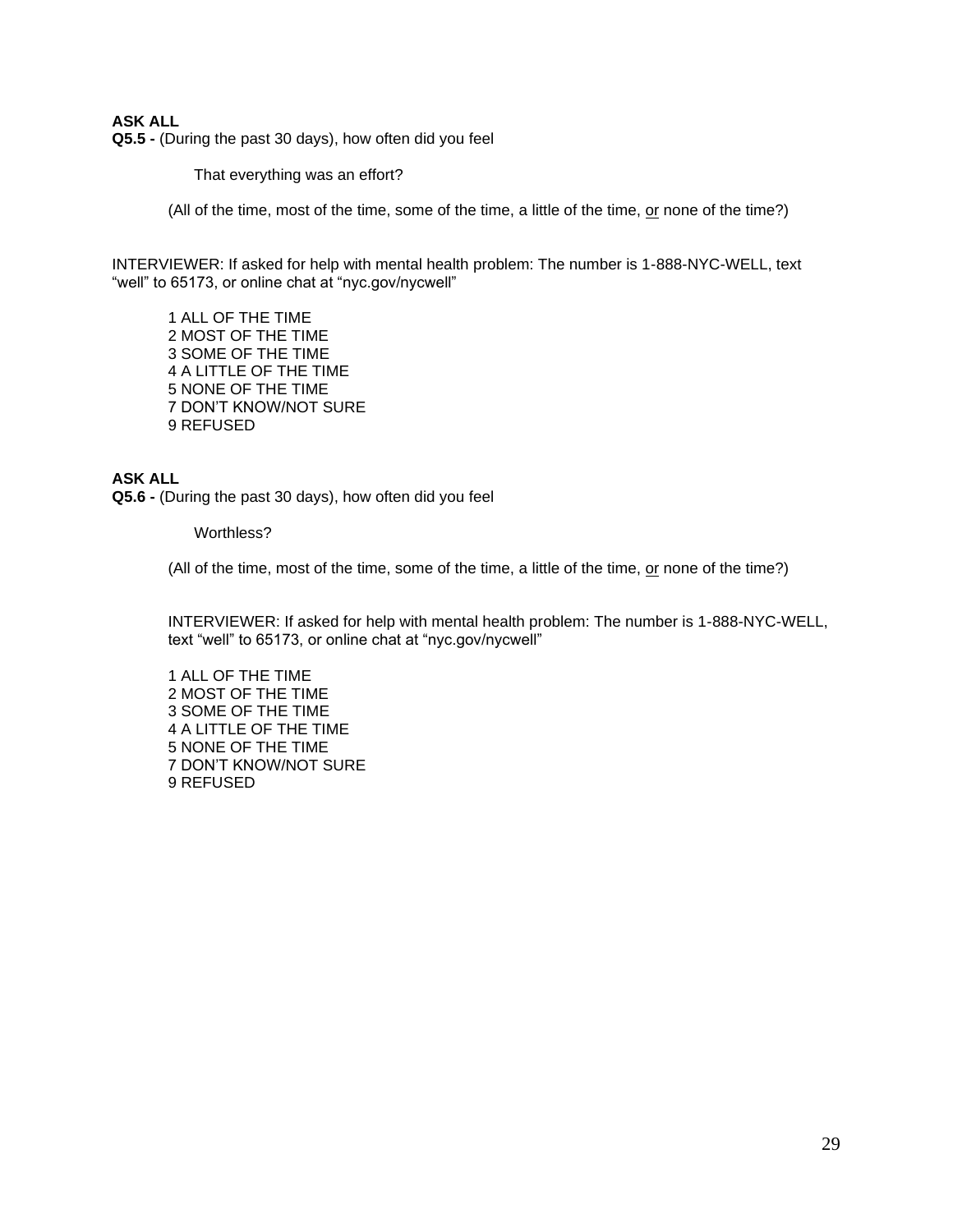\*\*\*GENERATE K6 score\*\*\*\*\* FOR **Q 5.1 – Q 5.6, RETAIN ORIGINAL VALUES FOR Q5.1-Q5.6 BUT RECODE NEW VALUES FOR:**

**CODE 1 "All of the time" = 4 CODE 2 "Most of the time" = 3 CODE 3 "Some of the time" = 2 CODE 4 A little of the of time" = 1 CODE 5 "None of the time" = 0 CODE 7 "DON'T KNOW" = 0 CODE 9 "REFUSED" = 0** 

 $K6SCORE = 5.1 + 5.2 + 5.3 + 5.4 + 5.5 + 5.6$ IF K6SCORE>12 THEN **SPD\_PY**=1; ELSE IF K6SCORE<=12, THEN **SPD\_PY** =2;

#### **ASK IF SPD\_PY=1**

**Q5.7** We just talked about a number of feelings you had during the past 30 days. Altogether, how much did these feelings interfere with your life or activities: a lot, some, a little, or not at all?

1 A LOT 2 SOME 3 A LITTLE 4 NOT AT ALL 7 DON'T KNOW/NOT SURE 9 REFUSED

#### **ASK ALL**

**Q5.8**- In the past 12 months, have you taken a prescription medication for a mental health problem?

1 YES 2 NO 7 DON'T KNOW/NOT SURE 9 REFUSED

#### **ASK ALL**

**Q5.9**- In the past 12 months, have you received any counseling for a mental health problem?

1 YES 2 NO 7 DON'T KNOW/NOT SURE 9 REFUSED

#### **ASK ALL**

**Q5.10 -** Was there a time in the past 12 months when you needed treatment for a mental health problem, but did not get it?

INTERVIEWER: If asked for help with mental health problem: The number is 1-888-NYC-WELL, text "well" to 65173, or online chat at "nyc.gov/nycwell"

1 YES  $2 N()$ 7 DON'T KNOW/NOT SURE 9 REFUSED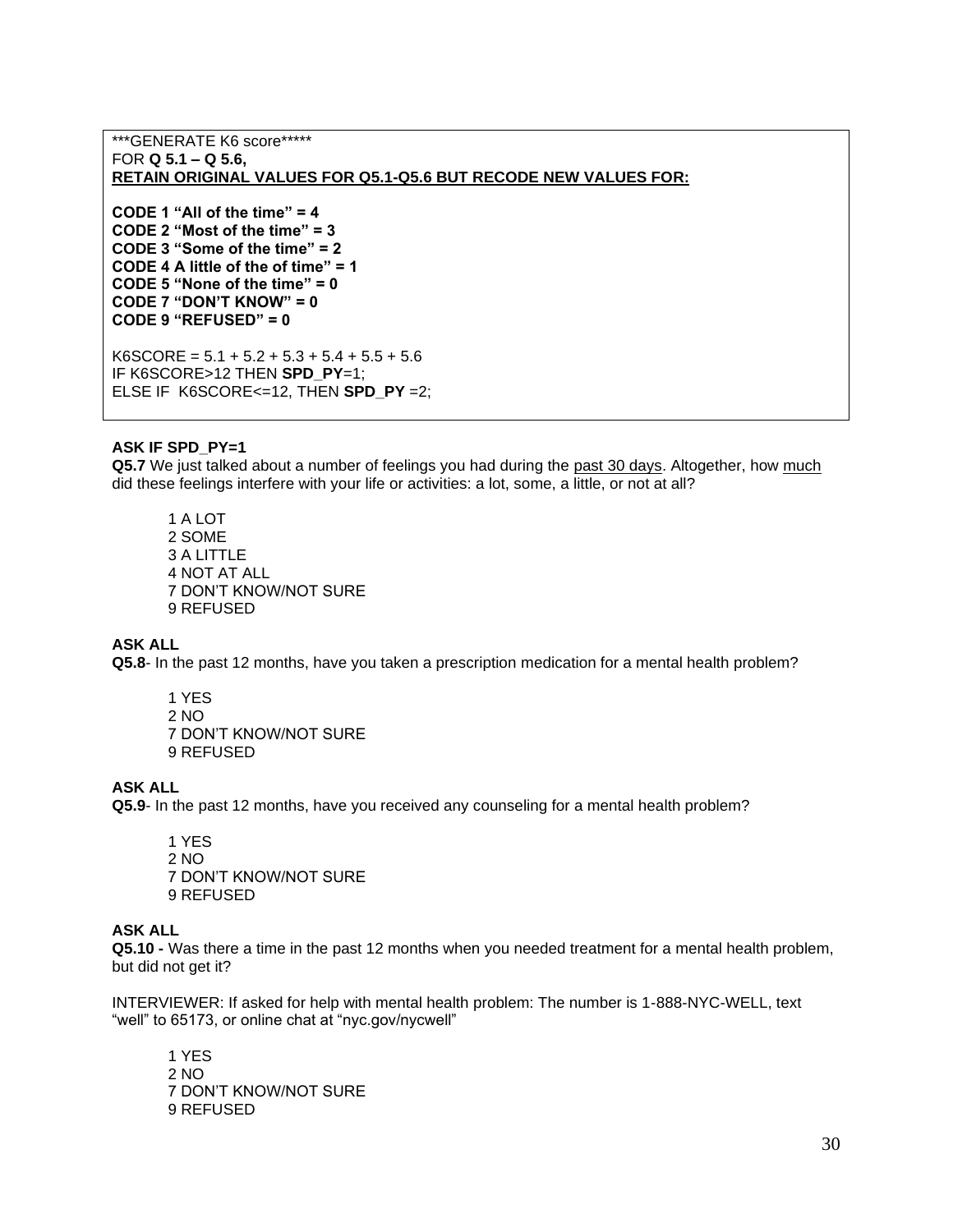#### <span id="page-30-0"></span>**INSERT TIMESTAMP: T5\_Sum**

#### **HOUSING**

Now I will ask a few questions about your home or apartment.

#### **ASK ALL**

**Q6.1 -** Is this home or apartment owned or rented?

1 OWNED (READ IF NEEDED: Owned by you or someone in your family) 2 RENTED 3 (VOL.) OCCUPIED WITHOUT PAYMENT OF RENT 7 DON'T KNOW/NOT SURE 9 REFUSED

#### **ASK IF Q6.1 NE 1**

**Q6.2 –** Are you…

1 A public housing resident living in a building owned by the New York City Housing Authority, or are you, 2 Part of a household that receives rental assistance such as Section 8 or any other rental assistance program, or are you, 3 Part of a household living in a rent-controlled or rent-stabilized home, or 4 None of these?

7 DON'T KNOW/NOT SURE 9 REFUSED

#### **ASK ALL**

**Q6.3 –** How long have you lived in your home or apartment?

CATI: ALLOW MULTIPLE RESPONSES

1 MONTHS [RANGE 1-12] 2 YEARS [RANGE 1-100] 7777 DON'T KNOW/NOT SURE 9999 REFUSED

#### **IF QXVERS=1**

**Q6.4 –** An eviction is when your landlord, a roommate, a housing court, or a bank forces you to move when you don't want to. Have you ever been evicted?

1 YES 2 NO 7 DON'T KNOW/NOT SURE 9 REFUSED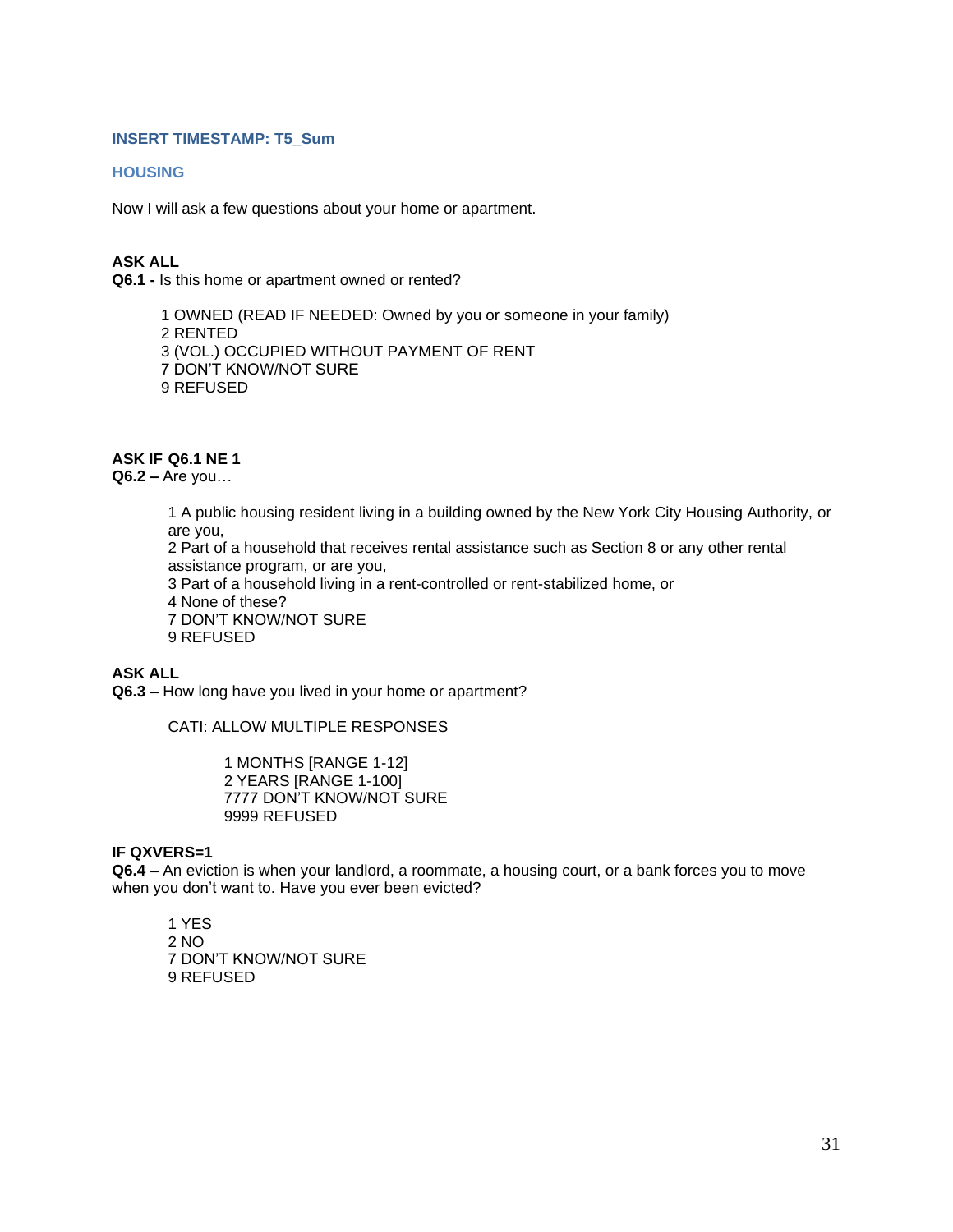## **ASK ALL**

**Q6.5 –** During the past 12 months, was there any month when you delayed paying or were not able to pay your mortgage or rent?

1 YES 2 NO 7 DON'T KNOW/NOT SURE 9 REFUSED

## **ASK ALL**

**Q6.7** – In the past 12 months, have you had visible mold or mildew on the walls or ceilings of your home?

INTERVIEWER: If respondent asks about mold or mildew on shower curtains, toilet or tub edges, read: We are only interested in mold or mildew on the walls or ceilings of your home.

1 YES 2 NO 7 DON'T KNOW/NOT SURE 9 REFUSED

# **ASK IF Q4.2 = 1**

**Q6.6 –** During the past 30 days, on how many days have you seen any cockroaches inside your home?

NUMBER OF DAYS [RANGE=0-30] **77 DON'T KNOW/NOT SURE** 9 9 REFUSED

**INSERT TIMESTAMP: T6\_Sum**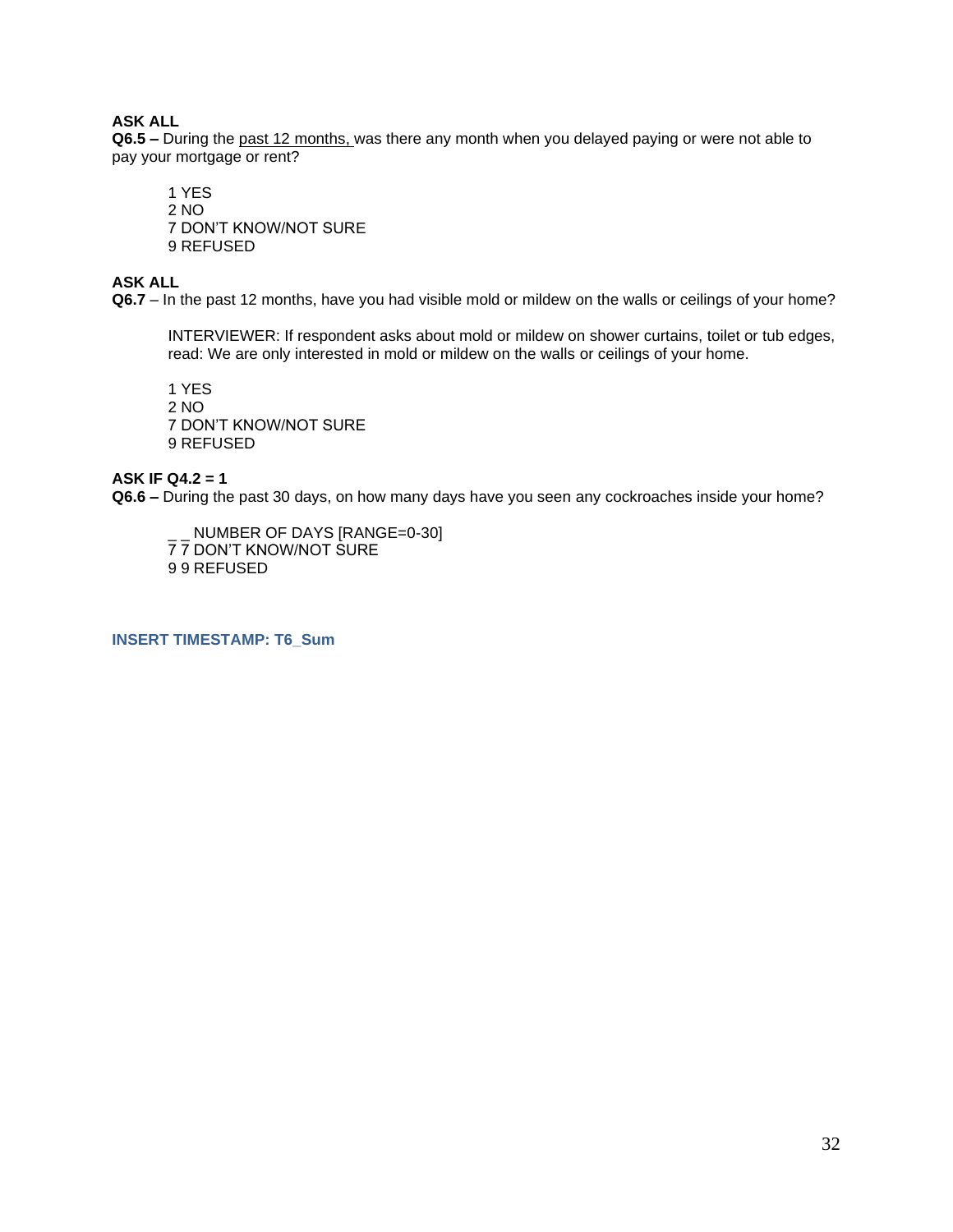#### <span id="page-32-0"></span>**NEIGHBORHOOD ENVIRONMENT**

**READ:** The next question asks about your neighborhood and the people who live there. By neighborhood we mean the area around where you live and where you might go to religious services, run errands, such as shopping or visiting with neighbors.

Please tell me whether you strongly agree, somewhat agree, neither agree nor disagree, somewhat disagree, or strongly disagree with the following statement?

## **ASK ALL**

**Q7.1 –** People in your neighborhood are willing to help their neighbors.

INTERVIEWER: Read if needed:

1 STRONGLY AGREE 2 SOMEWHAT AGREE 3 NEITHER AGREE NOR DISAGREE 4 SOMEWHAT DISAGREE 5 STRONGLY DISAGREE 7 DON'T KNOW/NOT SURE 9 REFUSED

#### **INSERT TIMESTAMP: T7\_Sum**

SET QUALIFIED LEVEL  $= 3$ 83: Qualified Callback - Before Q8.1 (Tobacco) 123: Qualified Soft Refusal - Before Q8.1 (Tobacco) 163: Qualified Hard Refusal - Before Q8.1 (Tobacco)

## <span id="page-32-1"></span>**TOBACCO**

The next few questions are about tobacco.

#### **ASK ALL**

**Q8.1 -** Have you smoked at least 100 cigarettes in your entire life?

INTERVIEWER: Read if needed: 100 cigarettes=5 packs.

INTERVIEWER: Read if needed: "Do not include: electronic cigarettes, herbal cigarettes, cigars, cigarillos, little cigars, pipes, bidis, kreteks, water pipes or hookahs or marijuana."

1 YES 2 NO 7 DON'T KNOW/NOT SURE 9 REFUSED

**ASK IF Q8.1 = 1, ELSE SKIP TO Q8.8 [ASK IF SMOKED AT LEAST 100 CIGS]**

**Q8.2 -** Do you now smoke cigarettes every day, some days, or not at all?

1 EVERY DAY 2 SOME DAYS 3 NOT AT ALL 7 DON'T KNOW/NOT SURE 9 REFUSED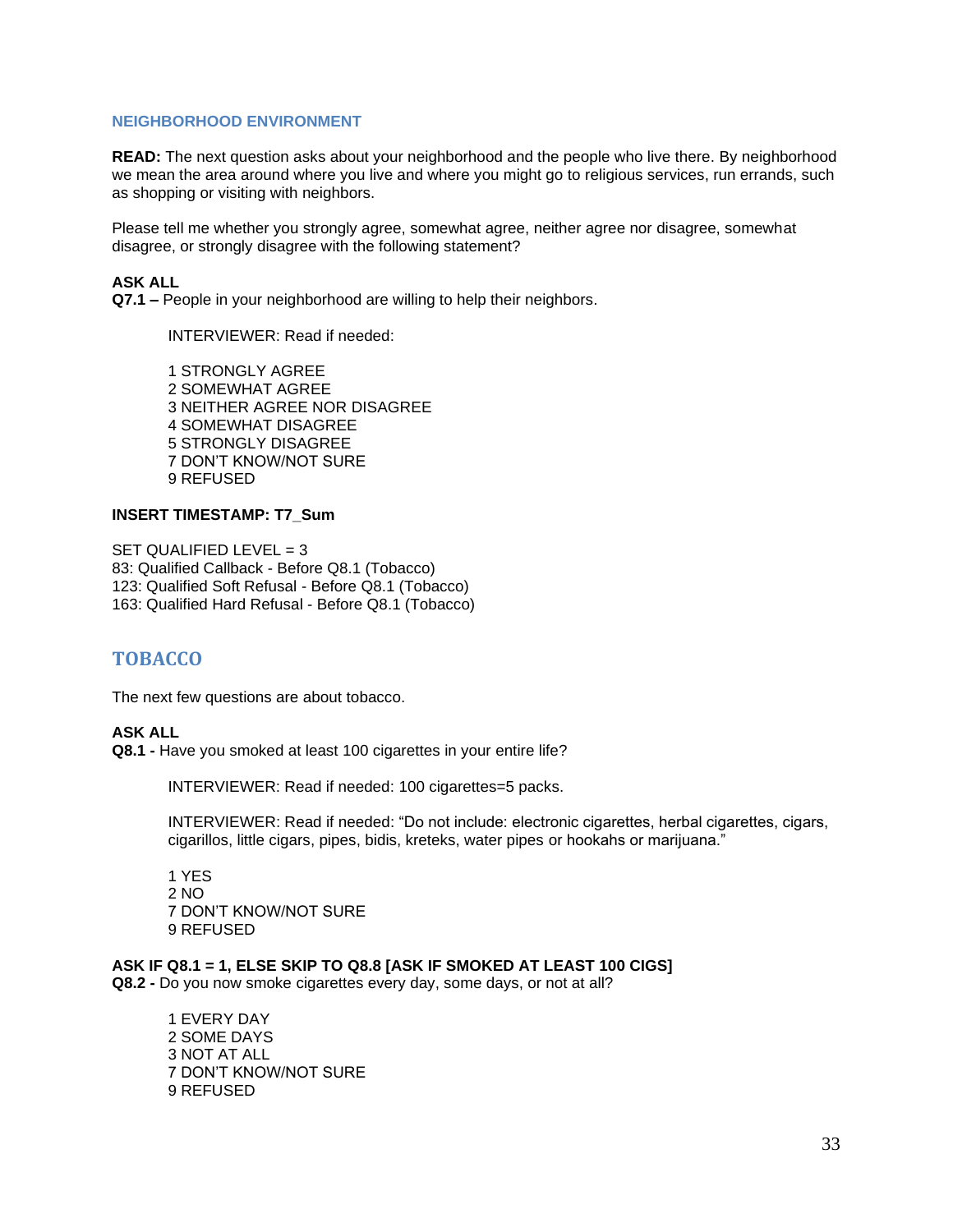#### **ASK IF Q8.2 = 1 [ASK IF SMOKE EVERY DAY]**

**Q8.3 -** How many cigarettes on average do you smoke per day?

PER DAY [RANGE 1-200] 777 DON'T KNOW/NOT SURE 999 REFUSED

#### **ASK IF Q8.2 = 2 [ASK IF SMOKE SOME DAYS]**

**Q8.3a -** On the days that you smoke, how many cigarettes on average do you smoke per day?

PER DAY [RANGE 1-200] 777 DON'T KNOW/NOT SURE 999 REFUSED

#### **ASK IF Q8.2 = 2 AND Q8.3a ≠ 777 OR 999 [ASK IF SMOKE SOME DAYS]**

**Q8.3b** - On average, about how many days per month do you smoke?

1\_ \_ DAYS PER MONTH [RANGE 0-30] 2\_ DAYS PER WEEK [RANGE 0-7] 777 DON'T KNOW/NOT SURE 999 REFUSED

#### **ASK if Q8.2 = 1 OR 2 [ASK IF CURRENT SMOKER]**

**Q8.4 –** Thinking about the type of cigarettes you usually smoke, are they menthol or non-menthol?

1 Menthol 2 Non-menthol 3 NO USUAL TYPE OF CIGARETTE 7 DON'T KNOW/NOT SURE 9 REFUSED

#### **ASK IF Q8.2 = 1 OR 2 [ASK IF CURRENT SMOKER]**

**Q8.5 -** Was the last cigarette you smoked from a carton, a pack, a single or loosie, bummed or did you roll your own?

1 CARTON 2 PACK 3 SINGLE/LOOSIE 4 BUMMED 5 ROLLED OWN 7 DON'T KNOW/NOT SURE 9 REFUSED

**ASK IF Q8.5 = 1, 2 OR 3 [ASK IF LAST CIG FROM A CARTON, PACK, OR SINGLE] Q8.6** How much did you pay for that [ANSWER TO Q8.5]?

INTERVIEWER: Do not round – put in exact dollars/cents.

**Q8.6A CARTON:** ENTER PRICE IN DOLLARS AND CENTS

\$\_ \_. \_ \_ [RANGE 1-180 DOLLARS] 8888 DID NOT PAY FOR CIGARETTES 7777 DON'T KNOW/NOT SURE 9999 REFUSED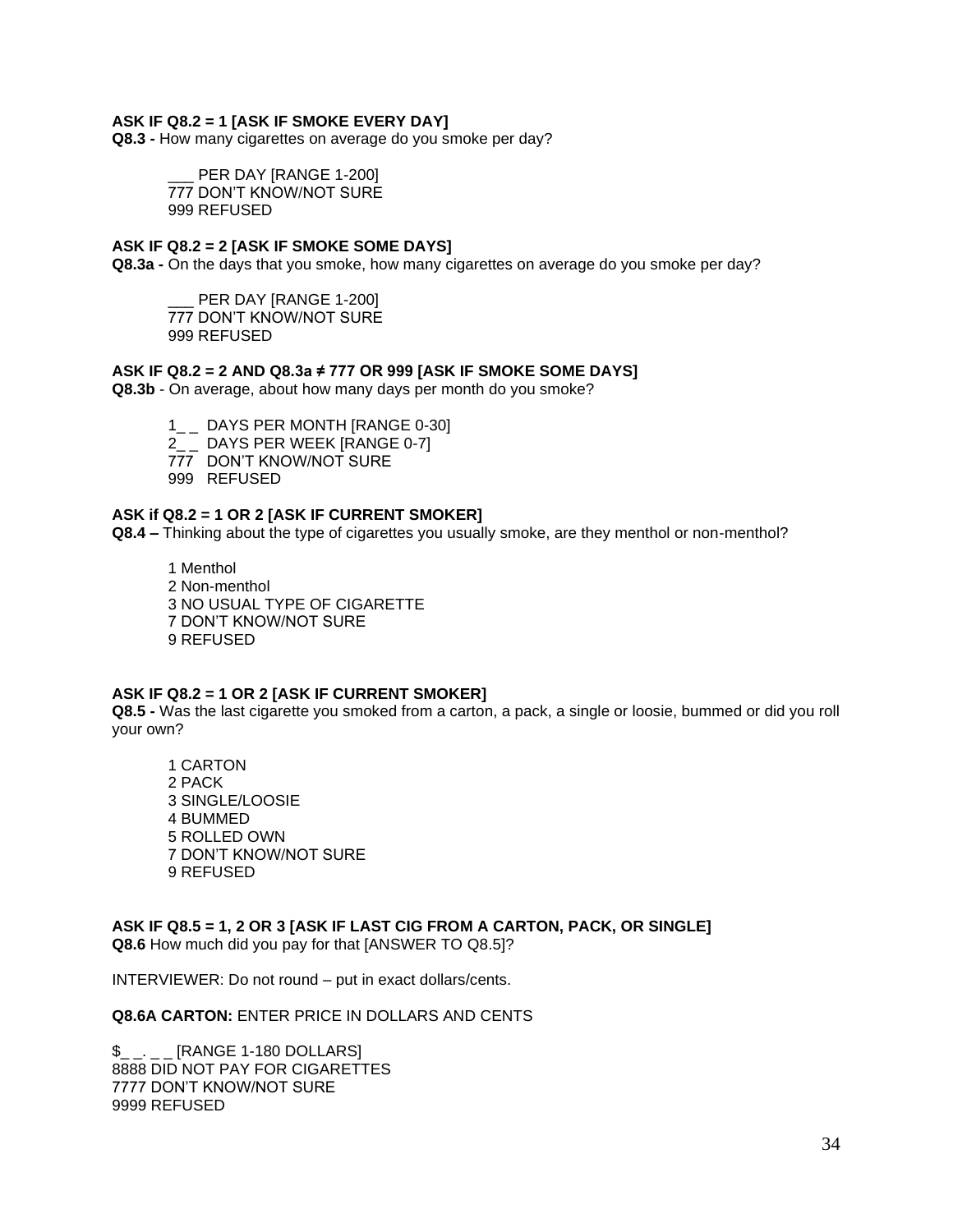## **Q8.6B PACK:** ENTER PRICE IN DOLLARS AND CENTS

\$\_ \_. \_ \_ [RANGE 1-18 DOLLARS] 8888 DID NOT PAY FOR CIGARETTES 7777 DON'T KNOW/NOT SURE 9999 REFUSED

#### **Q8.6C SINGLE/LOOSIE:** ENTER PRICE IN CENTS

 $I_{\text{max}} = 2$  [RANGE 1 CENT to 2 DOLLARS] 8888 DID NOT PAY FOR CIGARETTES 7777 DON'T KNOW/NOT SURE 9999 REFUSED

#### **ASK IF Q8.5 = 1, 2, OR 3 AND Q8.6 NE 8888 [LAST CIG. FROM CARTON, PACK OR SINGLE]**

**Q8.7** – Where did you buy the last cigarette you smoked? Was it in your neighborhood, in another part of New York City, or outside of New York City?

1 In your neighborhood 2 In another part of New York City 3 Outside of New York City 7 DON'T KNOW/NOT SURE 9 REFUSED

#### **ASK ALL**

**Q8.8 -** In the past 12 months, have you tried an electronic cigarette, also known as an e-cigarette?

INTERVIEWER IF ASKED: INCLUDE "JUUL"

1 YES 2 NO 3 DO NOT KNOW WHAT ELECTRONIC/E-CIGARETTES ARE 7 DON'T KNOW/NOT SURE 9 REFUSED

#### **ASK IF Q8.8 = 1 [ASK IF USED E-CIG PAST 12 MONTHS]**

**Q8.9** – In the past 30 days, did you use an electronic cigarette every day, some days or not at all?

1 EVERY DAY 2 SOME DAYS 3 NOT AT ALL 7 DON'T KNOW/NOT SURE 9 REFUSED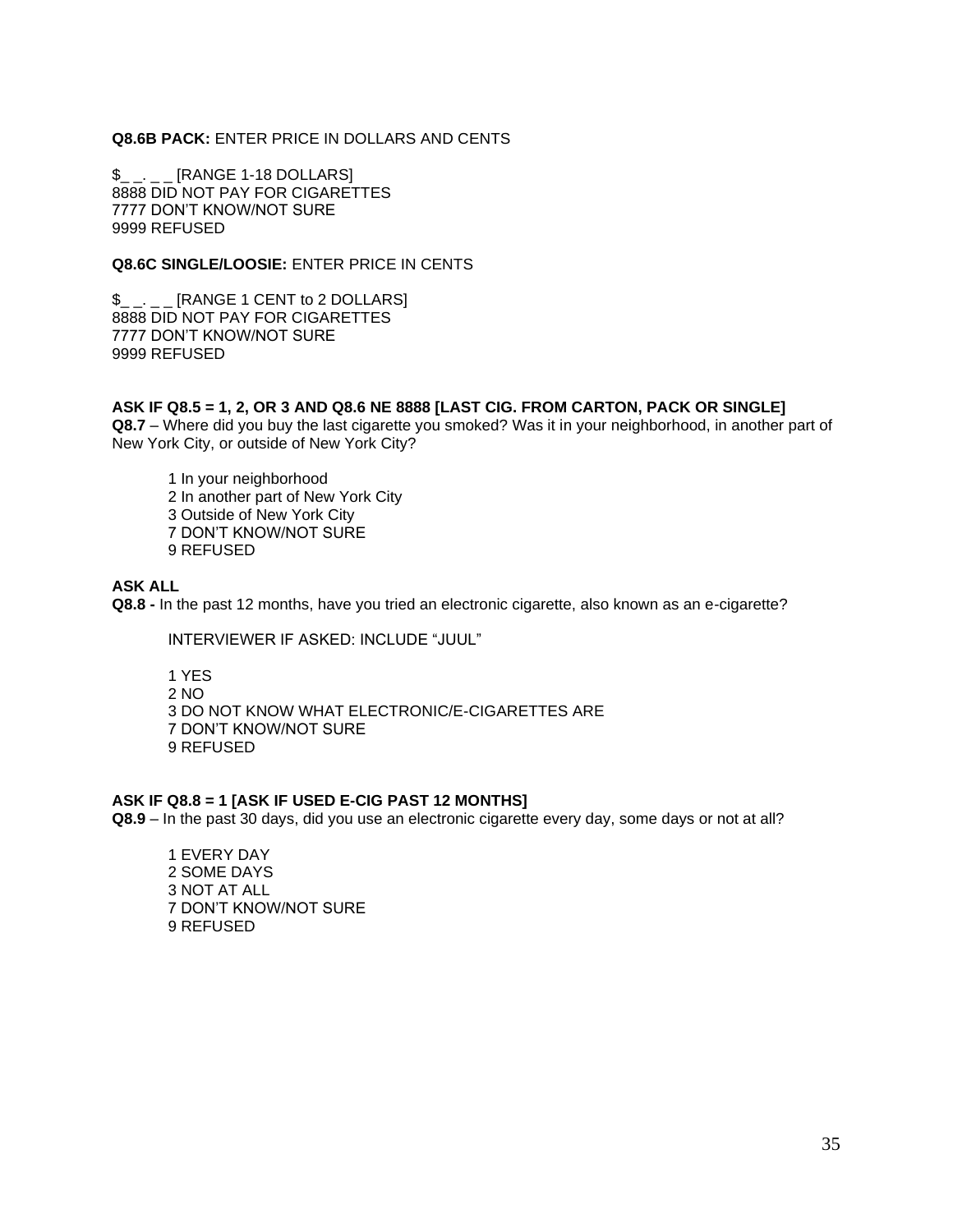## **ASK ALL**

**Q8.10** – In the past 12 months, have you smoked a hookah, also called a water pipe?

INTERVIEWER: Read if needed: A hookah is a tobacco pipe with a long tube that draws smoke through water contained in a bowl.

INTERVIEWER NOTE: If asked:, Narghile [nar – ge - lE], Arghila [ar – ge – la], or Kalian [kal – E – yan] are other names for a hookah.

1 YES 2 NO 3 DO NOT KNOW WHAT A HOOKAH IS 7 DON'T KNOW/NOT SURE 9 REFUSED

**INSERT TIMESTAMP: T8\_Sum**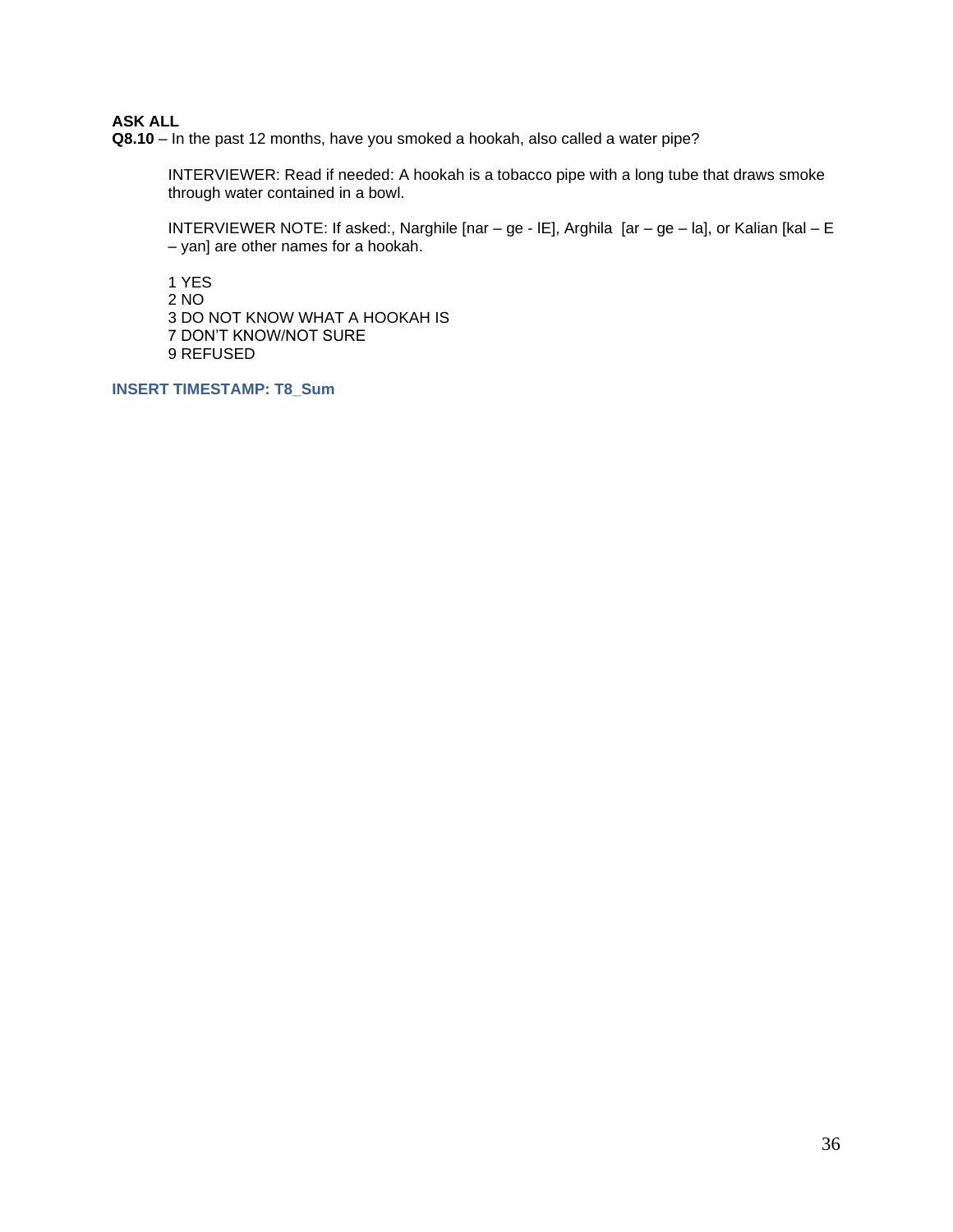### **DEMOGRAPHICS**

Now I'd like to ask you some questions about yourself and your household.

### **ASK ALL**

**Q9.1 -** What is your age?

AGE IN YEARS [RANGE 18-98]

- 07 DON'T KNOW/NOT SURE
- 09 REFUSED

# **ASK IF Q9.1 = 07 OR 09, ELSE SKIP TO Q9.3 [ASK IF AGE REFUSED]**

**Q9.1a -** We are only asking this information to make sure that we have talked to enough people in each age group. Can you just tell me if you are...?

1 75 or older, 2 65-74, 3 45-64, 4 30-44, 5 25-29, or 6 18-24? 7 DON'T KNOW/NOT SURE 9 REFUSED

### **ASK ALL**

**Q9.3 –** I want to ask you about your gender identity and your sex assigned at birth. Gender identity refers to how you identify yourself, which may or may not be the same as the sex you were assigned at birth. How do you currently identify your gender? Do you identify as …

INTERVIEWER: Read answer choices. If respondent firmly gives one response, stop reading answer choices and accept that response. Multiple responses allowed. Do not probe.

#### **INTERVIEWER: Please say the number before the text response. Respondent can answer with either the number or the text/word.**

- 1 1) a man,
- 2 2) a woman,
- 3 3) a transgender man (TRANS MAN, TRANS MASCULINE, TRANS FEMALE-TO-MALE, MAN OF TRANSGENDER EXPERIENCE),
- 4 4) a transgender woman (TRANS WOMAN, TRANS FEMINIME, TRANS MALE-TO-FEMALE, WOMAN OF TRANSGENDER EXPERIENCE),
- 5 5) a non-binary person (GENDERQUEER PERSON, GENDER NONCONFORMING PERSON, TWO-SPIRIT, NEITHER WOMAN OR MAN), or

6 6) or, a gender not mentioned?

7 DON'T KNOW/NOT SURE

9 REFUSED

### **ASK IF Q9.3 = 6**

**Q9.3a –** How do you identify your gender?(SPECIFY)\_\_\_\_\_\_\_\_\_\_\_\_\_\_\_\_\_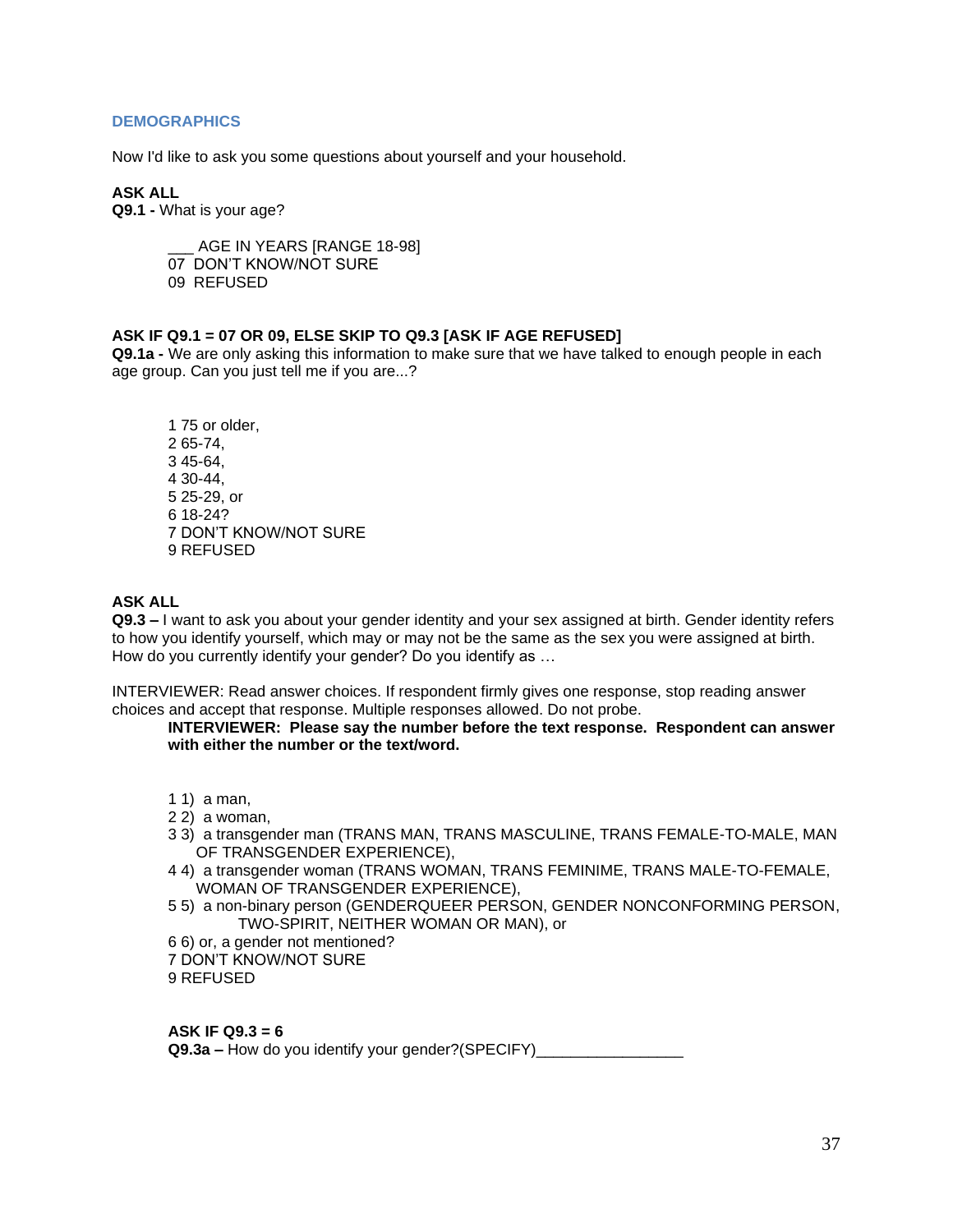# **ASK ALL**

**Q9.2 –** What was your sex assigned at birth? Male or female?

INTERVIEWER: If respondent says "Don't Know," probe: When you were born, were you labeled as a boy or a girl?

INTERVIEWER: If the respondent says they were born with intersex traits, probe: What was the sex listed on your original birth certificate? Male or female?

1 MALE 2 FEMALE 7 DON'T KNOW/NOT SURE 9 REFUSED

**ASK IF (Q9.2 = 1 AND Q9.3 = 2) OR IF (Q9.2 = 2 AND Q9.3 = 1) [ASK IF IDENTIFY DIFFERENTLY FROM SEX AT BIRTH BUT DOES NOT CHOOSE TRANSGENDER IN Q9.3] SKIP IF RESPONDENT PROVIDED MULTIPLE RESPONSES TO Q9.3**

**Q9.3b –** To confirm, you identify as [Q9.3 FILL] and your sex assigned at birth was [Q9.2 FILL], correct?

1 YES; RESPONDENT HAS A GENDER IDENTITY DIFFERENT THAN THEIR SEX AT BIRTH 2 NO 7 DON'T KNOW/NOT SURE 9 REFUSED

### **ASK IF Q9.3b = 2**

**Q9.3b2** – We have your identity as [Q9.3 FILL] and your sex assigned at birth as [Q9.2 FILL]. Should we update your identity or your assigned sex at birth?

1 UPDATE IDENTITY [Q9.3 UPDATE TO EQUAL Q9.2] 2 UPDATE ASSIGNED SEX AT BIRTH [Q9.2 UPDATE TO EQUAL Q9.3] 7 DON'T KNOW/NOT SURE 9 REFUSED

### **ASK IF Q9.3 = 7 AND Q9.2 = 1 OR 2**

**Q9.3c –** Are you exploring your gender identity and are not sure how you identify, do you not understand the question, or do you identify as [Q9.2 FILL]?

1 You are exploring your gender identity and not sure how you identify, 2 You do not understand the question, 3 You identify as [Q9.2 fill] 7 DON'T KNOW/NOT SURE 9 REFUSED

#### **ASK IF Q9.3 = 3 AND Q9.2 = 1**

**Q9.3d**: Transgender men are often persons who identify as men and were assigned female sex at birth. To confirm, you identify as a transgender man and were assigned male sex at birth? 1 YES: RESPONDENT IDENTIFIES AS TRANSGENDER MAN AND WAS ASSIGNED MALE SEX AT BIRTH 2 NO 7 DON'T KNOW/NOT SURE 9 REFUSED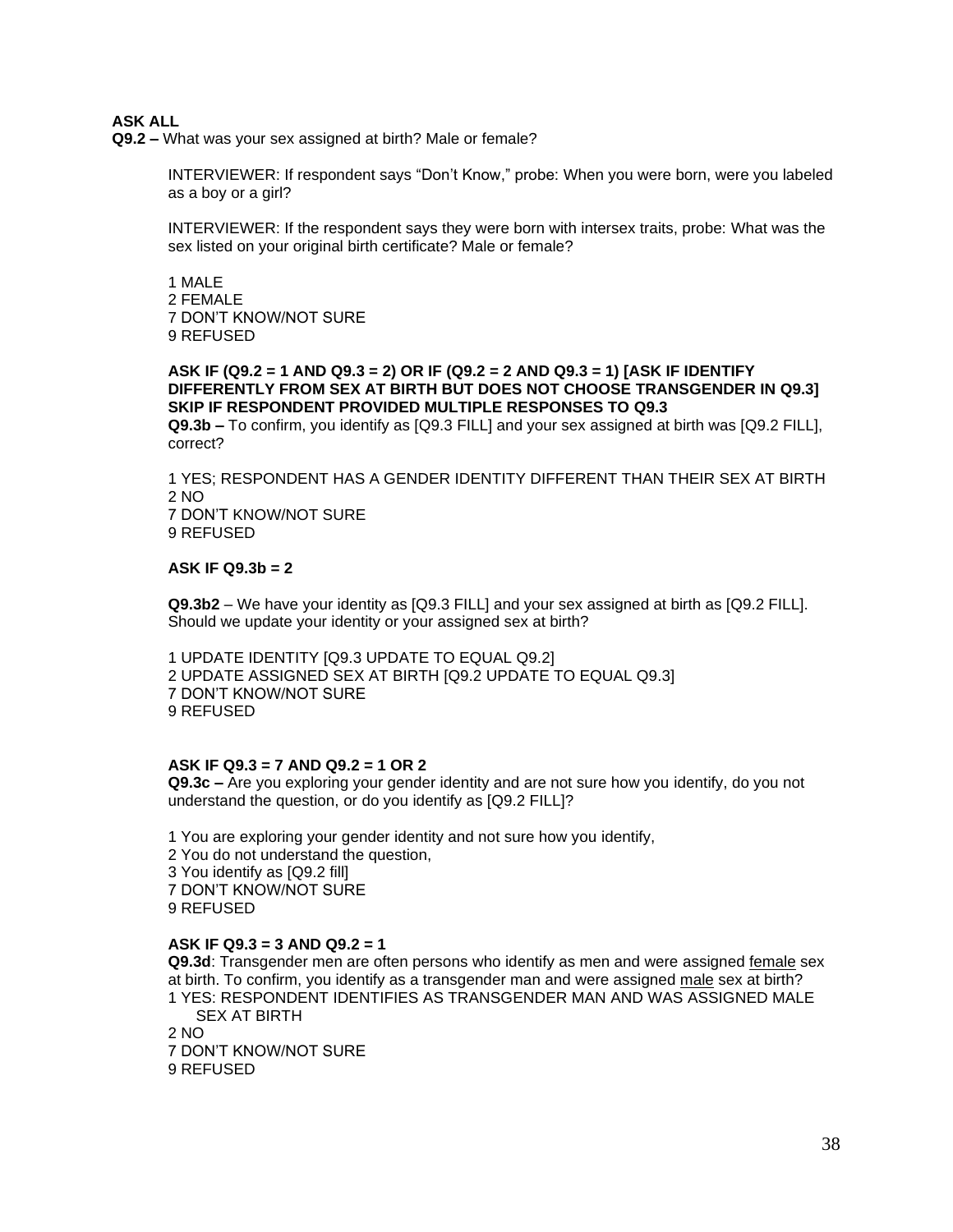### **ASK IF Q9.3d = 2**

**Q9.3d2** – Do you identify as a transgender man and were assigned female sex at birth, do you identify as a woman or transgender woman and were assigned male sex at birth, or do you identify as a man and were assigned male sex at birth?

1 Identify as a transgender man and were assigned female sex at birth 2 Identify as a woman or transgender woman and were assigned male sex at birth 3 Identify as a man and were assigned male sex at birth 7 DON'T KNOW/NOT SURE 9 REFUSED

# **ASK IF Q9.3 = 4 AND Q9.2 = 2**

**Q9.3e**: Transgender women are often persons who identify as women and were assigned male sex at birth. To confirm, you identify as a transgender woman and were assigned female sex at birth?

1 YES: RESPONDENT IDENTIFIES AS A TRANSGENDER WOMAN AND WAS ASSIGNED FEMALE SEX AT BIRTH

 $2 NQ$ 7 DON'T KNOW/NOT SURE 9 REFUSED

## **ASK IF Q9.3e = 2**

**Q9.3e2** – Do you identify as a transgender woman and were assigned male sex at birth, do you identify as a man or transgender man and were assigned female sex at birth, or do you identify as a woman and were assigned female sex at birth?

1 Identify as a transgender woman and were assigned male sex at birth 2 Identify as a man or transgender man and were assigned female sex at birth 3 Identify as a woman and were assigned female sex at birth 7 DON'T KNOW/NOT SURE 9 REFUSED

```
IF Q9.2 = 1 AND Q9.3 = 1 THEN GENDERID=1 [CIS-MALE]
IF Q9.2 = 1 AND Q9.3 = 2 AND Q9.3B2=1 THEN GENDERID=1 [CIS-MALE]
IF Q9.2 = 2 AND Q9.3 = 1 AND Q9.3B2=2 THEN GENDERID=1 [CIS-MALE]
IF Q9.2 = 1 AND Q9.3 = 7 AND Q9.3C=3 THEN GENDERID=1 [CIS-MALE]
IF Q9.2 = 1 AND Q9.3 = 7 AND Q9.3C = 2 THEN GENDERID=1 [CIS-MALE]
IF Q9.2 = 1 AND Q9.3 = 3 AND Q9.3D2 = 3 THEN GENDERID=1 [CIS-MALE]
IF Q9.2 = 2 AND Q9.3 = 2 THEN GENDERID=2 [CIS-FEMALE]
IF Q9.2 = 2 AND Q9.3 = 1 AND Q9.3B2=1 THEN GENDERID=2 [CIS-FEMALE]
IF Q9.2 = 1 AND Q9.3 = 2 AND Q9.3B2=2 THEN GENDERID=2 [CIS-FEMALE]
IF Q9.2 = 2 AND Q9.3 = 7 AND Q9.3C=3 THEN GENDERID=2 [CIS-FEMALE]
IF Q9.2 = 2 AND Q9.3 = 7 AND Q9.3C =2 THEN GENDERID=2 [CIS-FEMALE]
IF Q9.2 = 2 AND Q9.3 = 4 AND Q9.3E2 = 3 THEN GENDERID = 2 [CIS-FEMALE]
IF Q9.3 = 4 THEN GENDERID=3 [TRANS-WOMAN]
IF Q9.2 = 1 AND Q9.3 = 2 AND Q9.3B=1 THEN GENDERID=3 [TRANS-WOMAN]
IF Q9.2 = (7 OR 9) AND Q9.3 = 4 THEN GENDERID=3 [TRANS-WOMAN]
IF Q9.2 = 1 AND Q9.3 = 3 AND Q9.3D2 = 2 THEN GENDERID=3 [TRANS-WOMAN]
IF Q9.2 = 2 AND Q9.3 = 4 AND (Q9.3E = 1 OR Q9.3E2 = 1) THEN GENDERID = 3 [TRANS-WOMAN]
IF Q9.3 = 3 THEN GENDERID=4 [TRANS-MAN]
```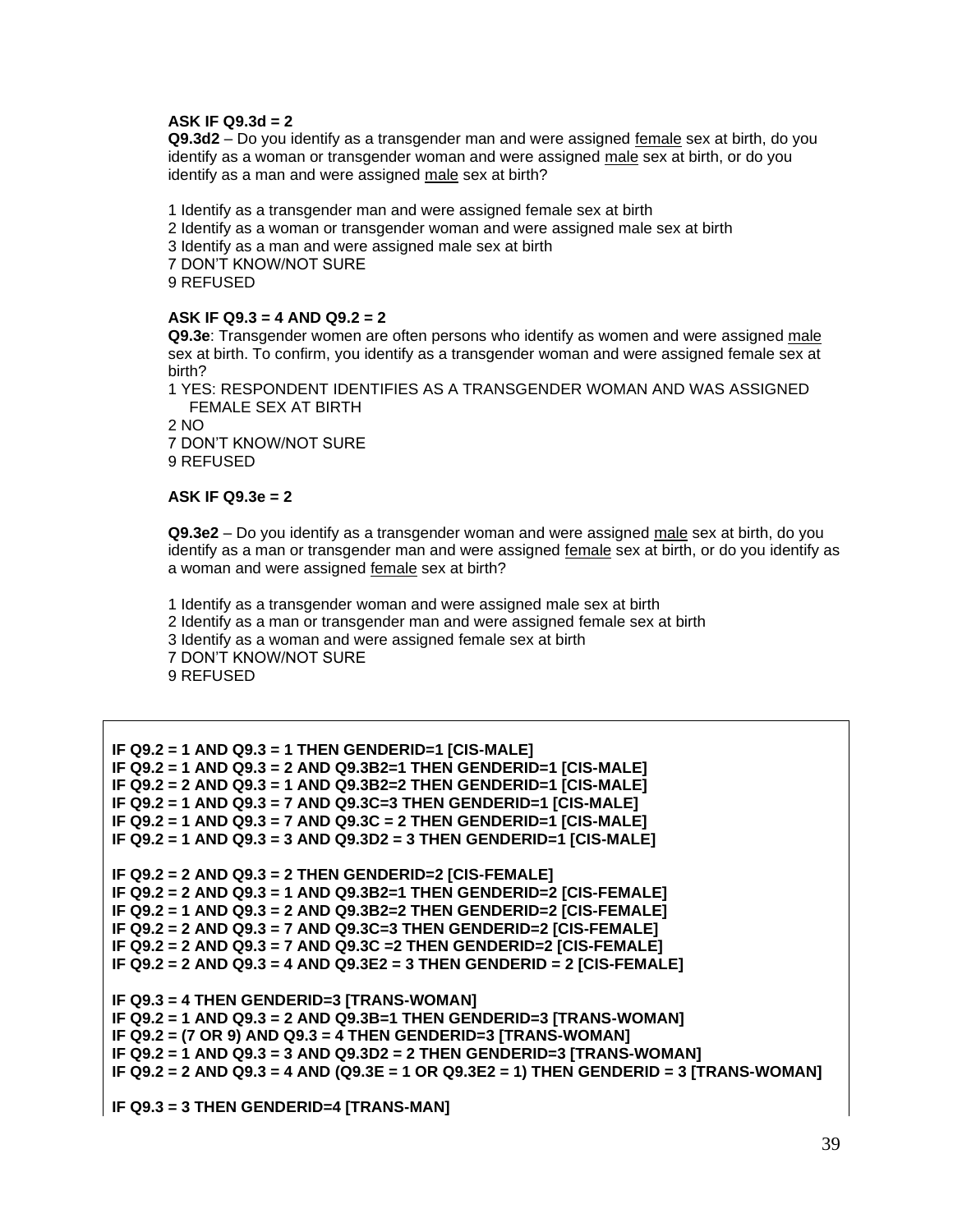**IF Q9.2 = 2 AND Q9.3 = 1 AND Q9.3B=1 THEN GENDERID=4 [TRANS-MAN] IF Q9.2 = 7 OR 9 AND Q9.3 = 3 THEN GENDERID=4 [TRANS-MAN] IF Q9.2 = 1 AND Q9.3 = 3 AND (Q9.3D = 1 OR Q9.3D2 = 1) THEN GENDERID=4 [TRANS-MAN] IF Q9.2 = 2 AND Q9.3 = 4 AND Q9.3E2 = 2 THEN GENDERID = 4 [TRANS-MAN] IF Q9.2 = 1 AND Q9.3 =( 5 OR 6) THEN GENDERID=5 [NON-BINARY MALE] IF Q9.2 = 1 AND Q9.3 = 7 AND Q9.3C=1 THEN GENDERID=5 [NON-BINARY MALE] IF Q9.2 = 2 AND Q9.3 = (5 OR 6) THEN GENDERID=6 [NON-BINARY FEMALE] IF Q9.2 = 2 AND Q9.3 = 7 AND Q9.3C=1 THEN GENDERID=6 [NON-BINARY FEMALE] IF Q9.2 = (7 OR 9) AND Q9.3 = 1 THEN GENDERID=7 [UNSPECIFIED MALE] IF Q9.2 = 1 AND Q9.3 = 9 THEN GENDERID=7 [UNSPECIFIED MALE] IF Q9.2 = (7 OR 9) AND Q9.3 = 2 THEN GENDERID=8 [UNSPECIFIED FEMALE] IF Q9.2 = 2 AND Q9.3 = 9 THEN GENDERID=8 [UNSPECIFIED FEMALE] IF Q9.2 = (7 OR 9) AND Q9.3 = 5 THEN GENDERID=9 [UNASSIGNED] IF Q9.2 = (7 OR 9) AND Q9.3 = 6 THEN GENDERID=9 [UNASSIGNED] IF Q9.2 = (7 OR 9) AND Q9.3 = 7 OR 9 THEN GENDERID=9 [UNASSIGNED] IF Q9.2 = 1 AND Q9.3 = 2 AND Q9.3B= (7 OR 9) THEN GENDERID=9 [UNASSIGNED] IF Q9.2 = 2 AND Q9.3 = 1 AND Q9.3B= (7 OR 9) THEN GENDERID=9 [UNASSIGNED] IF Q9.3C = (7 OR 9) THEN GENDERID=9 [UNASSIGNED] IF MORE THAN ONE RESPONSE TO Q9.3 THEN GENDERID=9 [UNASSIGNED]**

### **ASK ALL**

**Q9.4 -** Are you Hispanic or (IF GENDERID EQ 1,4,5,7,9 OR Q9.2 EQ 7,9: Latino / IF GENDERID EQ 2,3,6,8: Latina)?

1 YES 2 NO 7 DON'T KNOW/NOT SURE 9 REFUSED

### **ASK IF Q9.4 = 1, ELSE SKIP TO Q9.5 [ASK IF HISPANIC/LATINO]**

**Q9.4a2 -** Please tell me which group best represents your Hispanic or (IF GENDERID EQ 1,4,5,7,9 OR Q9.2 EQ 7,9: Latino / IF GENDERID EQ 2,3,6,8: Latina) origin or ancestry:

INTERVIEWER: Read answer choices, accept first response.

01 Puerto Rican, 02 Dominican, 03 Mexican, 04 Ecuadorian, 05 Colombian, 06 Cuban, 07 other Central American, 08 other South American, or 88 something else (specify) and the something  $\frac{1}{2}$ 09 SPANISH 77 DON'T KNOW 99 REFUSED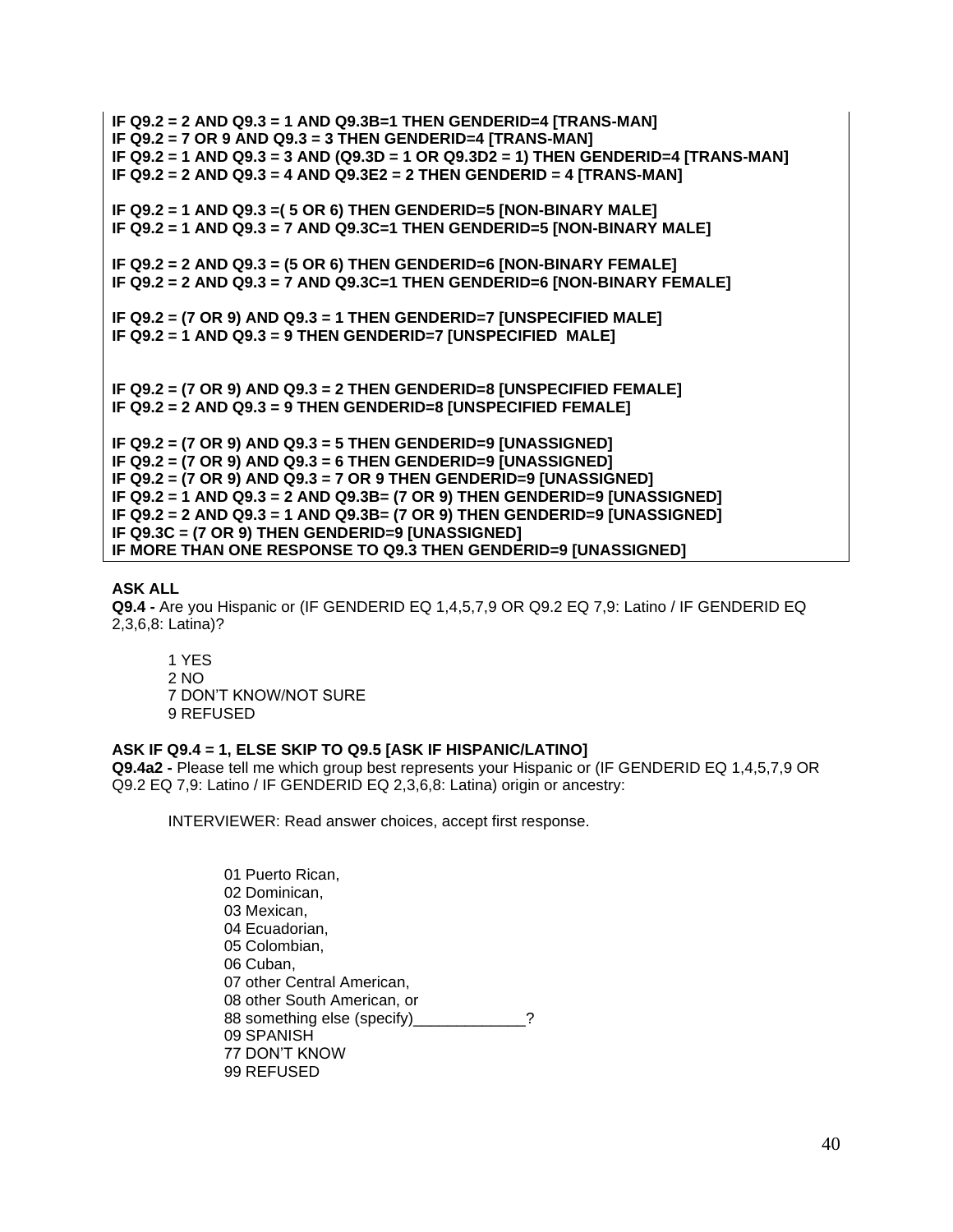### **ASK ALL**

**Q9.5 (IF Q9.4=1 THEN READ:** Some people, aside from being Hispanic or (IF GENDERID EQ 1,4,5,7,9 OR Q9.2 EQ 7,9: Latino / IF GENDERID EQ 2,3,6,8: Latina) also consider themselves to be a member of a racial group.)

Which one or more of the following would you say is your race?

CODE ALL THAT APPLY

INTERVIEWER: Read answer choices, multiple response. If respondent says "African-American," code as "02 Black."

01 White, 02 Black or Black American, 03 Asian, 04 Middle Eastern or North African, 05 Native Hawaiian or Other Pacific Islander, 06 American Indian, Alaska Native, or 07 Something else? (SPECIFY: What is the other race you consider yourself to be?) \_\_\_\_\_\_\_\_\_\_ 08 HISPANIC/LATINO 77 DON'T KNOW/NOT SURE 99 REFUSED

### **ASK IF Q9.5 = 3 [ASK IF ASIAN]**

**Q9.6** – Please tell me which group best represents your Asian heritage or ancestry?

INTERVIEWER: Read answer choices, accept first response.

01 Chinese, 02 Asian Indian, 03 Filipino, 04 Korean, 05 Japanese, 06 Vietnamese, or 07 Something else? (SPECIFY: What other group best represents your Asian heritage or ancestry? \_ 77 DON'T KNOW/NOT SURE 99 REFUSED

### **ASK IF Q9.5 = 2 [ASK IF BLACK]**

**Q9.8 –** Some people in addition to being Black, have a certain heritage or ancestry. Do you identify with any of these?

INTERVIEWER: READ ANSWER CHOICES, MULTIPLE RESPONSE:

- 1 African American (READ ONLY IF NEEDED: Descended from people who were enslaved in the US),
- 2 Caribbean or West Indian (READ ONLY IF NEEDED: Descended from people who were enslaved in Caribbean and West Indian countries),
- 3 A recent immigrant or the child of recent immigrants from Africa, or

4 Another group? (SPECIFY: What other heritage or ancestry do you identify with?)\_\_\_\_\_\_\_\_\_\_

- 5 DOES NOT IDENTIFY WITH ANY OF THESE
- 7 DON'T KNOW/NOT SURE

9 REFUSED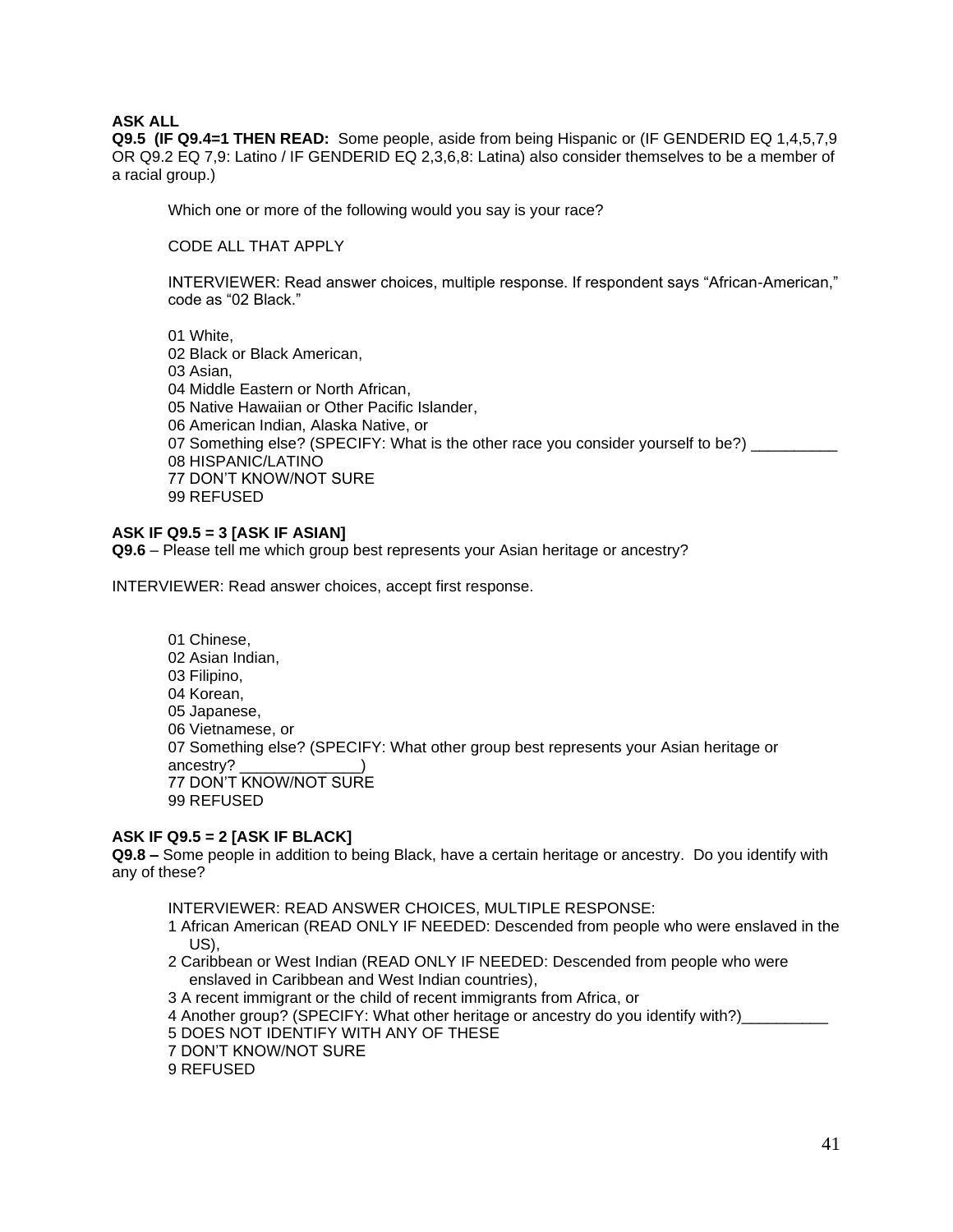**Q9.7 –** Where were you born? Please tell me the country or US territory.

INTERVIEWER: Code either USA or outside USA based on response. Puerto Rico and other US territories are considered outside USA.

1 USA 2 OUTSIDE USA (GO TO Q9.7a) 7 DON'T KNOW/NOT SURE 9 REFUSED

**ASK IF Q9.7 = 2 [ASK IF BORN OUTSIDE U.S.] Q9.7a**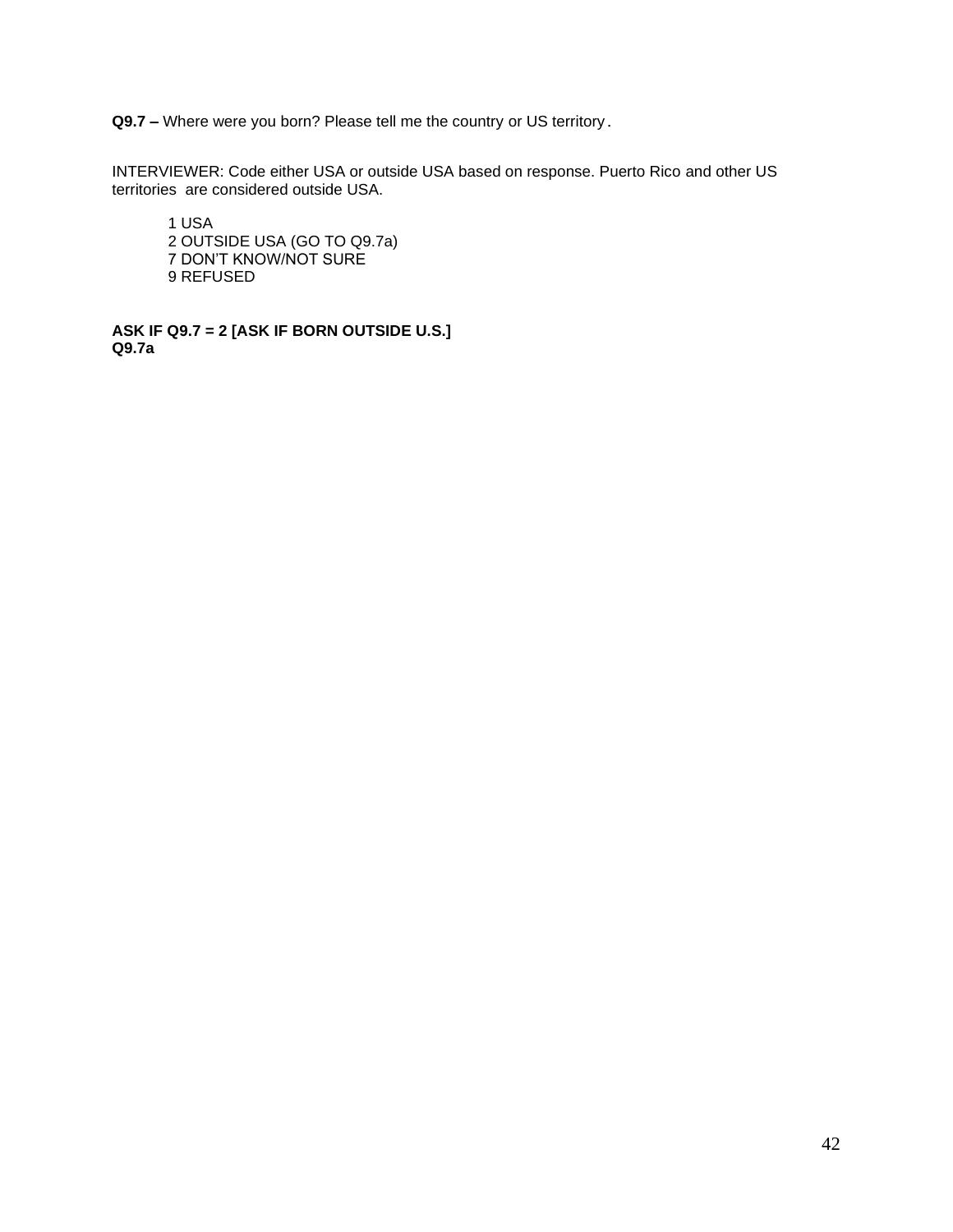60. AFRICA 61. ALBANIA 62. ANTIGUA 01. ARGENTINA 64. AUSTRIA 02. AUSTRALIA 03. BANGLADESH 04. BARBADOS 05. BELARUS 68. BELIZE 06. BOLIVIA 07. BRAZIL 08. CANADA 09. CARIBBEAN 228. CENTRAL AFRICA 10. CHILE 11. CHINA 12. COLOMBIA 13. COSTA RICA 14. CUBA 227. CZECH REPUBLIC 73. CZECHOSLOVAKIA 15. DOMINICAN REPUBLIC 127. EASTERN AFRICA 16. ECUADOR 17. EGYPT 18. EL SALVADOR 74. ENGLAND 75. EUROPE 19. FRANCE 20. GERMANY 21. GHANA 22. GREECE 78. GRENADA 23. GUATEMALA 79. GUINEA 24. GUYANA 25. HAITI 26. HONDURAS 27. HONG KONG 28. HUNGARY 29. INDIA 81. IRAN 30. IRELAND 31. ISRAEL 32. ITALY 33. JAMAICA

34. JAPAN 35. KOREA 135. LIBERIA 87. MALAYSIA 137. MALI 36. MEXICO 37. NICARAGUA 38. NIGERIA 229. NORTHERN AFRICA 39. PAKISTAN 40. PANAMA 41. PERU 42. PHILIPPINES 43. POLAND 44. PUERTO RICO 45. ROMANIA 46. RUSSIA 97. SENEGAL 47. SIERRA LEONE 166. SLOVAKIA 48. SOUTH AMERICAN 49. SPAIN 230. SOUTHERN AFRICA 102. ST. LUCIA 103. ST. VINCENT 104. SURINAME 105. SWEDEN 50. TAIWAN 107. THAILAND 51. TRINIDAD AND TOBAGO 52. TURKEY 53. UKRAINE 54. UNITED KINGDOM (INCLUDES ENGLAND, N. IRELAND, SCOTLAND, WALES) 108. URUGUAY 109. UZBEKISTAN 55. VENEZUELA 56. VIETNAM 110. VIRGIN ISLANDS 111. WESTERN AFRICA 57. WEST INDIAN 58. YUGOSLAVIA 66. OTHER (SPECIFY)\_\_\_\_\_\_\_\_\_\_ 77. DON'T KNOW/NOT SURE 99. REFUSED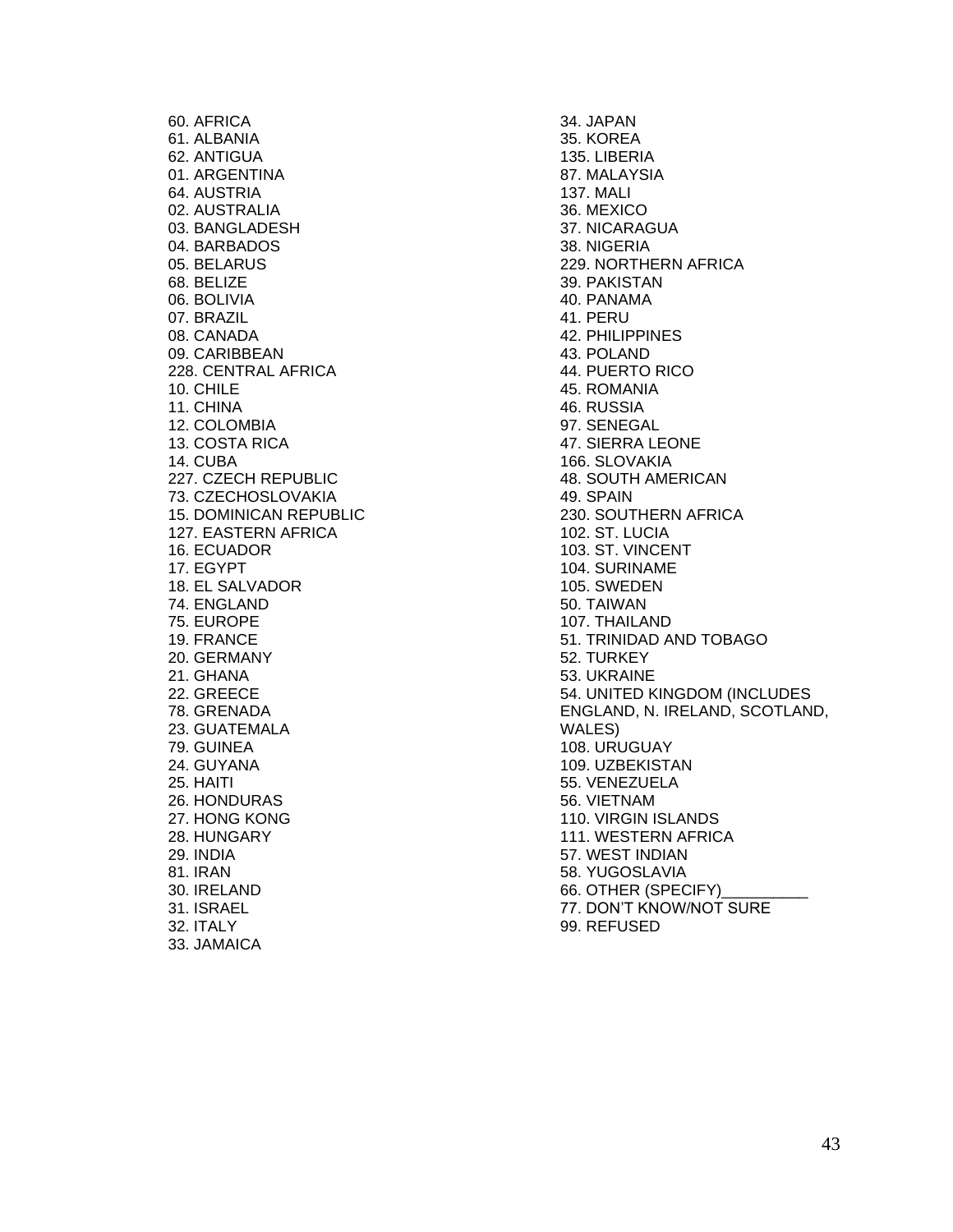**ASK ALL Q9.9 -** Are you. . .

> 1 Married, 2 Divorced, 3 Widowed, 4 Separated, 5 Never married, or 6 A member of an unmarried couple living together or partnered? 7 DON'T KNOW/NOT SURE 9 REFUSED

### **ASK ALL**

**Q9.10 -** Now I'll read a list of terms people sometimes use to describe themselves:

**INTERVIEWER: Please say the number before the text response. Respondent can answer with either the number or the text/word.** 

[IF GENDERID = 1,4,5,7- READ] Are you 1) gay, 2) straight - that is not gay, 3) bisexual, or 4) something else.

 $[IF GENDERID = 2,3,6,8,9 - READ]$  Are you 1) lesbian or gay, 2) straight - that is not lesbian or gay, 3) bisexual, or 4) something else.

INTERVIEWER: Read responses again, if needed:

1 Gay  $[GENDERID = 2, 3, 6, 8, 9 - READ:$  or lesbian] 2 Straight, that is not gay 3 Bisexual, or 4 Something else 7 DON'T KNOW/NOT SURE 9 REFUSED

#### **IF Q9.10 = 7 [ASK IF DON'T KNOW TO Q9.10]**

**Q9.10a –** Do you not understand the words, are you not sure yet, or do you mean something else?

1 Don't understand the words 2 Not sure yet, or 3 Something else 7 DON'T KNOW/NOT SURE 9 REFUSED

**IF Q9.10 = 4 OR Q9.10a = 3 [ASK IF 'SOMETHING ELSE' TO Q9.10 OR Q9.10a] Q9.10b –**What do you mean by something else? (SPECIFY)\_\_\_\_\_\_\_\_\_\_\_\_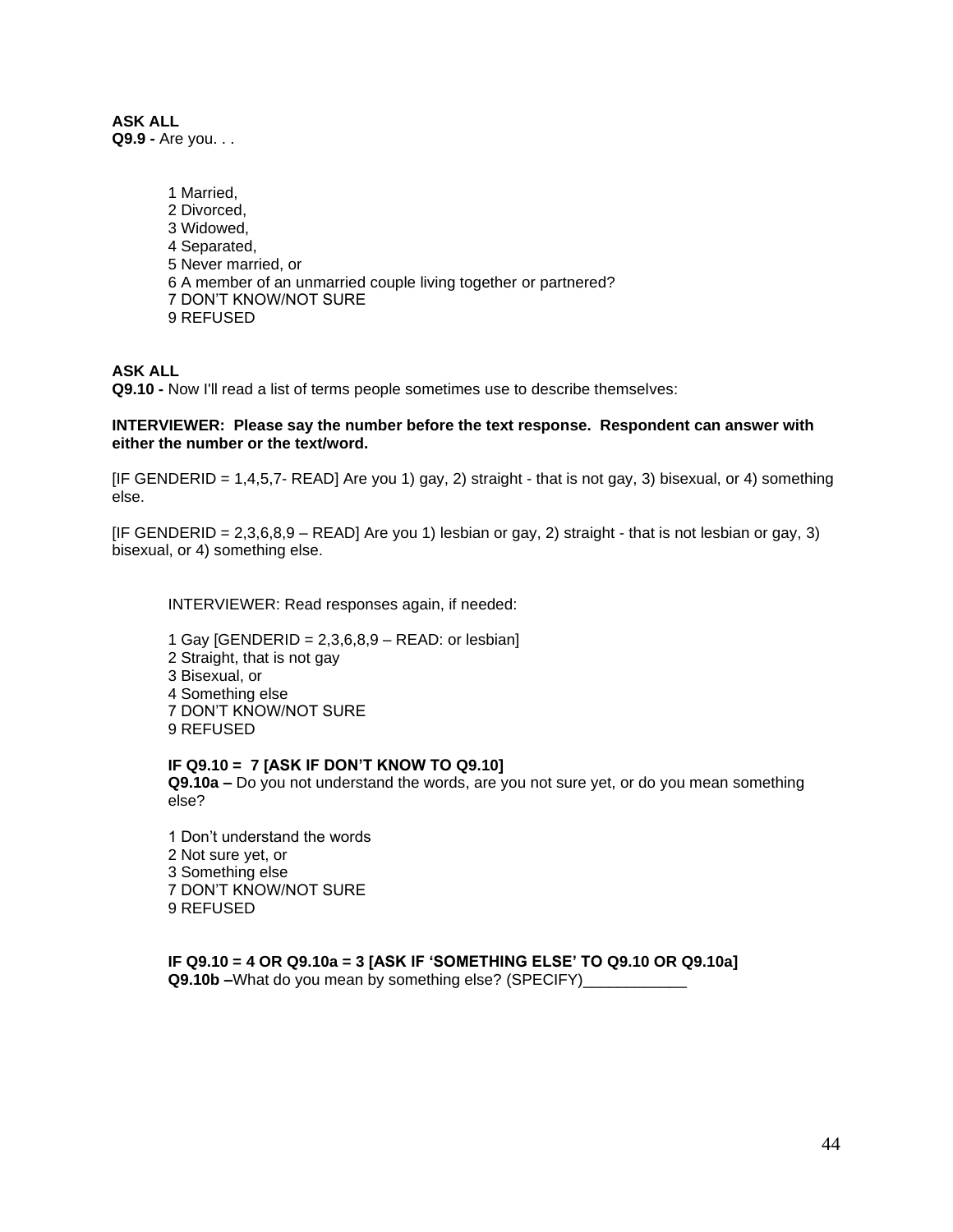**READ: Now a few more questions about yourself and your household.**

### **ASK ALL**

**Q9.11 -** What is the highest grade or year of school you completed?

INTERVIEWER: Read if needed:

1 Never attended school or only attended kindergarten 2 Grades 1 through 8 (ELEMENTARY) 3 Grades 9 through 11 (SOME HIGH SCHOOL) 4 Grade 12 or GED (HIGH SCHOOL GRADUATE) 5 College 1 year to 3 years (SOME COLLEGE OR TECHNICAL SCHOOL, ASSOCIATES DEGREE) 6 College 4 years or more (COLLEGE GRADUATE) 7 DON'T KNOW/NOT SURE 9 REFUSED

### **ASK IF PTYPE=1 [ASK IF CELL PHONE INTERVIEW]**

**CQHH -** How many members of your household, including yourself, are 18 years of age or older?

INTERVIEWER: Read if needed: Household members are those who spend a majority of their time living in the household.

RECORD 99 FOR REFUSED/DK

Number of adults [RANGE 1-20]

### **ASK ALL**

**Q9.12 -** How many children 17 years old or younger usually live or stay with you?

INTERVIEWER: Read if needed: Include all children who live or stay with you.

NUMBER OF CHILDREN [RANGE 0-25] 77 DON'T KNOW/NOT SURE 99 REFUSED

### **ASK IF Q9.12 GREATER THAN 1 BUT NOT 77 OR 99 [ASK IF MORE THAN 1 CHILD IN HOUSEHOLD]**

**Q9.12a** - How many of these children are less than **12 months old?** 

INTERVIEWER: Read if needed: Include all children aged 0 to 12 months.

NUMBER OF CHILDREN [RANGE 0-25] 77 DON'T KNOW 99 REFUSED

**ASK IF Q9.12 = 1 [ASK IF ONLY 1 CHILD IN HOUSEHOLD] Q9.12a1** - Is this child less than **12 months old?** 

> 1 Yes 2 No 77 DON'T KNOW 99 REFUSED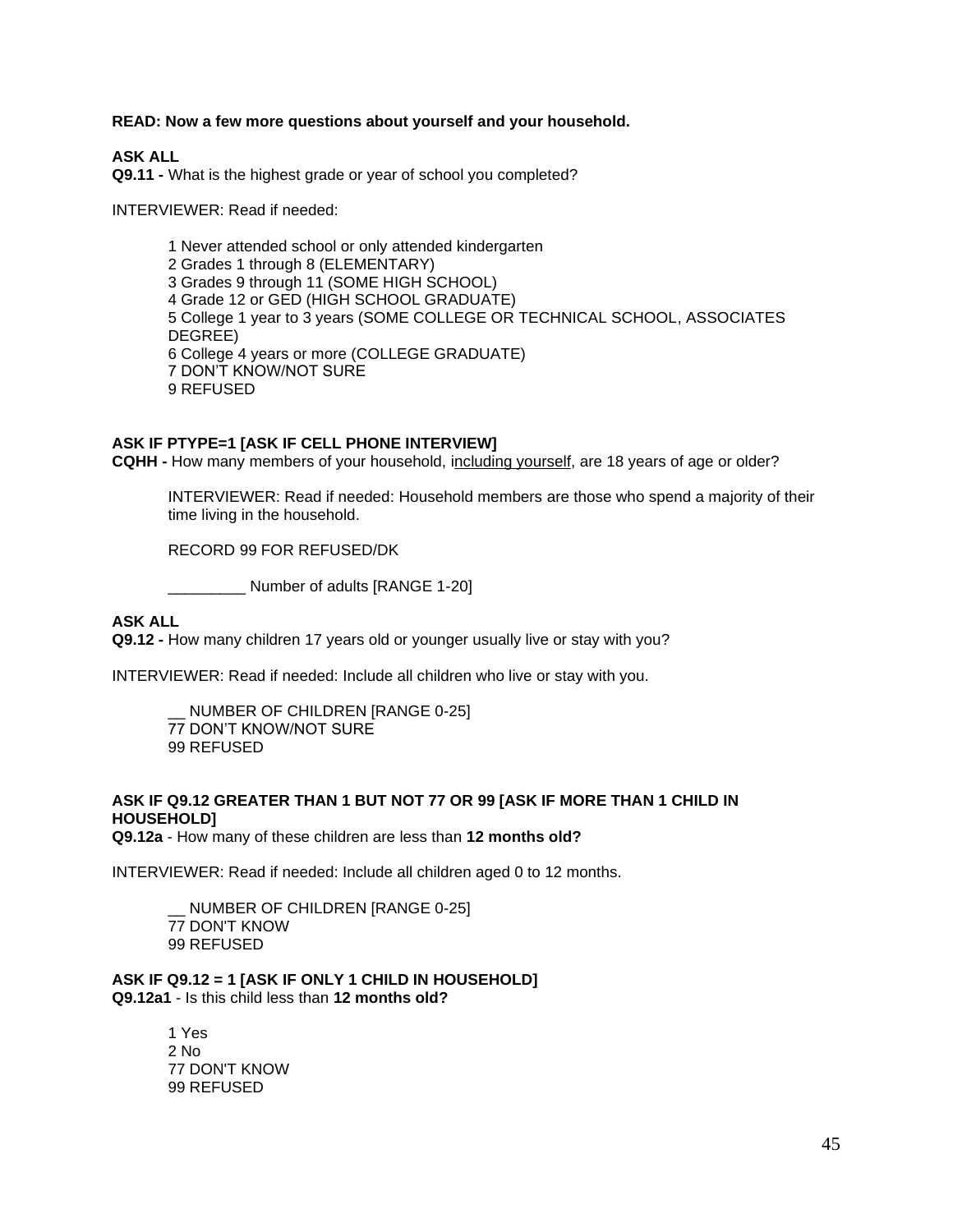# **ASK IF Q9.12 GREATER THAN 1 BUT NOT 77 OR 99 AND Q9.12a NE Q9.12 [ASK IF CHILDREN IN HOUSEHOLD], ELSE SKIP TO Q9.13**

**Q9.12b** - How many of these children are **12 months to 13 years old?** 

INTERVIEWER: Read if needed: Include all children aged 12 months to 13 years old who live or stay with you.

NUMBER OF CHILDREN [RANGE 0-25] 77 DON'T KNOW 99 REFUSED

# **ASK IF Q9.12a1 = 0 [ASK IF ONLY 1 CHILD IN HOUSEHOLD AND CHILD IS NOT LESS THAN 12 MONTHS]**

**Q9.12b1** - Is this child **12 months to 13 years old?** 

1 Yes 2 No 77 DON'T KNOW 99 REFUSED

#### **ASK IF Q9.12b GREATER THAN 1 BUT NOT 77 OR 99. IF Q9.12b = 0, SKIP TO Q9.13 AND AUTOCODE AS 0**

**Q9.12c** - How many of these [Q9.12b] children are **12 months to 4 years old**? Please do NOT count any children under 12 months of age.

[IF Q9.12b GT 1: INTERVIEWER: Read if needed: Include all children aged 12 months to 4 years old who live or stay with you.]

NUMBER OF CHILDREN [RANGE 0-25] 77 DON'T KNOW 99 REFUSED

### **ASK IF Q9.12b = 1 OR Q9.12b1 = 1 [ASK IF ONLY 1 CHILD IN HOUSEHOLD IS BETWEEN 12 MONTHS AND 13 YEARS OLD]**

**Q9.12c1** - Is this child **12 months to 4 years old**?

1 Yes 2 No 77 DON'T KNOW 99 REFUSED

# **VARIABLES FOR NYC KIDS**

**CATI: Create variable AGE0TO12MOS to store total number of children ages 0 to 12 months AGE0TO12MOS = If Q9.12a is not blank, set AGE0TO12MOS = Q9.12a Else if Q9.12a1 = 1, set AGE0TO12MOS = 1 Else if Q9.12a1 = 2, set AGE0TO12MOS = 0 Else if Q9.12a1 is not = 1 or 2, set AGE0TO12MOS = Q9.12a1**

**CATI: Create variable AGE1TO13YRS to store total number of other children 1 to13 AGE1TO13YRS = If Q9.12b is not blank, set AGE1TO13YRS = Q9.12b**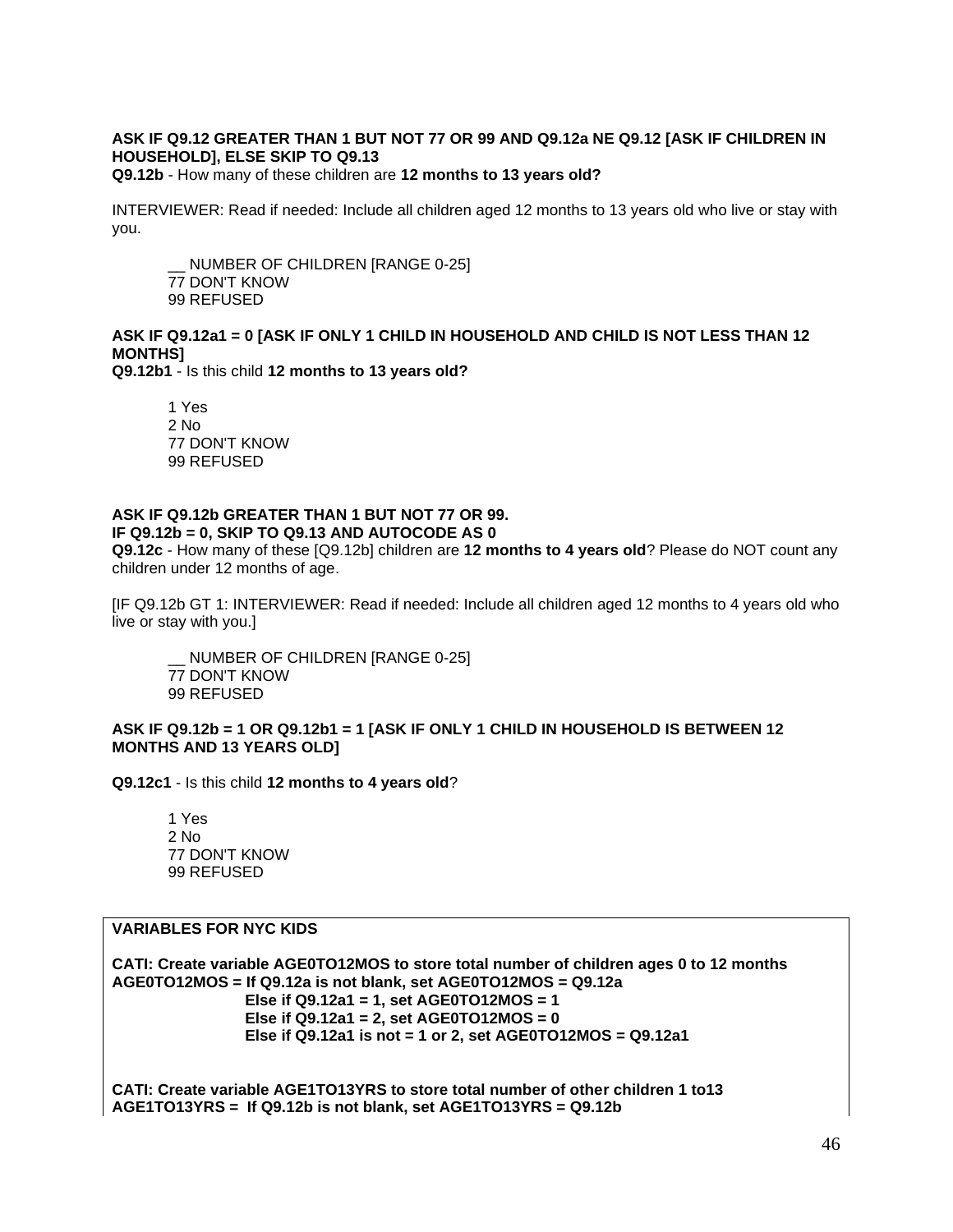|                   | Else if $Q9.12b1 = 1$ , set AGE1TO13YRS = 1<br>Else if $Q9.12b1 = 2$ , set AGE1TO13YRS = 0<br>Else if Q9.12b1 is not = 1 or 2, set AGE1TO13YRS = Q9.12b1                                                                                                                                            |
|-------------------|-----------------------------------------------------------------------------------------------------------------------------------------------------------------------------------------------------------------------------------------------------------------------------------------------------|
|                   | CATI: Create variable AGE1TO4YRS to store total number of children 1 to 4<br>AGE1TO4YRS = If Q9.12c is not blank, set AGE1TO4YRS = Q9.12b<br>Else if Q9.12c1 = 1, set AGE1TO4YRS = 1<br>Else if $Q9.12c1 = 2$ , set AGE1TO4YRS = 0<br>Else if $Q9.12c1$ is not = 1 or 2, set AGE1TO4YRS = $Q9.12c1$ |
|                   | CATI: Create variable AGE5TO13YRS to store total number of children 5 to 13<br>AGE5TO13YRS = If either AGE1TO13YRS or AGE1TO4YRS = 77 or 99, set AGE5TO13YRS to 77<br>Else set AGE5TO13YRS = AGE1TO13YRS - AGE1TO4YRS                                                                               |
|                   | CATI: Create variable AGE14TO17 to store total number of children 14 to 17<br>AGE14TO17YRS = If either AGE0TO12MOS or AGE1TO13YRS = 77 or 99, set AGE14TO17YRS to 77<br>Else set AGE14TO17YRS = Q9.12 - SUM(AGE0TO12MOS + AGE1TO13YRS)                                                              |
| <b>QUOTA OUT)</b> | CATI: IF 1<=Q9.12b<=25 THEN CHILD_ELIG=1 (CHS COMPLETE)<br>CATI: IF 1<=Q9.12_13<=25 AND ((CONF_PRVRES=2, 7, OR 9) OR (QHH=88) THEN CHILD_ELIG=2<br>(CHS SCREENOUT – NOT A HOUSEHOLD)<br>CATI: IF 1<=Q9.12_13<=25 AND (REPLICATE INELIGIBLE TERMINATE) THEN CHILD_ELIG=3 (CHS                        |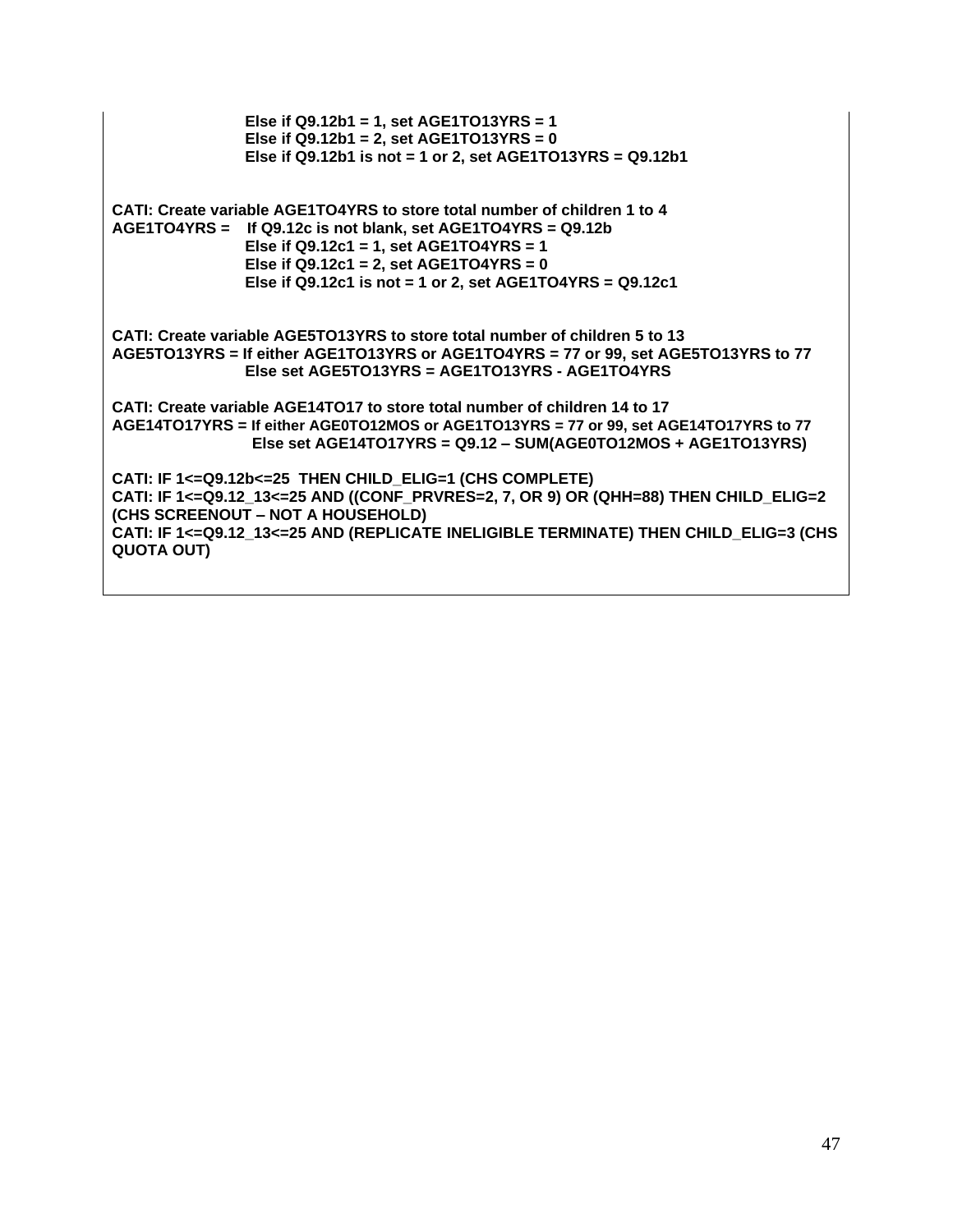**ASK ALL Q9.13 -** Are you currently. . .

01 Employed for wages or salary,

INTERVIEWER: If respondent does not pick 01, read off of the remaining answer choices.

02 Self-employed, 03 A Homemaker, 04 A Student, 05 Retired, 06 Unable to work, 07 Unemployed for 1 year or more, or 08 Unemployed for less than 1 year ? 77 DON'T KNOW/NOT SURE 99 REFUSED

### **CATI Note: Only one choice can be entered. Entries must be zero filled.**

### **INSERT TIMESTAMP: T9\_Sum**

**IF Q9.13 = 1, 2 [EMPLOYED FOR WAGES, SELF-EMPLOYED] READ:** Now I'm going to ask you about your work.

### **ASK IF Q9.13 = 1 OR 2 [EMPLOYED FOR WAGES OR SELF-EMPLOYED]**

**Q9.13b –** What kind of work do you do? For example, registered nurse, janitor, cashier, auto mechanic.

INTERVIEWER : If respondent in unclear: ask: "What is your job title?"

INTERVIEWER: If respondent has more than one job, ask: "What is your main job?"

[RECORD ANSWER] 77 – DON'T KNOW/NOT SURE 99 - REFUSED

**Q9.13c –** What kind of business or industry do you work in? For example, in a hospital, elementary school, clothing manufacturing, or restaurant.

> [RECORD ANSWER] 77 – DON'T KNOW/NOT SURE 99 - REFUSED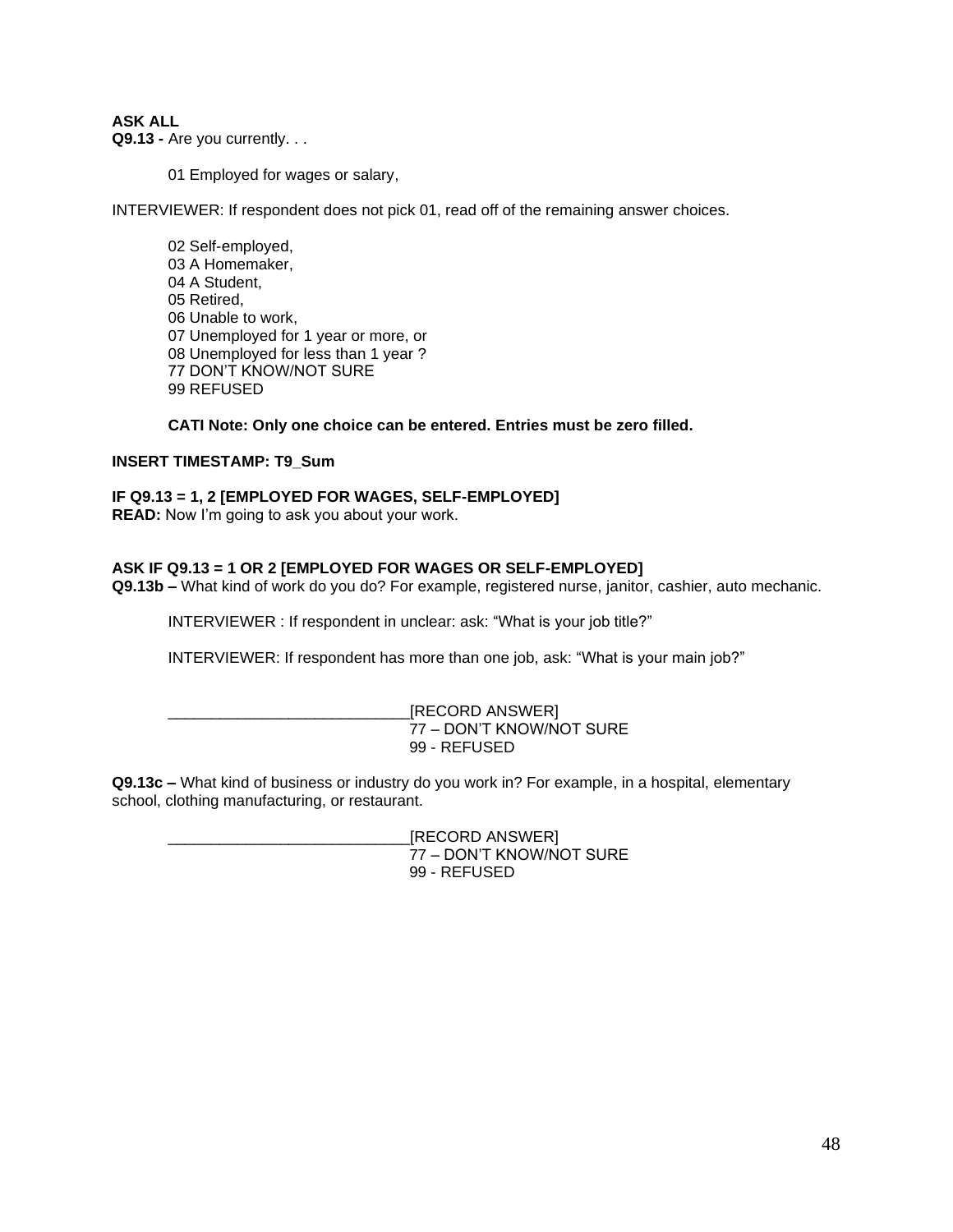# **IF Q9.13 = 8 [UNEMPLOYED FOR LESS THAN ONE YEAR]**

**READ:** Now I'm going to ask you about your most recent work.

**Q9.13d –** What kind of work did you do? For example, registered nurse, janitor, cashier, auto mechanic.

INTERVIEWER: If respondent in unclear, ask: "What is your job title?"

INTERVIEWER NOTE: If respondent has more than one job, ask "What is your main job?"

| [RECORD ANSWER]          |
|--------------------------|
| 77 – DON'T KNOW/NOT SURE |
| 99 - REFUSED             |

# **IF Q9.13 = 8 [UNEMPLOYED FOR LESS THAN ONE YEAR]**

**Q9.13e –** What kind of business or industry did you work in? For example, in a hospital, elementary school, clothing manufacturing, or restaurant.

| [RECORD ANSWER]                          |
|------------------------------------------|
| 77 – DON'T KNOW/NOT SURE<br>99 - REFUSED |

### **INSERT TIMESTAMP: T10\_Sum**

| If Q9.12 or CQHH = 77 or 99, skip to Q9.15                                        |
|-----------------------------------------------------------------------------------|
| Create new field NHOUSE = QHH/CQHH (Number of adults) + Q9.12(Number of Children) |
| USE NHOUSE to create a field (PVTYLVL) to populate the fill for Q9.14             |
|                                                                                   |
| IF NHOUSE = 1 THEN PVTYLVL = $12,490$                                             |
| IF NHOUSE = $2$ THEN PVTYLVL = 16,910                                             |
| IF NHOUSE = $3$ THEN PVTYLVL = $21,330$                                           |
| IF NHOUSE = 4 THEN PVTYLVL = $25,750$                                             |
| IF NHOUSE = 5 THEN PVTYLVL = 30,170                                               |
| IF NHOUSE = $6$ THEN PVTYLVL = 34,590                                             |
| IF NHOUSE = $7$ THEN PVTYLVL = 39,010                                             |
| IF NHOUSE = $8$ THEN PVTYLVL = $43,430$                                           |
| IF NHOUSE = 9 THEN PVTYLVL = $47,850$                                             |
| IF NHOUSE = 10 THEN PVTYLVL = 52,270                                              |
| IF NHOUSE = 11 THEN PVTYLVL = $56,690$                                            |
| IF NHOUSE = 12 THEN PVTYLVL = 61,110                                              |
| IF NHOUSE = 13 THEN PVTYLVL = $65,530$                                            |
| IF NHOUSE = 14 THEN PVTYLVL = $69,950$                                            |
| IF NHOUSE = 15 THEN PVTYLVL = 74,370                                              |
| IF NHOUSE GT 15 THEN PVTYLVL = $43,430 + (NHOUSE-8 * 4,420)$                      |
|                                                                                   |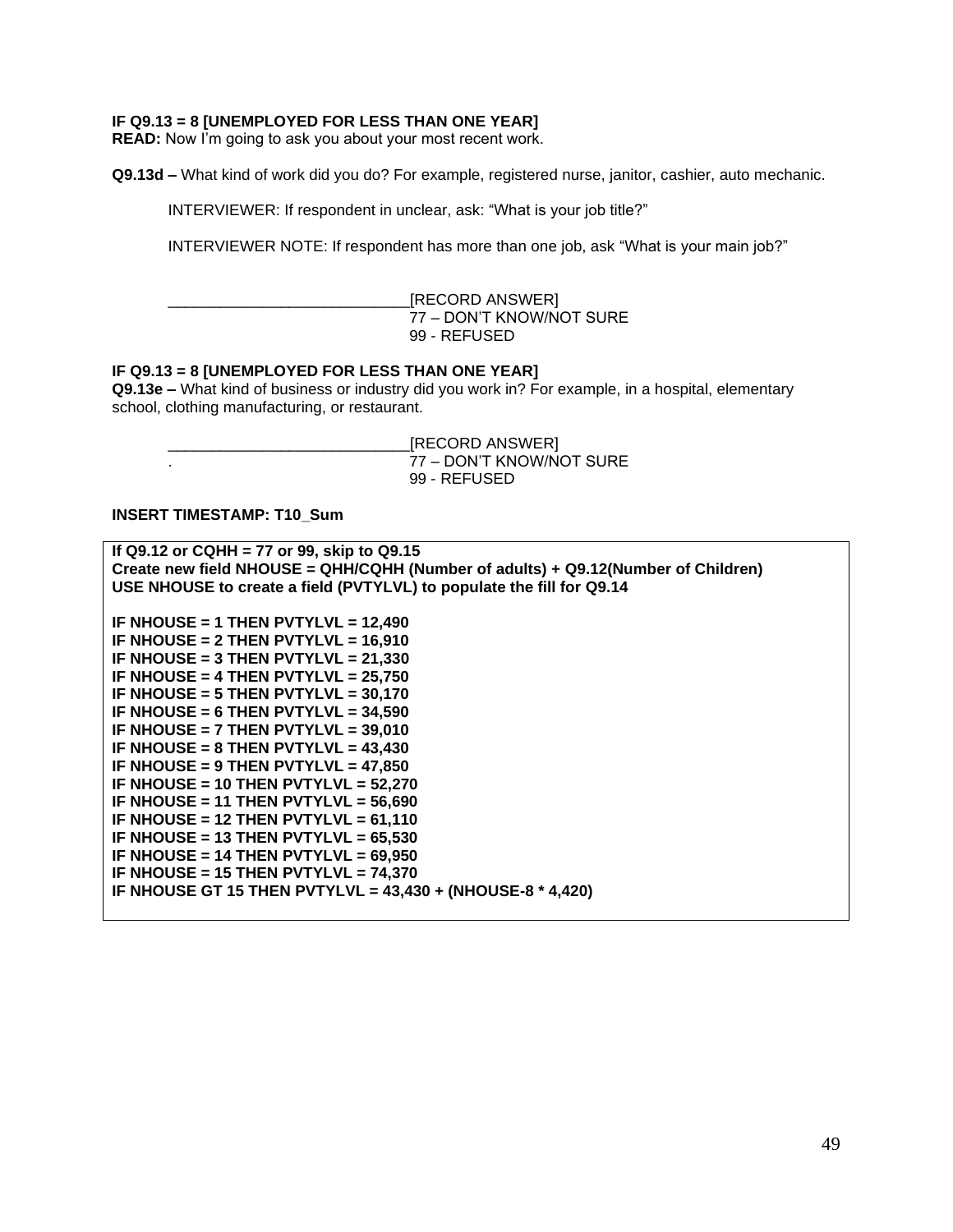**READ SCREEN:** The next question is about your combined household income.

[READ IF NHOUSE>1: By household income we mean the combined income from everyone living in the household including even roommates or those on disability income.]

### **ASK ALL**

**Q9.14** - Is your household's annual income from all sources:

02 Less than \$ (**PVTYLVL**\*2) IF "NO," ASK 05; IF "YES," ASK 01 01 Less than (PVTYLVL) . IF "NO," CODE 02 (100-199%); IF "YES," CODE 01 (< 100%) 05 Less than \$ (**PVTYLVL**\*5) IF "NO," ASK 06 (500-599%); IF "YES," ASK 04 (300-399%) 06 Less than \$ (**PVTYLVL**\*6) IF "NO," ASK 07 (>700%); IF "YES," CODE 06 (500-599%) 04 Less than \$ (**PVTYLVL**\*4) IF "NO," CODE 05; IF "YES," ASK 03 (200-299%) 07 Is it \$ (**PVTYLVL**\*7 or more? (IF "YES", CODE 08 (700%+), IF NO, CODE 07 600-699%)

08 \$ (PVTYLVL\*8) 03 Less than \$ (**PVTYLVL**\*3) IF "NO," CODE 04; IF "YES," CODE 03 77 DON'T KNOW/NOT SURE 99 REFUSED

#### **ASK IF Q9.14\_02 = 77 OR 99, ELSE SKIP TO Q9.15 [ASK IF INCOME REFUSED] Q9.14a** - Can you just tell me if your annual household income is less than \$ **PVTYLVL**?

1 YES 2 NO 7 DON'T KNOW/NOT SURE 9 REFUSED

### **ASK IF Q9.14 IS 100%-199% FPL [Q9.14=2 OR Q9.14a=2]**

**Q9.14b –** Is your combined household's annual income from all sources less than [PVTYLVL\*1.38]?

1 YES 2 NO 7 DON'T KNOW/NOT SURE 9 REFUSED

### **IF Q2.1 = 2, 7,9 AND Q9.14 = 01 OR Q9.14a = 1 OR Q9.14b = 1 THEN READ:**

You indicated earlier that you do not currently have any health coverage. I just want to let you know that you may be eligible for free health insurance. You can call 311 for more information.

#### **READ: Now I will ask you about your height and weight**

### **ASK ALL**

**Q9.15** - About how tall are you without shoes?

INTERVIEWER: Read if needed: You can answer in either feet and inches or in centimeters.

#### **ROUND FRACTIONS DOWN**

 $_{-}$   $_{-}$   $/$   $_{-}$   $_{-}$  Height (feet/inches or meters/centimeters) [RANGES FEET=3-9/INCHES= 0-11 || METERS=0-3/CENTIMETERS=0-275] -<br>7777 Don't Know 9999 Refused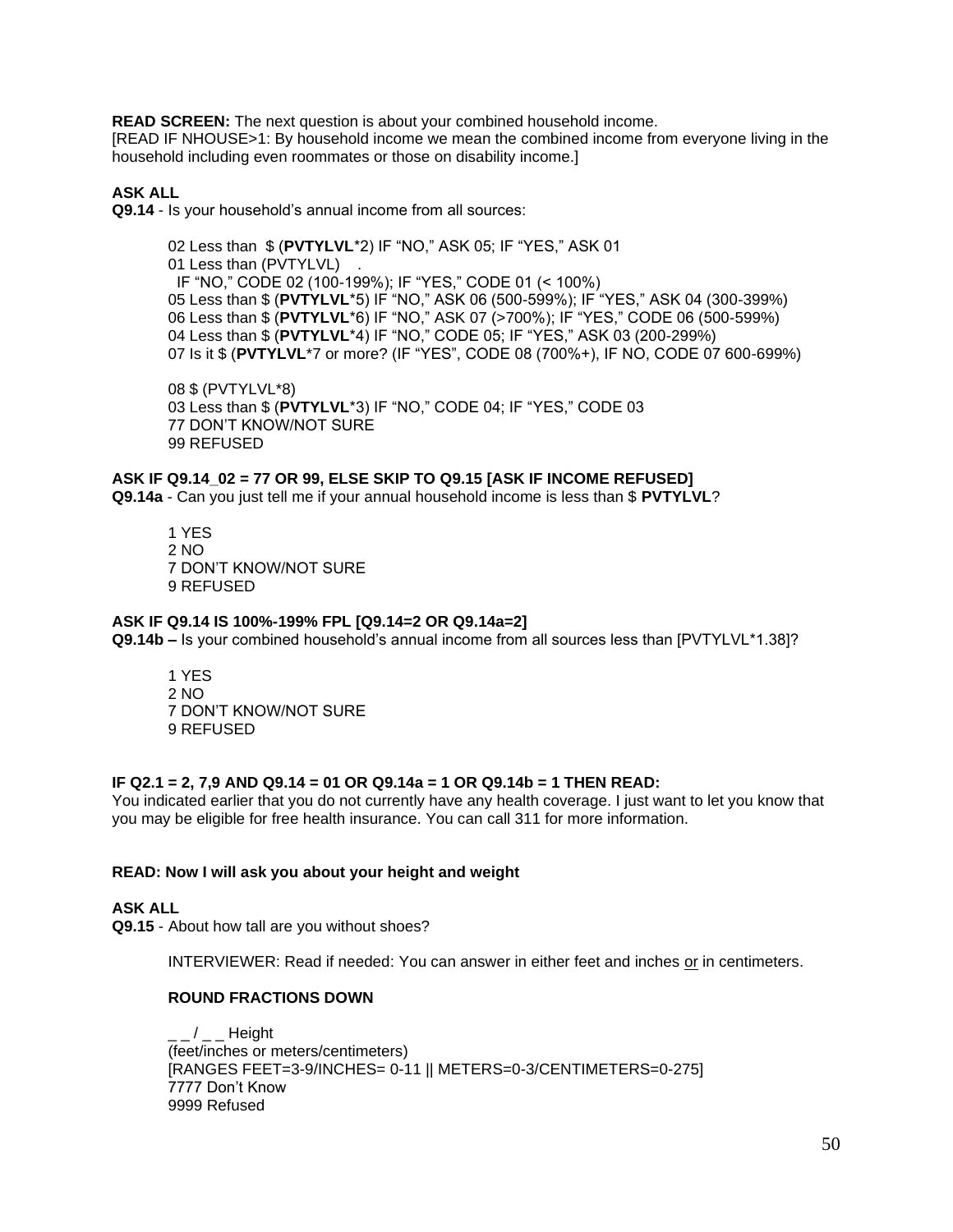### **ASK ALL Q9.16** - About how much do you weigh without shoes?

INTERVIEWER: Read if needed: You can answer in either pounds or kilograms.

# **ROUND FRACTIONS UP**

 $---$  Weight  $\frac{2}{2}$  (pounds or kilograms) [RANGES POUNDS=50-600 || KILOGRAMS= 20-275] 7777 Don't Know 9999 Refused

YOU MUST ENTER EITHER POUNDS OR KILOGRAMS – NOT BOTH.

### **INSERT TIMESTAMP: T11\_Sum**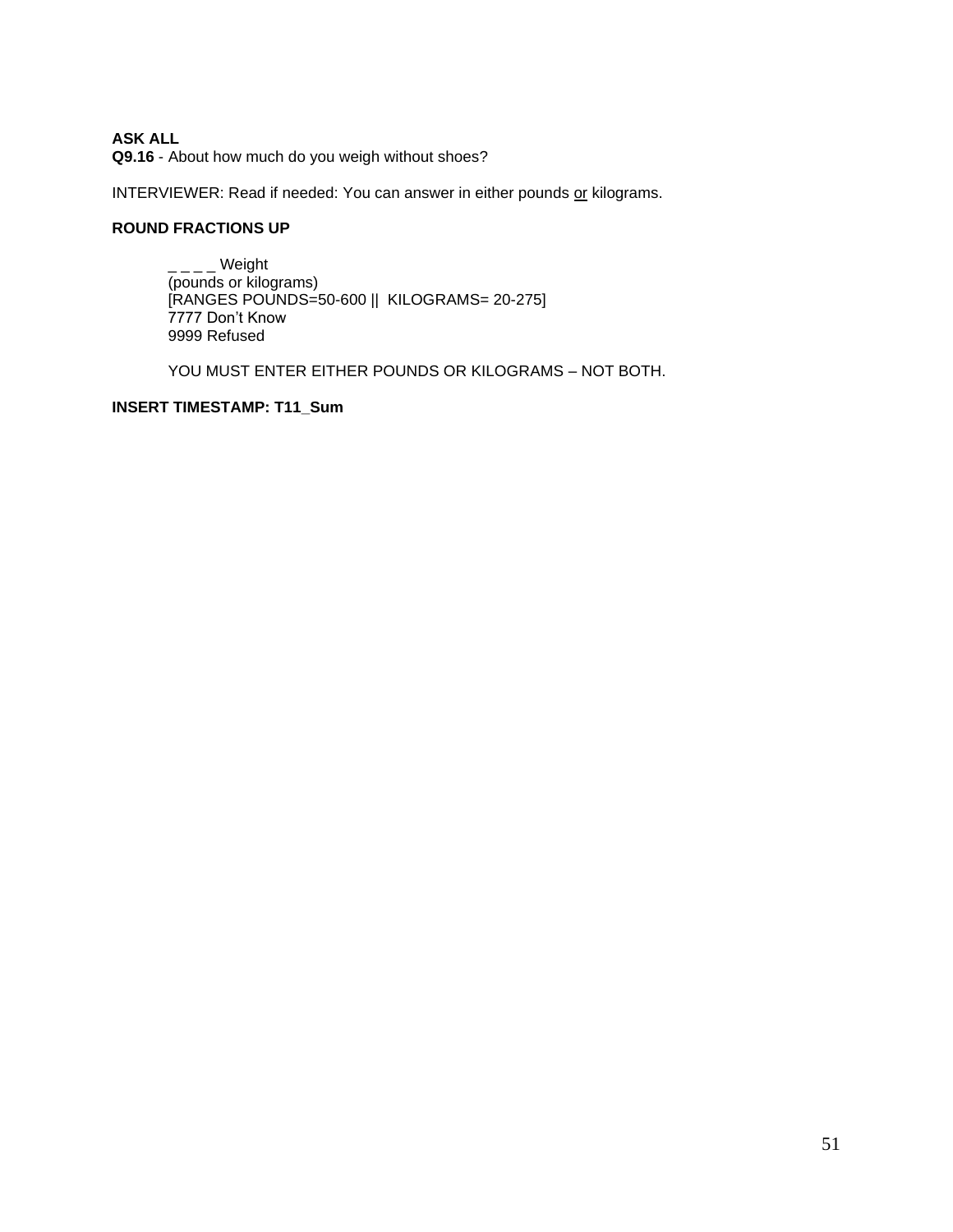### **BMI FOLLOW-UP QUESTIONS**

IF Q9.16 (WEIGHT) = 9999 OR 7777 AND Q9.15 (HEIGHT) ≠ 9999 OR 7777 (IS NOT MISSING), THEN PUT HEIGHT INTO BMI CALCULATOR AND ASK Q9.17a, Q9.17b, Q9.17c, Q9.17d (OR ASK Q9.17e, Q9.17f, Q9.17g, Q9.17h FOR METRIC).

IF Q9.15 (HEIGHT) = 9999 OR 7777 AND Q9.16 (WEIGHT) ≠ 9999 OR 7777 (IS NOT MISSING), THEN PUT WEIGHT INTO BMI CALCULATOR AND ASK Q9.18a, Q9.18b, Q9.18c, Q9.18d (OR ASK Q9.18e, Q9.18f, Q9.18g, Q9.18h FOR METRIC).

BMI = 703 \* LBS / inches SQ

CRITICAL WEIGHT FOR ENGLISH VERY OBESE: = .049 \* (Q9.15 height IN) \* (Q9.15 height IN)

CRITICAL WEIGHT FOR ENGLISH OBESE: = .0427 \* (Q9.15 height IN) \* (Q9.15 height IN)

CRITICAL WEIGHT FOR ENGLISH OVERWEIGHT: = .0356\*(Q9.15 height IN)\*(Q9.15 height IN)

CRITICAL WEIGHT FOR ENGLISH UNDERWEIGHT: = .0263\*(Q9.15 height IN)\*(Q9.15 height IN)

**ASK IF Q9.16 = 9999 OR 7777 AND Q9.15 ≠ 9999 OR 7777, ELSE SKIP TO Q11.1 [ASK IF EITHER WEIGHT OR HEIGHT IS DON'T KNOW OR REFUSED] Q9.17a** - Do you weigh less than [critical weight for **OBESE**]?

1 YES, WEIGH LESS **[SKIP TO Q9.17c]** 2 NO, DON'T WEIGH LESS **[SKIP TO Q9.17b]** 7 DON'T KNOW/NOT SURE 9 REFUSED

**ASK IF Q9.17a = 2, ELSE SKIP TO Q9.17c Q9.17b** – Do you weigh less than [critical weight for **VERY OBESE**]?

> 1 YES, WEIGH LESS 2 NO, DON'T WEIGHT LESS 7 DON'T KNOW/NOT SURE 9 REFUSED

**ASK IF Q9.17a = 1,** *ELSE SKIP TO Q11.1* **Q9.17C** – Do you weigh less than [critical weight for **OVERWEIGHT**]?

 1 YES, WEIGH LESS **[SKIP TO Q9.17d]** 2 NO, DON'T WEIGHT LESS 7 DON'T KNOW/NOT SURE 9 REFUSED

**ASK IF 9.17c = 1,** *ELSE SKIP TO Q11.1* **Q9.17d** – Do you weigh less than [critical weight for **UNDERWEIGHT**]

 1 YES, WEIGH LESS 2 NO, DON'T WEIGHT LESS 7 DON'T KNOW/NOT SURE 9 REFUSED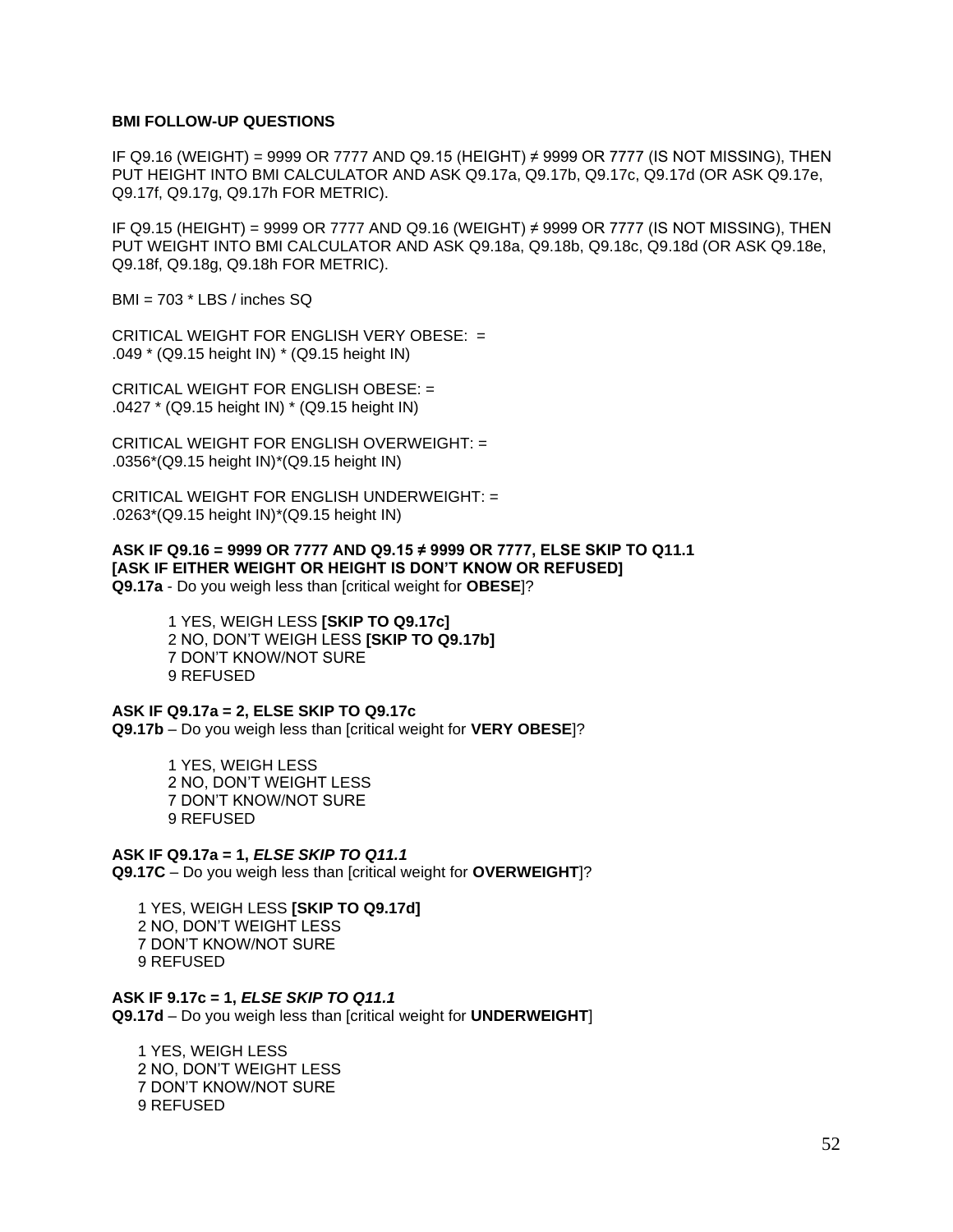CRITICAL WEIGHT FOR METRIC VERY OBESE = .0035 \* (Q9.15 height CM)\*(Q9.15 height CM)

CRITICAL WEIGHT FOR METRIC OBESE  $= .003$   $*$  (Q9.15 height CM) $*$ (Q9.15 height CM)

CRITICAL WEIGHT FOR METRIC OVERWEIGHT = .0025\* (Q9.15 height CM)\*(Q9.15 height CM)

CRITICAL WEIGHT FOR METRIC UNDERWEIGHT  $= .00185$ <sup>\*</sup> (Q9.15 height CM)<sup>\*</sup> (Q9.15 height CM)

**ASK IF Q9.16 = 9999 OR 7777 AND Q9.15 ≠ 9999 OR 7777, ELSE SKIP TO Q11.1 Q9.17e** - Do you weigh less than [critical weight for **METRIC OBESE**]?

 1 YES, WEIGH LESS**[SKIP TO Q9.17g]** 2 NO, DON'T WEIGH LESS**[SKIP TO Q9.17f]** 7 DON'T KNOW/NOT SURE 9 REFUSED

#### **ASK IF Q9.17e = 2, ELSE SKIP TO Q9.17g**

**Q9.17f** – Do you weigh less than [critical weight for **METRIC VERY OBESE**]?

 1 YES, WEIGH LESS 2 NO, DON'T WEIGHT LESS 7 DON'T KNOW/NOT SURE 9 REFUSED

**ASK IF Q9.17e = 1,** *ELSE SKIP TO Q11.1* **Q9.17g** – Do you weigh less than [critical weight for **METRIC OVERWEIGHT**]?

 1 YES, WEIGH LESS **[SKIP TO Q9.17h]** 2 NO, DON'T WEIGHT LESS 7 DON'T KNOW/NOT SURE 9 REFUSED

**ASK IF Q9.17g = 1,** *ELSE SKIP TO Q11.1* **Q9.17h** – Do you weigh less than [critical weight for **METRIC UNDERWEIGHT**]

 1 YES, WEIGH LESS 2 NO, DON'T WEIGHT LESS 7 DON'T KNOW/NOT SURE 9 REFUSED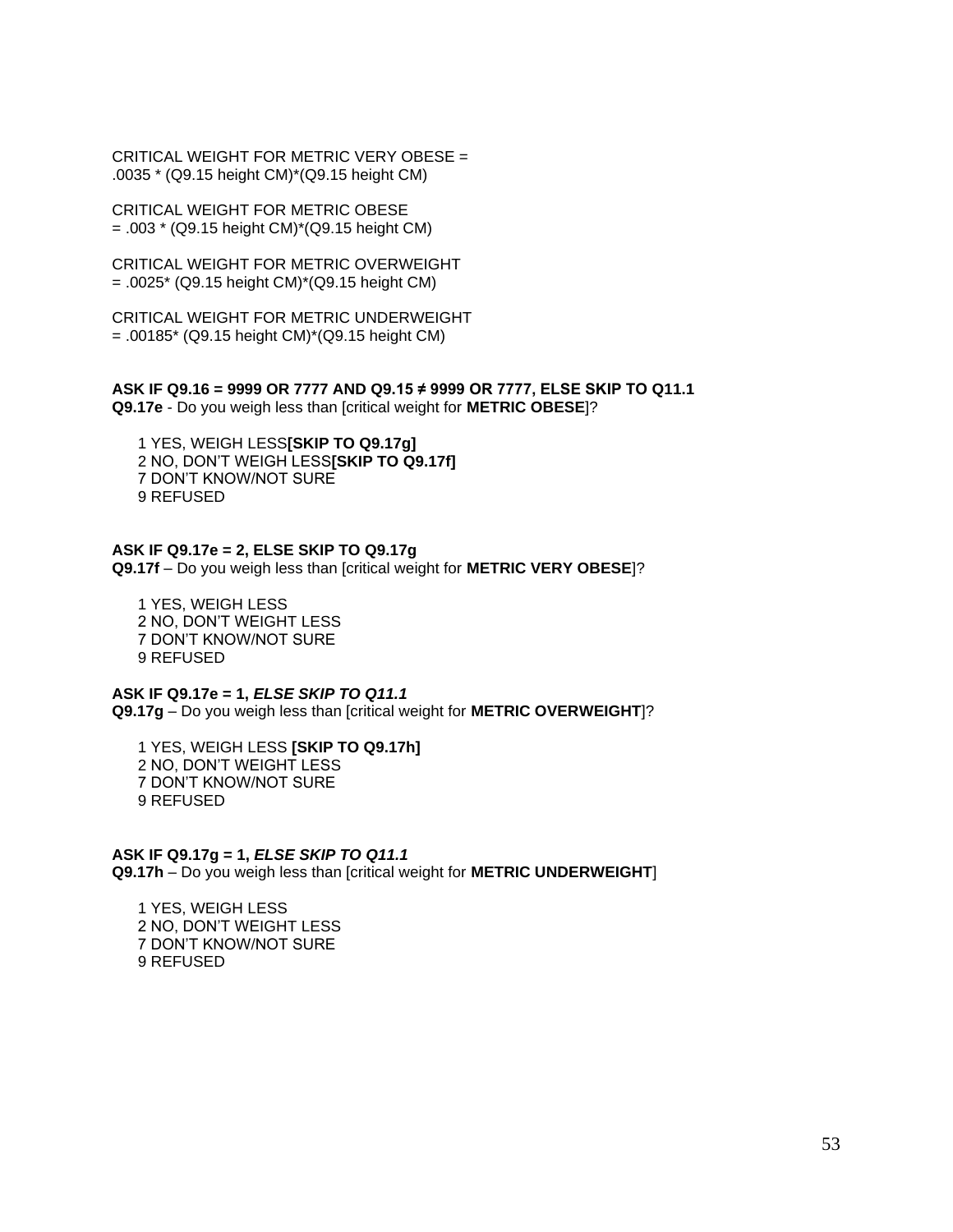CRITICAL HEIGHT IN INCHES FOR VERY OBESE = SQUARE ROOT OF (20.09 \* Q9.16 weight LB)

CRITICAL HEIGHT IN INCHES FOR OBESE:  $=$  SQUARE ROOT OF (23.43  $*$  Q9.16 weight LB)

CRITICAL HEIGHT IN INCHES FOR OVERWEIGHT:  $=$  SQUARE ROOT OF (28.12  $*$  Q9.16 weight LB)

CRITICAL HEIGHT IN INCHES FOR UNDERWEIGHT:  $=$  SQUARE ROOT OF (38  $*$  Q9.16 weight LB)

#### THEN CONVERT TO FEET, INCHES

**ASK IF Q9.15 = 9999 OR 7777 AND Q9.16 ≠ 9999 OR 7777, ELSE SKIP TO Q11.1 Q9.18a-** Is your height less than [critical height for **OBESE**]?

1 YES, LESS **[SKIP TO Q9.18b]** 2 NO, NOT LESS **[SKIP TO Q9.18c]** 7 DON'T KNOW/NOT SURE 9 REFUSED

# **ASK IF Q9.18a = 1,** *ELSE SKIP TO Q9.18c*

**Q9.18b-** Is your height less than [critical height for **VERY OBESE**]?

1 YES, LESS 2 NO, NOT LESS 7 DON'T KNOW/NOT SURE 9 REFUSED

# **ASK IF Q9.18a = 2,** *ELSE SKIP TO Q11.1*

**Q9.18c -** Is your height less than [critical height for **OVERWEIGHT**]?

1 YES, LESS 2 NO, NOT LESS **[SKIP TO Q9.18d]** 7 DON'T KNOW/NOT SURE 9 REFUSED

### **ASK IF Q9.18c = 2,** *ELSE SKIP TO Q11.1*

**Q9.18d -** Is your height less than [critical height for **UNDERWEIGHT**]?

1 YES, LESS 2 NO, NOT LESS 7 DON'T KNOW/NOT SURE 9 REFUSED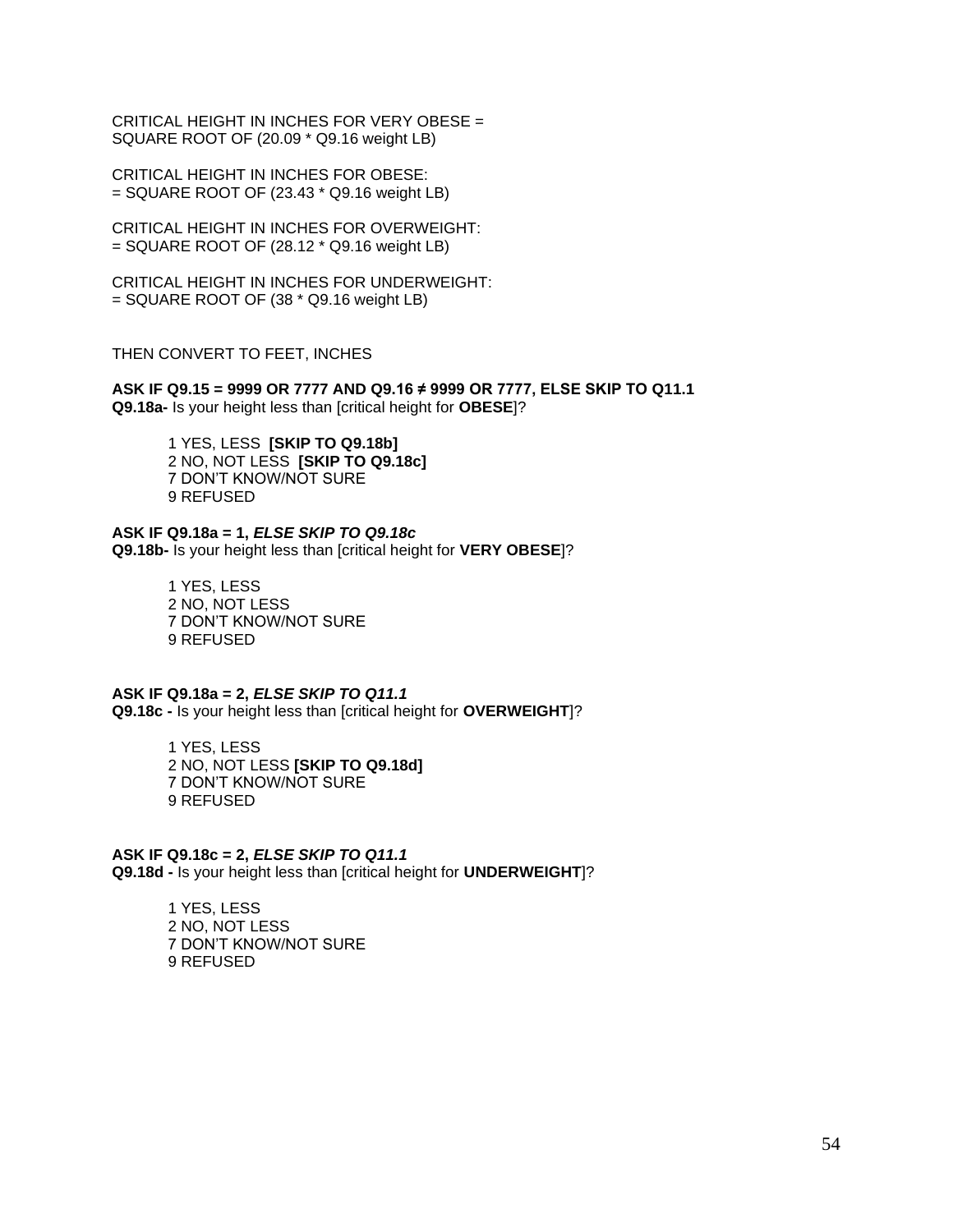CALCULATE CRITICAL HEIGHT FOR METRIC VERY OBESE = SQUARE ROOT OF (286 \* Q9.16 weight KILOS)

CALCULATE CRITICAL HEIGHT FOR METRIC OBESE  $=$  SQUARE ROOT OF (333  $*$  Q9.16 weight KILOS)

CALCULATE CRITICAL HEIGHT FOR METRIC OVERWEIGHT  $=$  SQUARE ROOT OF (400  $*$  Q9.16 weight KILOS)

CALCULATE CRITICAL HEIGHT FOR METRIC UNDERWEIGHT  $=$  SQUARE ROOT OF (540.5  $*$  Q9.16 weight KILOS)

**ASK IF Q9.15 = 9999 OR 7777 AND Q9.16 ≠ 9999 OR 7777, ELSE SKIP TO Q11.1 Q9.18e -** Is your height less than [critical height for **METRICOBESE**]?

1 YES, LESS **[SKIP TO Q9.18f]** 2 NO, NOT LESS **[SKIP TO Q9.18g]** 7 DON'T KNOW/NOT SURE 9 REFUSED

# **ASK IF Q9.18e = 1,** *ELSE SKIP TO Q9.18g*

**Q9.18f -** Is your height less than [critical height for **METRIC VERYOBESE**]?

1 YES, LESS 2 NO, NOT LESS 7 DON'T KNOW/NOT SURE 9 REFUSED

## **ASK IF Q9.18e = 2,** *ELSE SKIP TO Q11.1*

**Q9.18g -** Is your height less than [critical height for **METRICOVERWEIGHT**]?

1 YES, LESS 2 NO, NOT LESS **[SKIP TO Q9.18h]** 7 DON'T KNOW/NOT SURE 9 REFUSED

#### **ASK IF Q9.18g = 2,** *ELSE SKIP TO Q11.1*

**Q9.18h -** Is your height less than [critical height for **METRICUNDERWEIGHT**]?

1 YES, LESS 2 NO, NOT LESS 7 DON'T KNOW/NOT SURE 9 REFUSED

**INSERT TIMESTAMP: T12\_Sum**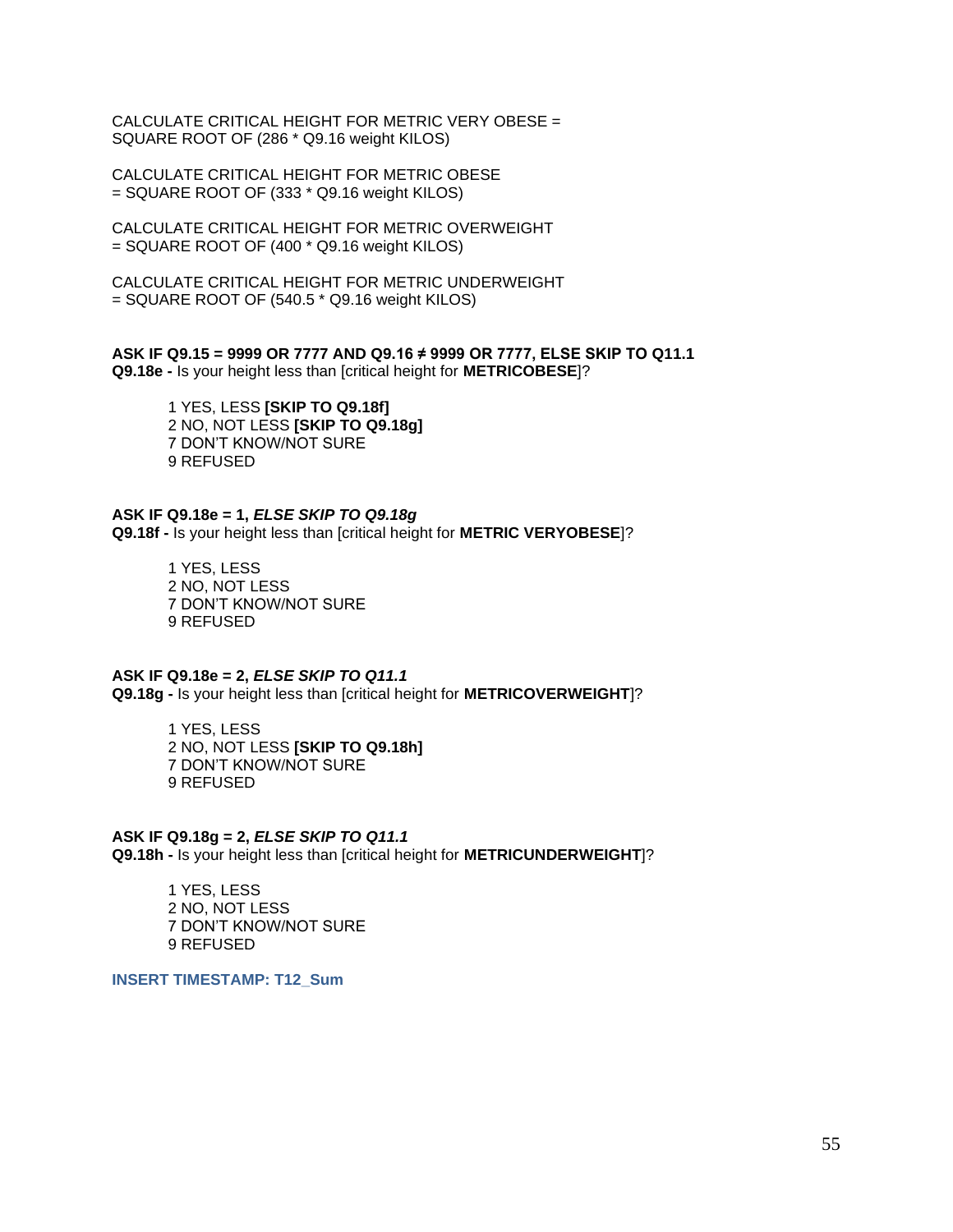### **NUTRITION**

And now some questions about food and drinks.

### **ASK ALL**

**Q11.1 –** About how many cups of fruit did you eat yesterday? One cup of fruit would equal one large orange, 8 large strawberries, or 1 medium pear.

INTERVIEWER: If respondent tells you what fruits he/she ate, add up the cups after repeating the question once.

PROBE: You ate (REPEAT ALL THE FRUITS RESPONDENT SAID). That adds up to X cups. Would you say you ate X cups of fruit yesterday?

NUMBER OF CUPS  $[CATI$  RANGE  $0 - 50]$ 

77 DON'T KNOW/NOT SURE

99 REFUSED

# **ASK ALL**

**Q11.2 –** About how many cups of vegetables did you eat yesterday? One cup of vegetables would equal 12 baby carrots, 1 large raw tomato, or 1 large ear of corn.

If respondent tells you what vegetables he/she ate, add up the cups after repeating the question once.

PROBE: You ate (REPEAT ALL THE VEGETABLES RESPONDENT SAID). That adds up to X cups. Would you say you ate X cups of vegetables yesterday?

NUMBER OF CUPS  $[CATI$  RANGE  $0 - 50]$ 

77 DON'T KNOW/NOT SURE

99 REFUSED

### **ASK ALL**

**Q11.3** – How often do you drink sugar sweetened soda? Do not include diet soda or seltzer. You can answer per day, per week, or per month.

INTERVIEWER: Read if needed: How many sodas do you drink per day, per week or per month?

INTERVIEWER: Read if needed: One drink of soda would equal a 12 ounce can, bottle or glass.

INTERVIEWER: Read if needed: Please give your best estimate.

1\_\_ PER DAY (RANGE 1-99) 2\_\_ PER WEEK (RANGE 1-99) 3\_\_ PER MONTH (RANGE 1-99)

888 NONE / NEVER / RARELY 777 DON'T KNOW/NOT SURE 999 REFUSED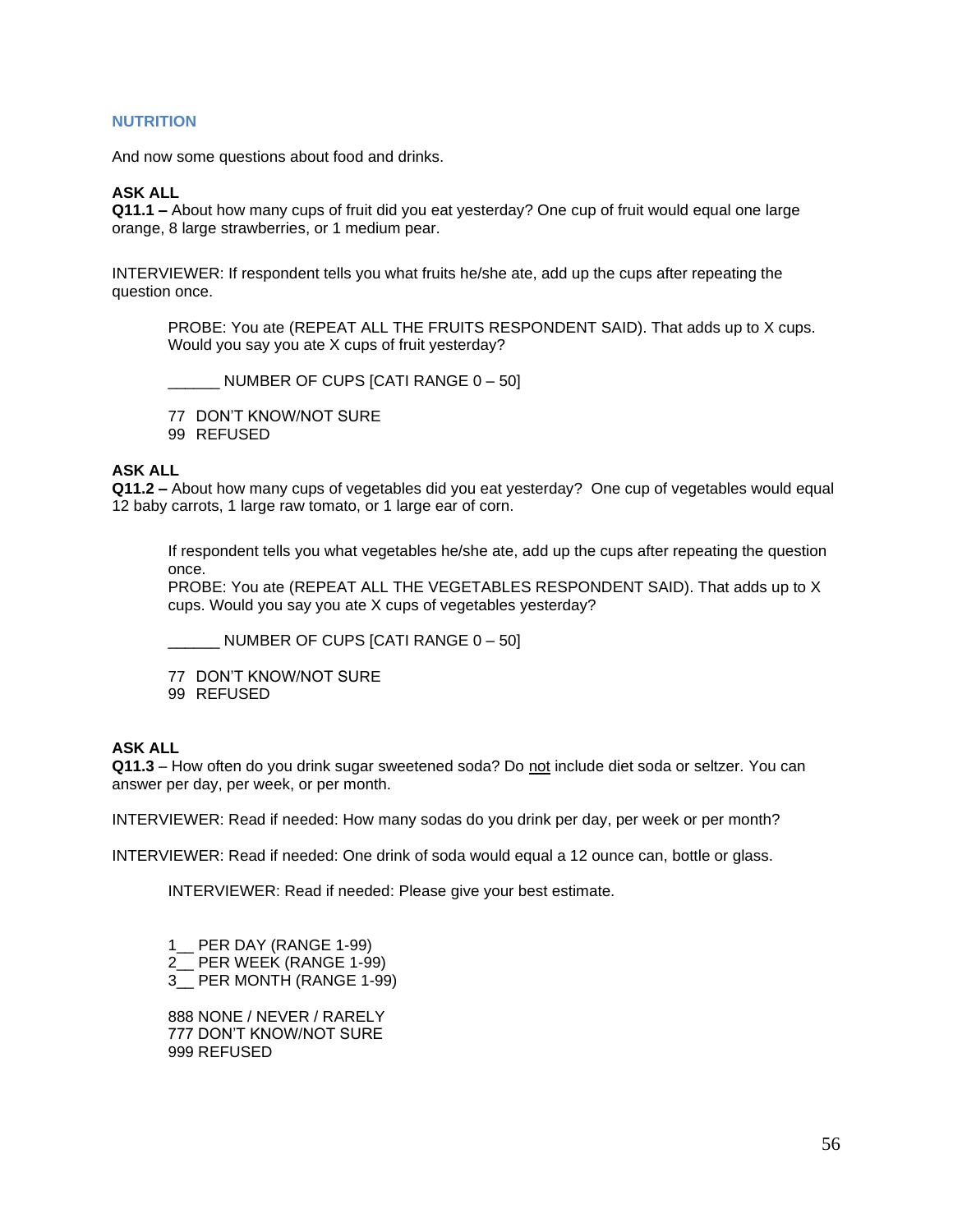### **ASK ALL**

**Q11.4 -** How often do you drink other sweetened drinks like sweetened iced tea, sports drinks, fruit punch or other fruit-flavored drinks? Do not include diet soda, sugar free drinks, or 100% juice.

INTERVIEWER: Read if needed: How many sweetened drinks do you drink per day, per week or per month?

INTERVIEWER: Read if needed: One drink of sweetened drinks would equal a 12 ounce can, bottle or glass.

INTERVIEWER: Read if needed: Please give your best estimate.

1\_\_ PER DAY (RANGE 1-99) 2\_\_ PER WEEK (RANGE 1-99) 3\_\_ PER MONTH (RANGE 1-99)

888 NONE / NEVER / RARELY 777 DON'T KNOW/NOT SURE 999 REFUSED **CATI NOTE: ONLY ALLOW ONE FIELD TO BE ENTERED.**

### **IF QXVERS=1 ASK Q11.5 READ: Now I will ask you about other types of sugar-sweetened drinks.**

**Q11.5 -** How often do you drink coffee or tea drinks from places like Starbucks, Dunkin Donuts, or McDonalds that have been pre-sweetened with sugar or sugared flavorings? These would include drinks such as flavored lattes, chai drinks, mochas, and frappuccinos but not bottled or canned drinks. Do not include drinks only sweetened with low or no calorie sweeteners.

INTERVIEWER: Read if needed: You can answer with the number of times per day, per week, or per month.

INTERVIEWER: Read if needed: Your best estimate is fine.

INTERVIEWER: Read if needed: Do not include sugar you add yourself

1\_\_ PER DAY (RANGE 1-99) 2\_\_ PER WEEK (RANGE 1-99) 3\_\_ PER MONTH (RANGE 1-99)

888 NONE / NEVER / RARELY 777 DON'T KNOW/NOT SURE 999 REFUSED **CATI NOTE: ONLY ALLOW ONE FIELD TO BE ENTERED.**

**INSERT TIMESTAMP: T13\_Sum**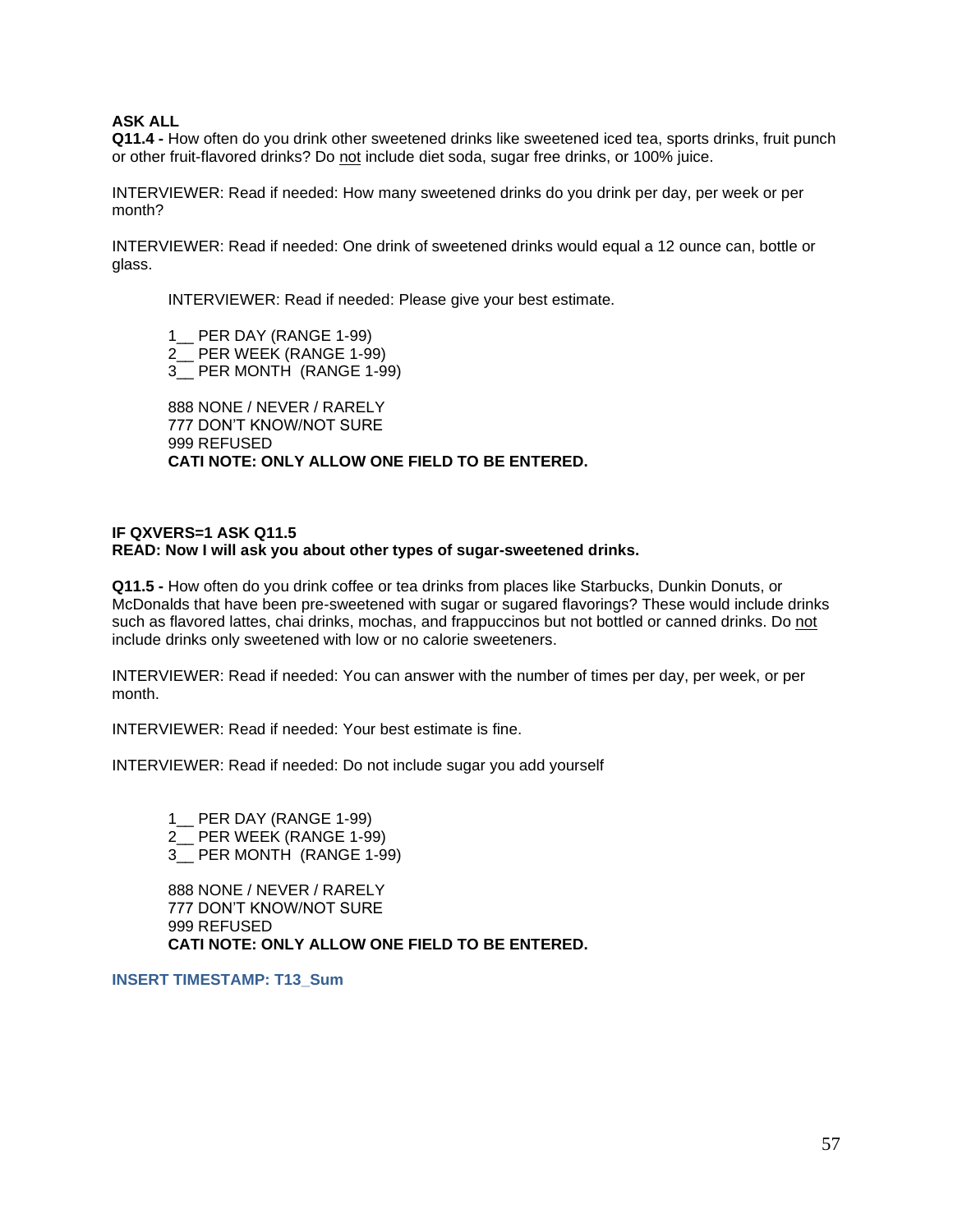# **PHYSICAL ACTIVITY**

### **Now I will ask you some questions about physical activity.**

### **ASK ALL**

**Q12.1 -** During the past 30 days, other than your regular job, did you participate in any physical activities or exercises such as running, calisthenics, golf, gardening, or walking for exercise?

1 YES 2 NO 7 DON'T KNOW/NOT SURE 9 REFUSED

### **ASK ALL**

**Q12.2 –** In the past 12 months, how often have you ridden a bicycle in one of the five boroughs of New York City? Would you say once a week or more, several times a month, at least once a month, a few times a year, or never?

INTERVIEW: If asked: This does not include a stationary bike.

1 ONCE A WEEK OR MORE 2 SEVERAL TIMES A MONTH 3 AT LEAST ONCE A MONTH 4 A FEW TIMES A YEAR 5 NEVER 6 (VOL) PHYSICALLY UNABLE TO RIDE A BIKE 7 DON'T KNOW/NOT SURE 9 REFUSED

**INSERT TIMESTAMP: T14\_Sum**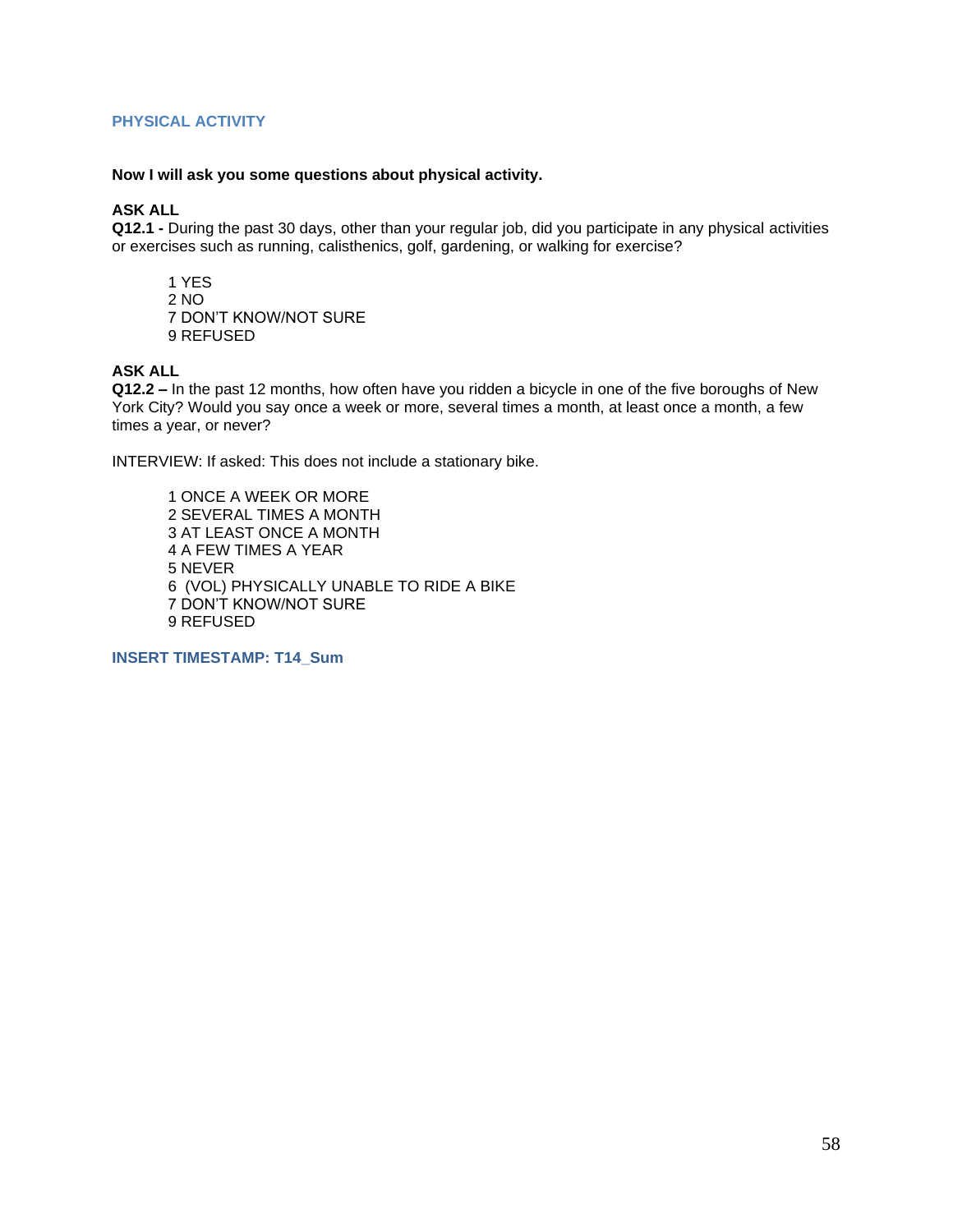# **DISABILITIES AND COGNITIVE DECLINE**

**The next questions ask about physical and mental disabilities.**

### **ASK ALL**

**Q13.1 –** Do you have any difficulty performing your daily activities because of any physical, mental, or emotional problems?

INTERVIEWER: If asked: This includes things like bathing, climbing stairs, or doing errands alone.

1 YES 2 NO 7 DON'T KNOW/NOT SURE 9 REFUSED

### **ASK ALL**

**Q13.2 –** Do you use any assistive devices, such as a cane, a wheelchair, an adapted bed, or a hearing assistive telephone because of a health condition?

1 YES 2 NO 7 DON'T KNOW/NOT SURE 9 REFUSED

### **ASK ALL**

**Q13.3 –** Do you regularly use any medical devices at home that are important to health and require electricity to run?

INTERVIEWER: If asked: Examples of these devices include oxygen machines, dialysis machines, infusion pumps, and C-PAP machines for sleep apnea.

INTERVIEWER: If asked: Do not include air humidifiers or purifiers.

1 YES 2 NO 7 DON'T KNOW/NOT SURE 9 REFUSED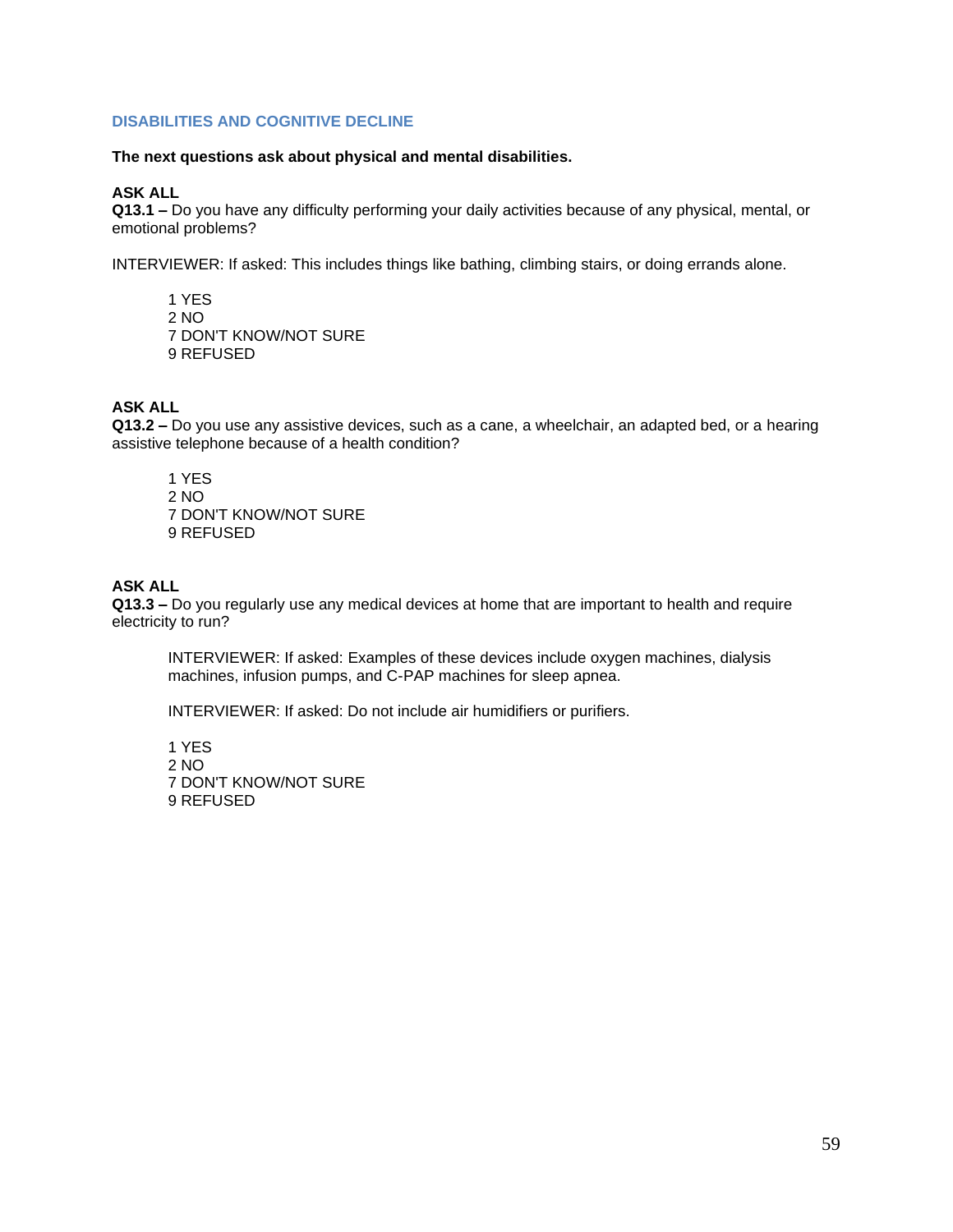### **IF Q9.1 >=45 (OR Q9.1a = 1 OR 2 OR 3), ELSE SKIP TO Q13.4 [ASK IF 45 OR OLDER]**

**READ:** The next questions ask about difficulties thinking or remembering that can make a big difference in everyday activities. They do not refer to occasionally forgetting your keys or the name of someone you just met, which is normal. This refers to confusion or memory loss that is happening more often or getting worse, such as forgetting how to do things you've always done or forgetting things you would normally know.

**Q13.5 –** During the past 12 months, have you experienced confusion or memory loss that is happening more often or is getting worse?

1 YES 2 NO 7 DON'T KNOW/NOT SURE 9 REFUSED

### **ASK IF Q13.5 = 1**

**Q13.6 –** Have you or anyone else discussed your confusion or memory loss with a health care professional?

1 YES 2 NO 7 DON'T KNOW/NOT SURE 9 REFUSED

### **ASK ALL**

**Q13.4 –** The next question is about care you might provide to someone. At any time in the last 12 months, did you provide unpaid care to an adult relative or friend who has trouble taking care of themselves?

INTERVIEWER: Read if needed: This may include help with personal needs, household chores, giving medication, grocery shopping, help paying bills, driving to doctor's visits, or visiting regularly to see how they are doing. This adult does not need to live with you.

INTERVIEWER: Read if needed: If caregiving recipient has died in the past 12 months say "I'm sorry to hear of your loss."

1 YES 2 NO 7 DON'T KNOW/NOT SURE 9 REFUSED

**INSERT TIMESTAMP: T15\_Sum**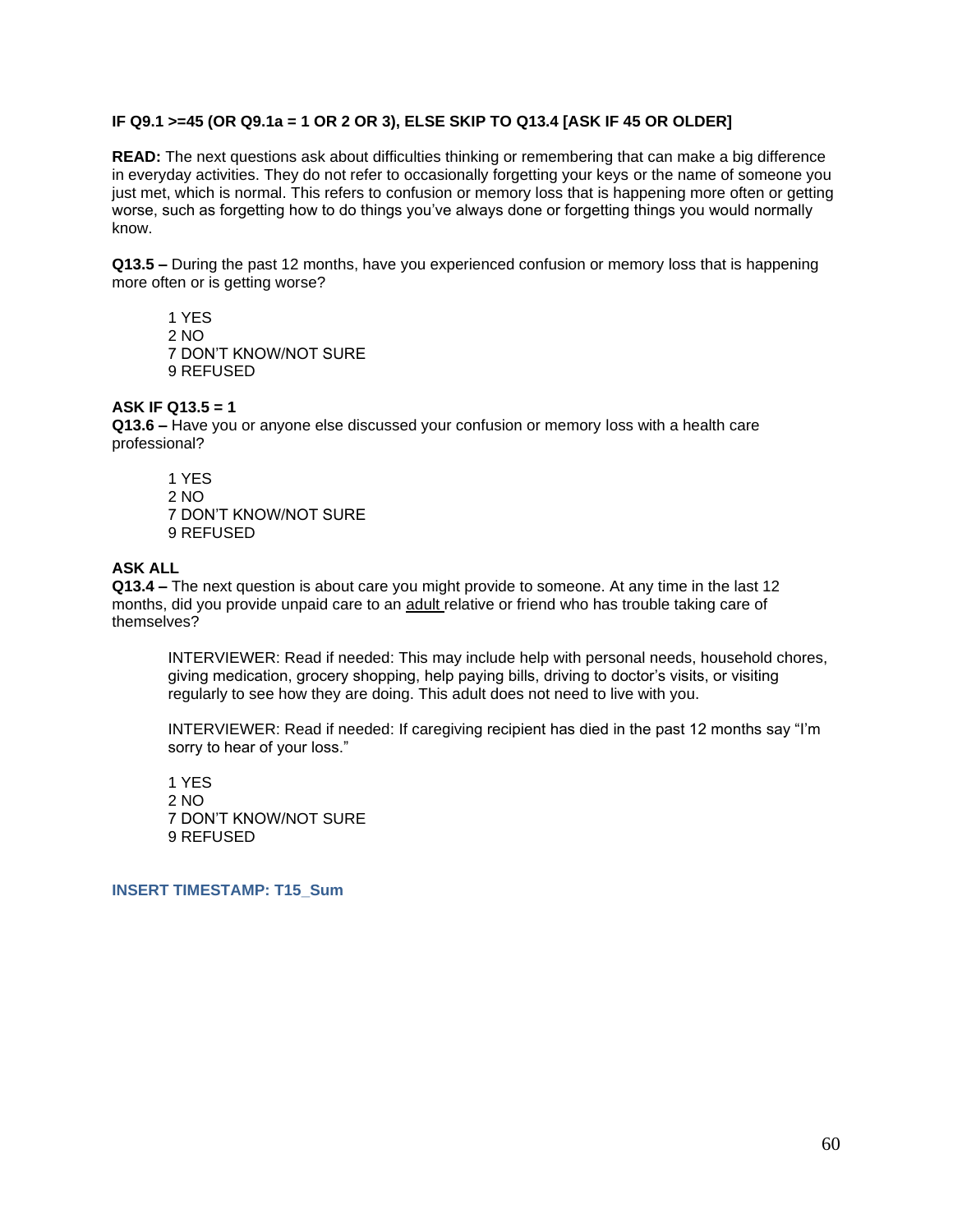#### **IMMUNIZATIONS**

#### **The next questions are about vaccinations**

### **ASK ALL**

**Q14.1 -** During the past 12 months, have you had a flu shot in your arm or a flu vaccine that was sprayed in your nose?

1 YES 2 NO 7 DON'T KNOW/NOT SURE 9 REFUSED

### **ASK ALL**

**Q14.2 –** The hepatitis A vaccine is given in two shots, usually spaced at least 6 months apart. It is often given to children starting at 1 year of age, and to adults and people who travel outside the United States or are at high risk of becoming infected. It has only been available since 1995. Have you ever received the hepatitis A vaccine?

INTERVIEWER: Do not probe "Don't Know" responses

1 YES 2 NO 7 DON'T KNOW/NOT SURE 9 REFUSED

### **ASK IF Q14.2 = 1**

**Q14.3 –** How many hepatitis A shots have you received? Would you say one shot, two shots, more than two shots or are you not sure?

INTERVIEWER: Do not probe "Don't Know" responses 1 One shot 2 Two shots 3 More than two shots 7 DON'T KNOW/NOT SURE 9 REFUSED

**INSERT TIMESTAMP: T16\_Sum**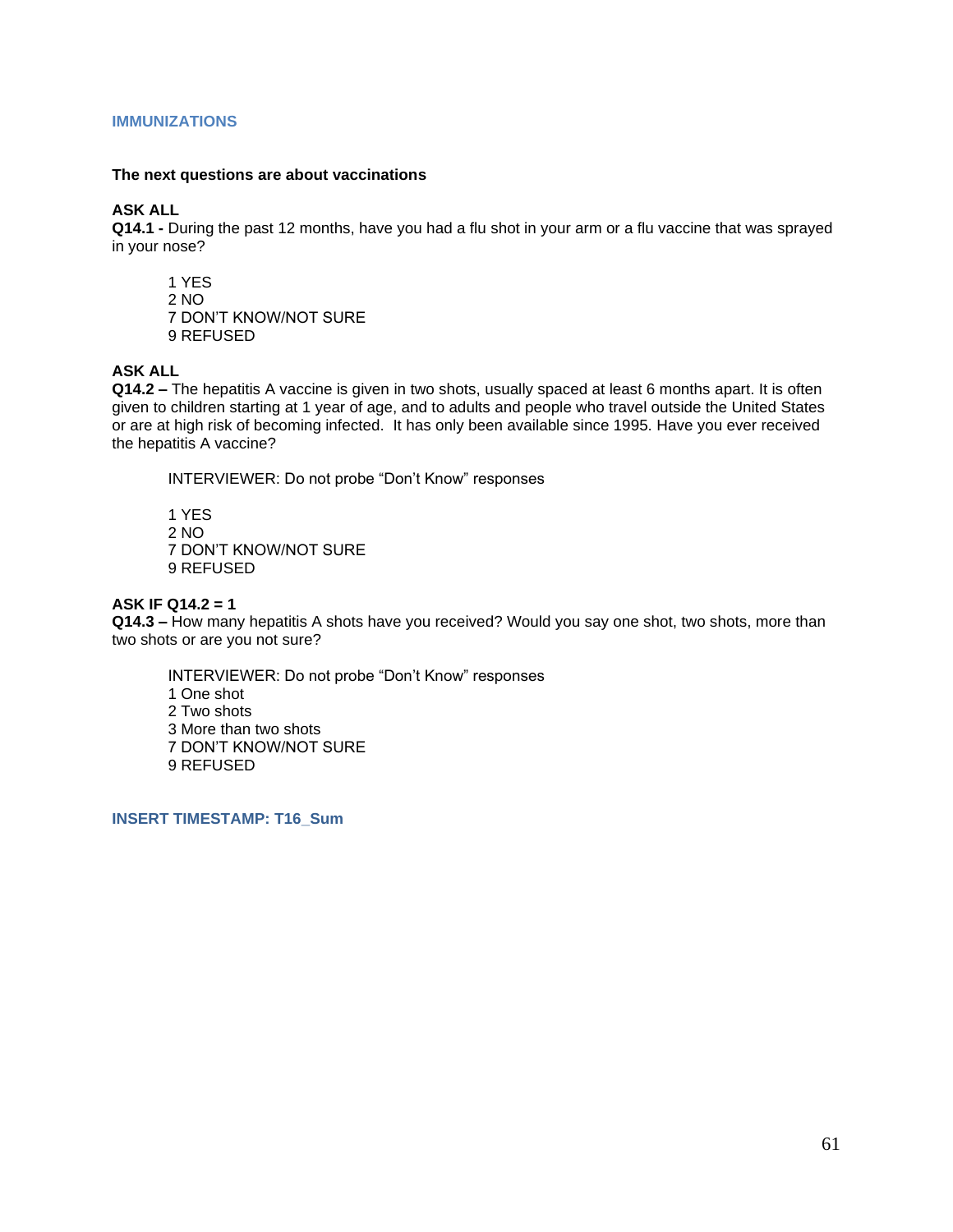### **CANCER**

**DISPLAY SCREEN IF (Q9.2=2) OR ((Q9.1>=45) OR (Q9.1a=1,2,3)).**

**SCREEN: Now I will ask you some questions about cancer screenings.**

#### **IF Q9.2=2 AND Q9.3=1 AND Q9.3B=2, SKIP TO Q15.3 ASK IF Q9.2=2 OR (IF Q9.2=1 AND Q9.3=2 AND Q9.3B=2) [ASK IF FEMALE]**

**Q15.1 -** A mammogram is an x-ray of each breast to look for breast cancer. Have you ever had a mammogram?

1 YES 2 NO 7 DON'T KNOW/NOT SURE 9 REFUSED

### **ASK IF Q15.1 = 1, ELSE SKIP TO Q15.3**

**Q15.2 -** How long has it been since your last mammogram?

INTERVIEWER: Read if needed:1 Less than 12 months ago 2 1 year ago but less than 2 years ago 3 2 years ago but less than 3 years ago 4 3 years ago but less than 5 years ago, or 5 5 or more years ago? 7 DON'T KNOW/NOT SURE 9 REFUSED

### **IF Q9.1 >=45 (OR Q9.1a = 1 OR 2 OR 3), ELSE SKIP TO Q16.1 [ASK IF 45 OR OLDER]**

**Q15.3 -** A colonoscopy [kO-luh-nos-kuh-pE] is an exam in which a tube is inserted in the rectum to view the bowel for signs of cancer or other health problems. Have you ever had a colonoscopy?

INTERVIEWER: Read if needed: A colonoscopy involves examination of the entire colon, and usually involves taking medicine to make you have many watery stools the night before the exam and getting medicine through a needle in the arm to make you sleepy during the procedure.

1 YES 2 NO 7 DON'T KNOW/NOT SURE 9 REFUSED

## **ASK IF Q15.3 = 1 [ASK IF EVER RECEIVED COLONOSCOPY]**

**Q15.4 -** When was your most recent colonoscopy [kO-luh-nos-kuh-pE] performed?

INTERVIEWER: Read if needed: 1 Less than 1 year ago 2 1 year ago but less than 5 years ago 3 5 years ago but less than 10 years ago, or 4 10 or more years ago? 7 DON'T KNOW/NOT SURE 9 REFUSED

**INSERT TIMESTAMP: T17\_Sum**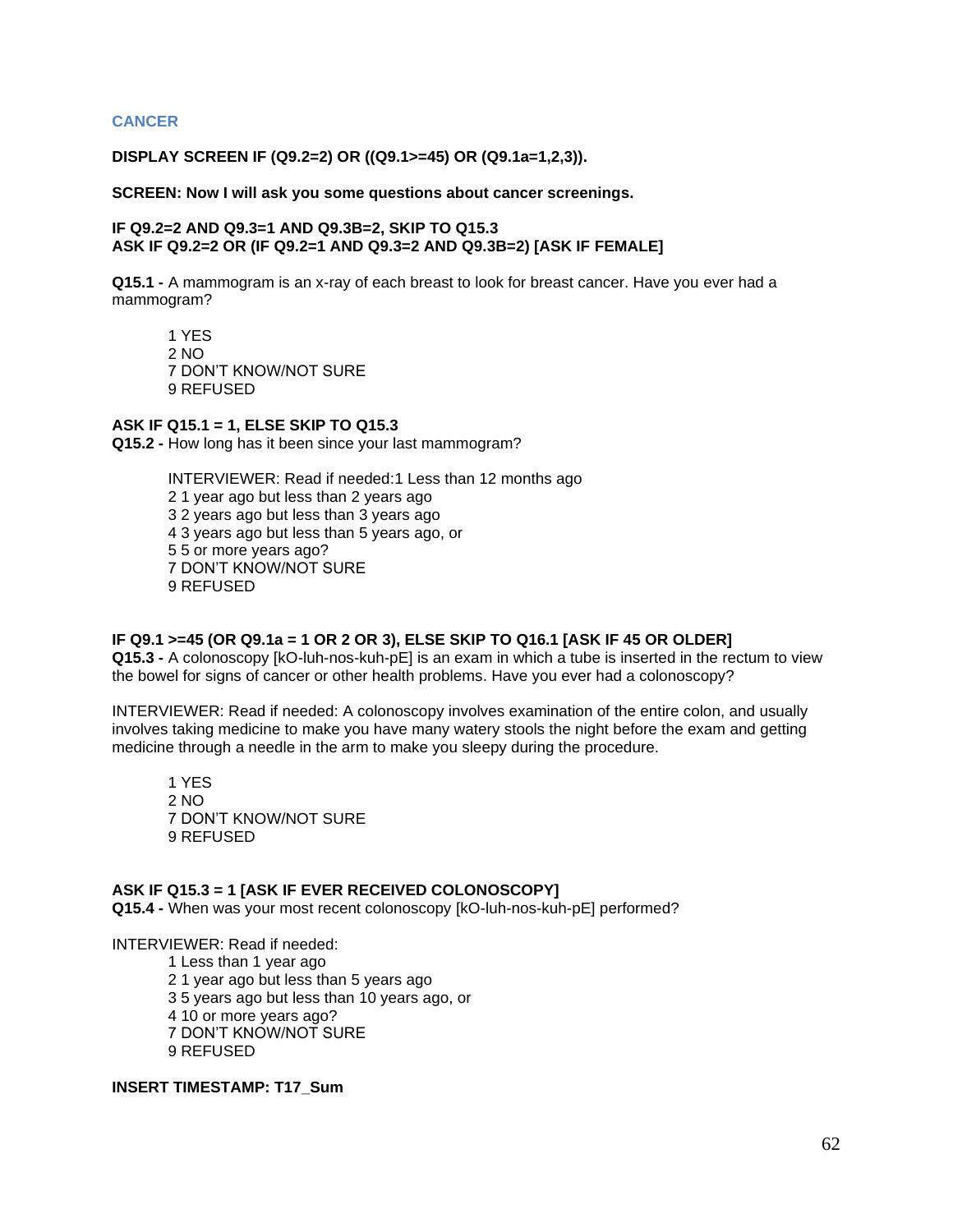# **HIV TESTING**

Now I am going to ask you about HIV testing. Do not count any test you might have had as a part of a blood donation.

# **ASK ALL**

**Q16.1 -** Have you had an HIV test in the last 12 months?

1 YES 2 NO 7 DON'T KNOW/NOT SURE 9 REFUSED

# **ASK IF Q16.1 NE 1 [ASK IF NO HIV TEST IN PAST 12 MONTHS]**

**Q16.2 -** Have you ever had an HIV test?

1 YES 2 NO 7 DON'T KNOW/NOT SURE 9 REFUSED

**INSERT TIMESTAMP: T18\_Sum**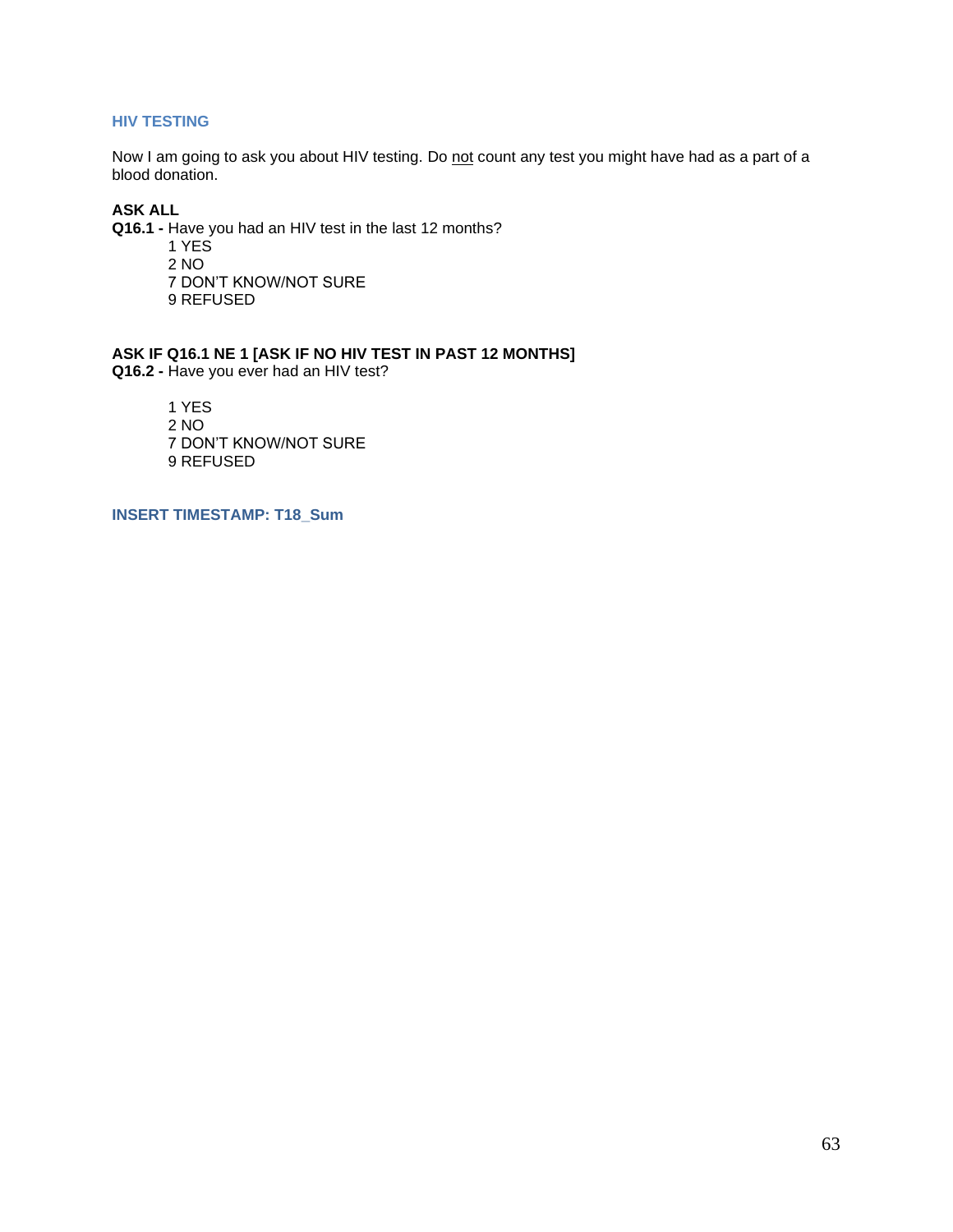### **SEXUAL BEHAVIOR**

#### **WOMEN ONLY: IF Q9.2=2 AND Q9.3=1 AND Q9.3B=2, SKIP TO Q17.1m ASK IF Q9.2=2 OR (IF Q9.2=1 AND Q9.3=2 AND Q9.3B=2), ELSE SKIP TO Q17.1m [ASK ALL ASSIGNED FEMALE AT BIRTH]**

**READ: The next few questions are about your (Q9.1≤45 (OR Q9.1a = 4,5,6 READ: reproductive health and) sexual behavior. As a reminder, your answers are strictly confidential and you don't have to answer any question you don't want to.**

#### **IF Q9.2=2 AND Q9.3=1 AND Q9.3B=2, SKIP TO Q17.1m ASK IF Q9.2=2 OR (IF Q9.2=1 AND Q9.3=2 AND Q9.3B=2), ELSE SKIP TO Q17.1m [ASSIGNED FEMALE AT BIRTH]**

**Q17.1f -** During the past 12 months, with how many men have you had sex? By sex we mean oral, vaginal or anal sex, but not masturbation.

\_\_\_ NUMBER [CATI RANGE 0 - 499]

777 DON'T KNOW/NOT SURE 999 REFUSED

### **ASK IF Q17.1f > 0 AND NOT 777 OR 999, ELSE SKIP TO Q17.3f [ASK IF HAD AT LEAST ONE MALE SEXUAL PARTNER IN PAST 12 MONTHS]**

**Q17.2f -** The last time you had sex, did you use a condom?

INTERVIEWER: If asked: This includes the "female condom"

INTERVIEWER: If asked: This is the last time you had sex with a man.

1 YES 2 NO 7 DON'T KNOW/NOT SURE 9 REFUSED

### **ASK IF Q9.2=2 OR (IF Q9.2=1 AND Q9.3=2 AND Q9.3B=2)AND Q9.1≤45 (OR Q9.1a = 4,5,6) AND Q17.1f > 0 AND NOT 777,999**

#### **[ASK IF 45 YEARS AND UNDER WITH AT LEAST ONE MALE SEXUAL PARTNER ]**

**Q17.3f –** The last time you had vaginal sex, did you or your partner use any other method of birth control besides condoms to prevent a pregnancy?

1 Yes 2 No 3 NEVER HAD VAGINAL SEX 4DON'T NEED/NOT AT RISK OF PREGNANCY 7 DON'T KNOW/NOT SURE 9 REFUSED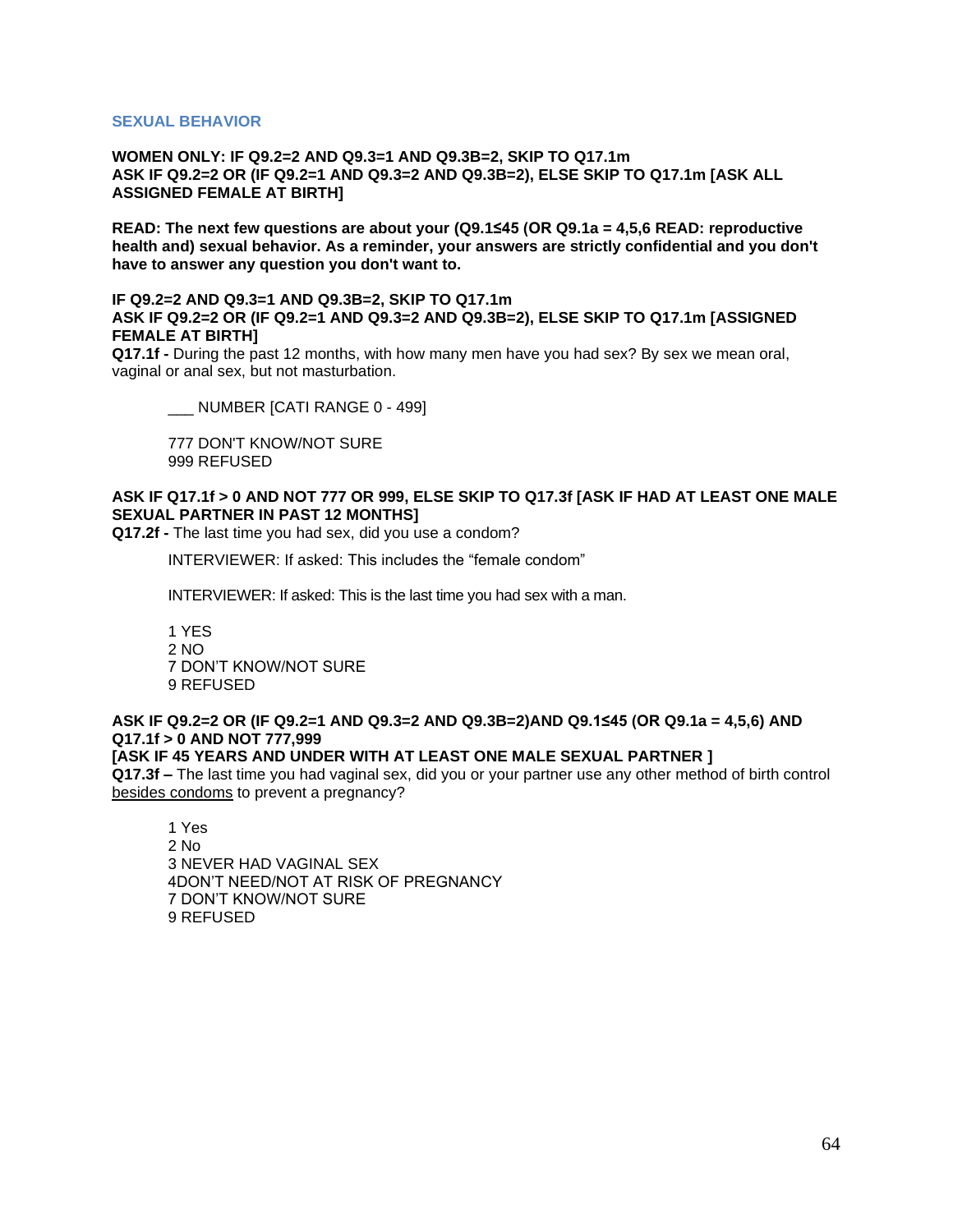#### **ASK IF Q17.3f = 1, ELSE SKIP TO Q17.5f [ASK IF 45 YEARS AND UNDER WITH AT LEAST ONE MALE SEXUAL PARTNER ] Q17.4f –** What method or methods did you use?

INTERVIEWER: Read list if needed.

CODE ALL THAT APPLY

- 1 Birth control pills
- 2 Injectable birth control ("the shot", "Depo-Provera"), vaginal ring ("Nuva- Ring"), patch ("Ortho Evra")
- 3 Intrauterine device/IUD ("Mirena" or "Copper-T"), or implant ("Implanon")
- 4 Emergency contraception ("Morning-after pill")
- 5 Withdrawal or Rhythm Method,
- 6 Diaphragm, cervical cap, sponge, female condom, jelly, cream or spermicide
- 7 Female Sterilization (tubes tied or hysterectomy),
- 8 Male Sterilization (vasectomy), or
- 9 You did not use any of these methods
- 77 DON'T KNOW/NOT SURE
- 99 REFUSED

### **ASK IF Q17.1f > 0 AND NOT 777 OR 999 [ASK IF SEXUALLY ACTIVE]**

**Q17.6f -** In the past 12 months, have you had anal sex?

INTERVIEWER: Read if needed: By anal sex, we mean having your partner put his penis in your rectum.

1 YES 2 NO 7 DON'T KNOW/NOT SURE 9 REFUSED

### **ASK IF Q17.6f = 1 [ASK IF HAD ANAL SEX PAST 12 MONTHS]**

**Q17.7f –** The last time you had anal sex did you or your partner use a condom?

1 YES 2 NO 7 DON'T KNOW/NOT SURE 9 REFUSED

**ASK IF Q17.6f = 1 [ASK IF HAD ANAL SEX PAST 12 MONTHS]**

**Q17.8f –** In the past 12 months, did you have an anal or rectal STD test?

INTERVIEWER: Read if needed: STD stands for sexually transmitted disease.

1 YES 2 NO 3 DID NOT HAVE RECEPTIVE ANAL SEX 7 DON'T KNOW/NOT SURE 9 REFUSED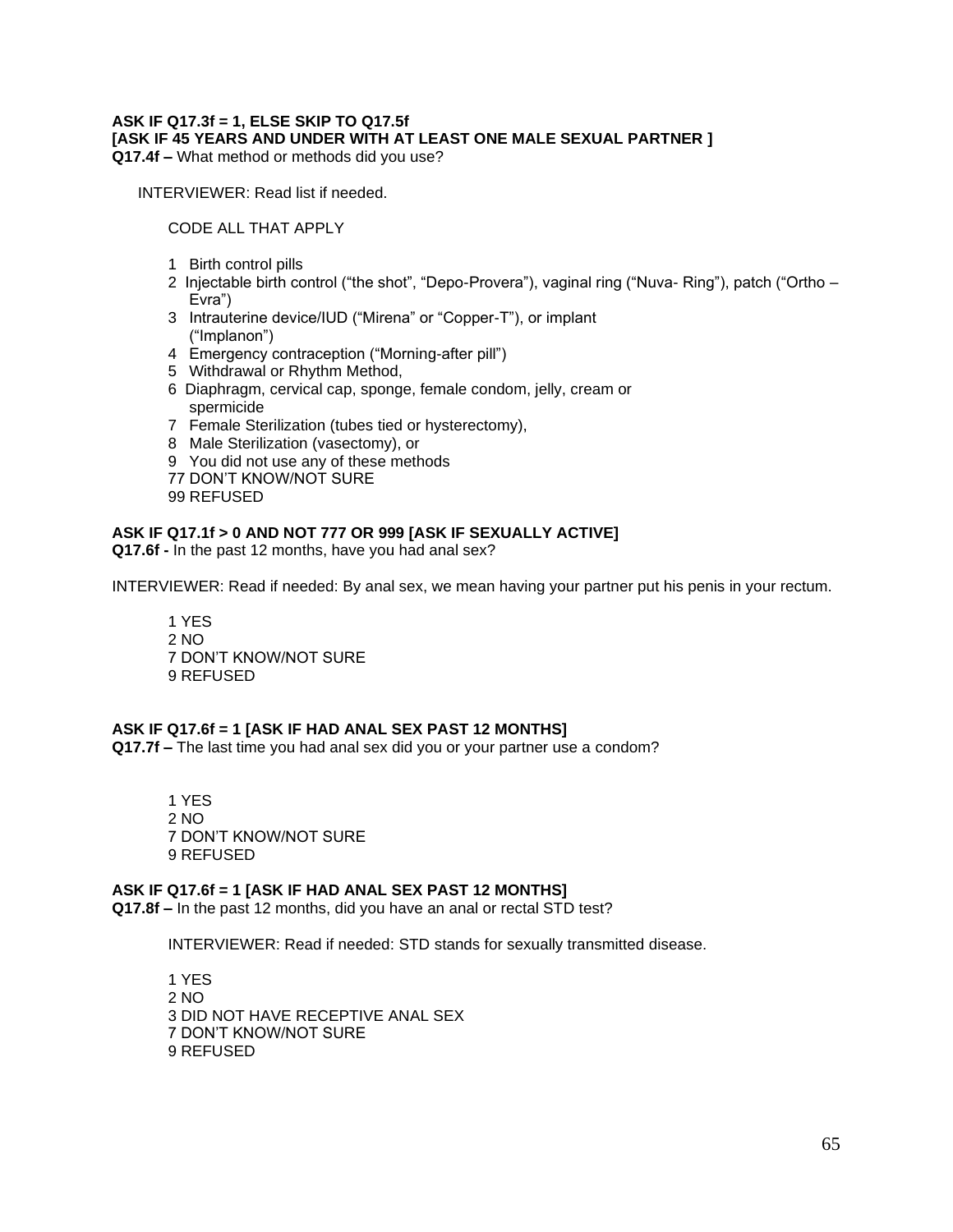### **ASK IF Q9.2=2 OR (IF Q9.2=1 AND Q9.3=2 AND Q9.3B=2) [ASK ALL ASSIGNED FEMALE AT BIRTH]**

**Q17.9f -** During the past 12 months, with how many women have you had sex?

INTERVIEWER: Read if needed:: By sex we mean oral, vaginal or anal sex, but not masturbation.

\_\_\_ NUMBER [CATI RANGE 0 - 499]

777 DON'T KNOW/NOT SURE 999 REFUSED

### **ASK IF Q9.2=2 OR (IF Q9.2=1 AND Q9.3=2 AND Q9.3B=2)AND Q9.1≤45 (OR Q9.1a = 4,5,6) AND Q17.1f > 0 AND NOT 777,999**

**Q17.10f –** Reproductive health care includes services such as access to contraception and abortion services. Was there a time in the past 12 months when you needed contraception or abortion services but did not get it?

1 YES 2 NO 7 DON'T KNOW/NOT SURE 9 REFUSED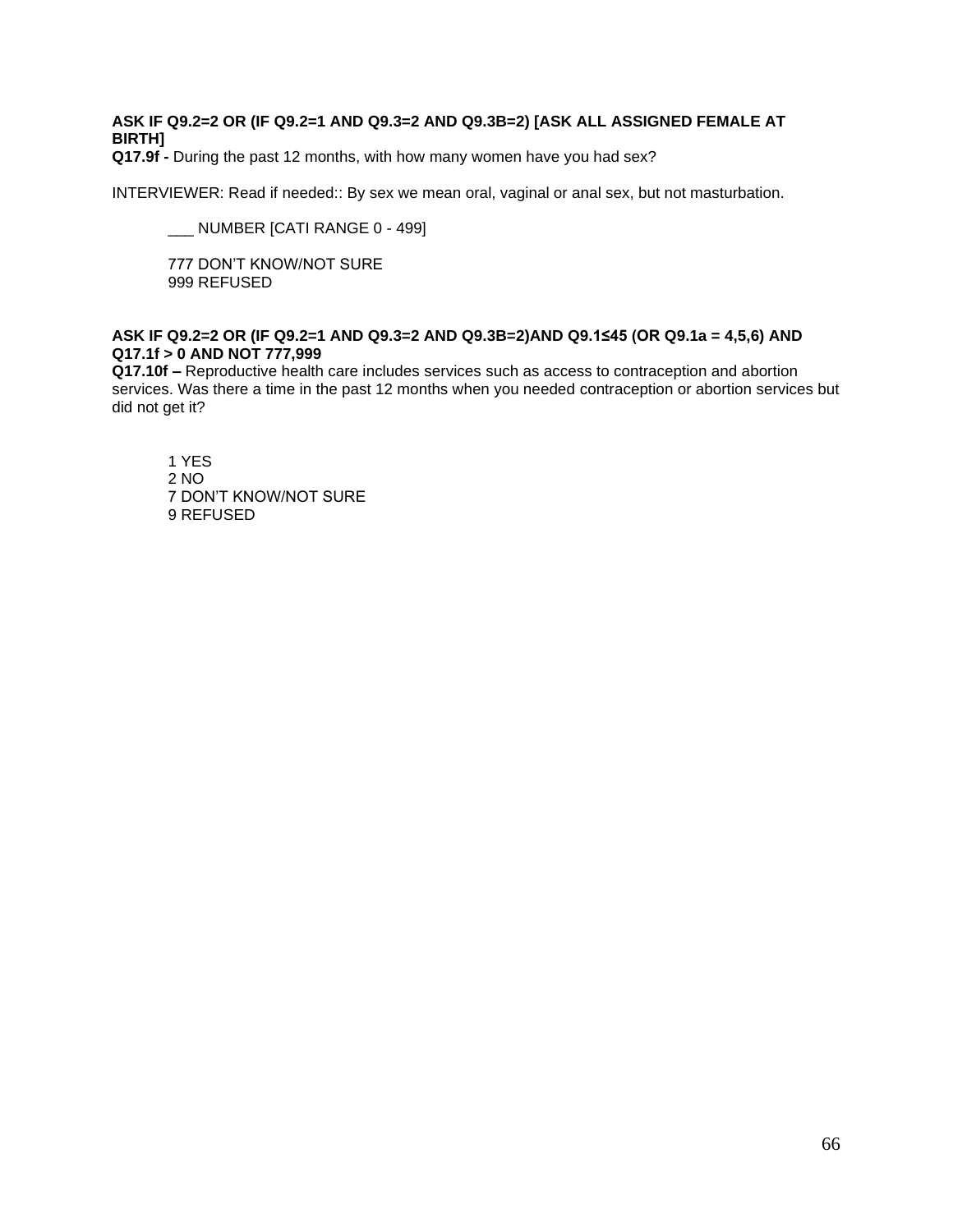### **SEXUAL BEHAVIOR**

**MEN ONLY: IF Q9.2=1 AND Q9.3=2 AND Q9.3B=2, SKIP TO Q18.1 ASK IF Q9.2=1 OR (IF Q9.2=2 AND Q9.3=1 AND Q9.3B=2), ELSE SKIP TO Q18.1 [ASK ALL ASSIGNED MALE AT BIRTH] READ: The next few questions are about your sexual behavior. As a reminder, your answers are strictly confidential and you don't have to answer any question you don't want to.**

### **IF Q9.2=1 AND Q9.3=2 AND Q9.3B=2, SKIP TO Q18.1 ASK IF Q9.2=1 OR (IF Q9.2=2 AND Q9.3=1 AND Q9.3B=2), ELSE SKIP TO Q18.1 [ ASSIGNED MALE AT BIRTH]**

**Q17.1m -** During the past 12 months, with how many women have you had sex? By sex we mean oral, vaginal or anal sex, but not masturbation.

NUMBER [CATI RANGE 0 - 499] RECORD 777 FOR DON'T KNOW/NOT SURE RECORD 999 FOR REFUSED

**ASK IF Q9.2=1 OR (IF Q9.2=2 AND Q9.3=1 AND Q9.3B=2) [ASK ALL ASSIGNED MALE AT BIRTH] Q17.2m -** During the past 12 months, with how many men have you had sex?

INTERVIEWER: Read if needed: By sex we mean oral or anal sex, but not masturbation.

NUMBER [CATI RANGE 0 - 499] 777 DON'T KNOW/NOT SURE 999 REFUSED

#### **ASK IF Q17.2m >0 and NOT 777,999 , ELSE SKIP TO Q17.4m [ASK ONLY OF MEN WHO HAD SEX WITH MEN IN PAST 12 MONTHS],**

**Q17.3m -** The last time you had sex with a man, did you or your partner use a condom?

INTERVIEWER: If asked: This includes the "female condom"

1 YES  $2 N()$ 3 DIDN'T HAVE ANAL SEX

7 DON'T KNOW/ NOT SURE 9 REFUSED

**ASK IF (Q17.1m >0 AND Q17.1m <500, AND (Q17.2m = 0)) OR ((Q17.1m >0 AND Q17.1m <500) AND (Q17.2m = 777 OR Q17.2m = 999)), ELSE SKIP TO Q17.5m [MEN WHO ONLY HAD SEX WITH WOMEN IN PAST 12 MONTHS]**

**Q17.4m -** The last time you had sex, did you use a condom?

INTERVIEWER: If asked: This includes the "female condom"

1 YES 2 NO 7 DON'T KNOW/NOT SURE 9 REFUSED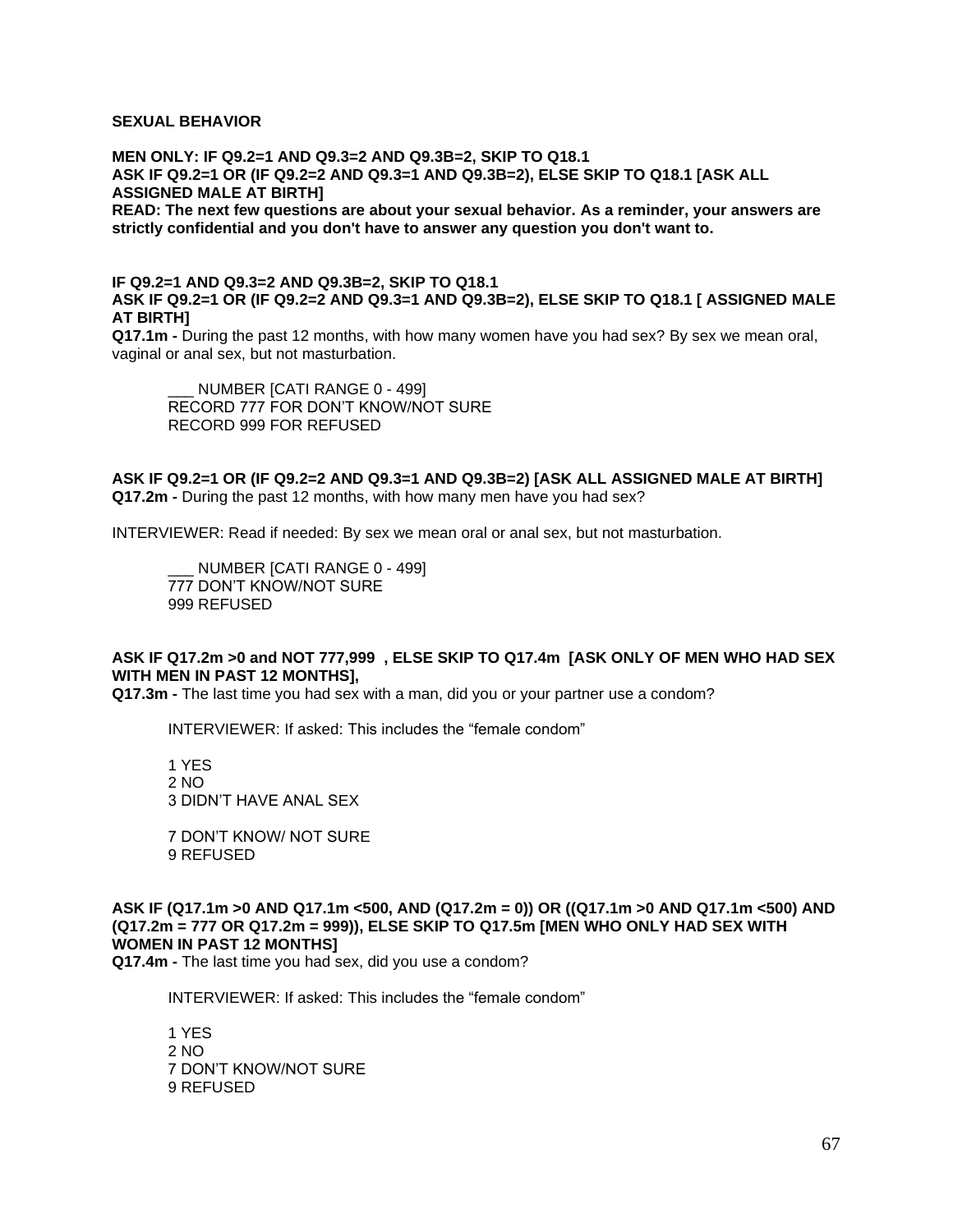**ASK IF Q17.1m > 0 AND NOT 777 OR 999, AND Q17.2m > 0 AND NOT 777 OR 999). [ASK ONLY OF MEN WHO HAD SEX WITH MEN AND WOMEN IN PAST 12 MONTHS) ELSE SKIP TO Q17.6m Q17.5m -** The last time you had sex with a woman, did you use a condom?

INTERVIEWER: If asked: This includes the "female condom"

1 YES 2 NO 7 DON'T KNOW/NOT SURE 9 REFUSED

### **ASK IF Q9.2=1 OR (IF Q9.2=2 AND Q9.3=1 AND Q9.3B=2) AND Q9.1 ≤65 (OR Q9.1a = 3,4,5,6) AND Q17.1m > 0 AND NOT 777,999**

# **[ASK IF 65 YEARS AND UNDER WITH AT LEAST ONE FEMALE SEXUAL PARTNER]**

**Q17.6m –** The last time you had vaginal sex, did you or your partner use any other method of birth control besides condoms to prevent a pregnancy?

#### 1 YES 2 NO 3 NEVER HAD VAGINAL SEX 4DON'T NEED/NOT AT RISK OF GETTING SOMEONE PREGNANT

7 DON'T KNOW/NOT SURE 9 REFUSED

# **ASK IF Q17.6m = 1, ELSE SKIP TO Q17.8m [ASK IF 65 YEARS AND UNDER WITH AT LEAST ONE FEMALE SEXUAL PARTNER AND USED B.C. BESIDES CONDOMS]**

**Q17.7m –** What method or methods did you or your partner use?

INTERVIEWER: Read list if needed

CODE ALL THAT APPLY

- 1 Birth control pills
- 2 Injectable birth control ("the shot", "Depo-Provera"), vaginal ring ("Nuva- Ring"), patch ("Ortho Evra")
- 3 Intrauterine device/IUD ("Mirena" or "Copper-T"), or implant ("Implanon")
- 4 Emergency contraception ("Morning-after pill")
- 5 Withdrawal or Rhythm Method
- 6 Diaphragm, cervical cap, sponge, female condom, jelly, cream or spermicide
- 7 Female Sterilization (tubes tied or hysterectomy)
- 8 Male Sterilization (vasectomy), or
- 9 You did not use any of these methods
- 77 DON'T KNOW/NOT SURE

99 REFUSED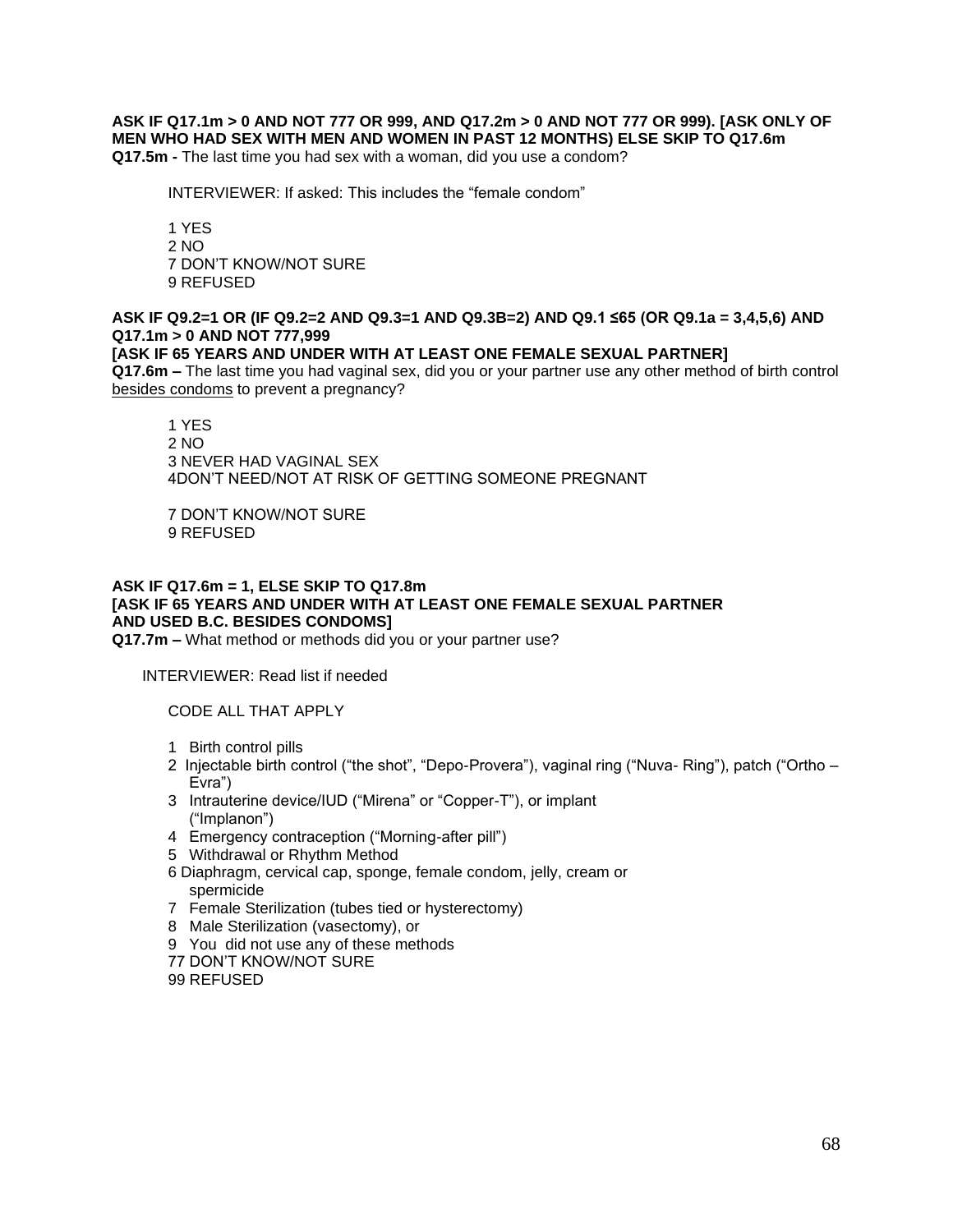# **ASK IF Q17.1m OR Q17.2m > 0 AND NOT 777 OR 999 [ASK IF SEXUALLY ACTIVE]**

**Q17.8m -** In the past 12 months, have you had anal sex?

INTERVIEWER: Read if needed: (IF Q17.1m>0 AND Q17.2m=0) By anal sex, we mean putting your penis in your partner's rectum.

(IF Q17.2m>0 AND Q17.1m>=0) By anal sex, we mean putting your penis in your partner's rectum or having your partner put his penis in your rectum.

1 YES 2 NO 7 DON'T KNOW/NOT SURE 9 REFUSED

### **ASK IF Q17.8m = 1 [ASK IF HAD ANAL SEX PAST 12 MONTH]**

**Q17.9m -** The last time you had anal sex did you or your partner use a condom?

1 YES 2 NO 7 DON'T KNOW/NOT SURE 9 REFUSED

# **ASK IF Q17.8m = 1 [ASK IF HAD ANAL SEX PAST 12 MONTHS]**

**Q17.10m –** In the past 12 months, did you have an anal or rectal STD test?

INTERVIEWER: Read if needed: STD stands for sexually transmitted disease.

1 YES 2 NO 3 DID NOT HAVE RECEPTIVE ANAL SEX 7 DON'T KNOW/NOT SURE 9 REFUSED

**INSERT TIMESTAMP: T19\_Sum**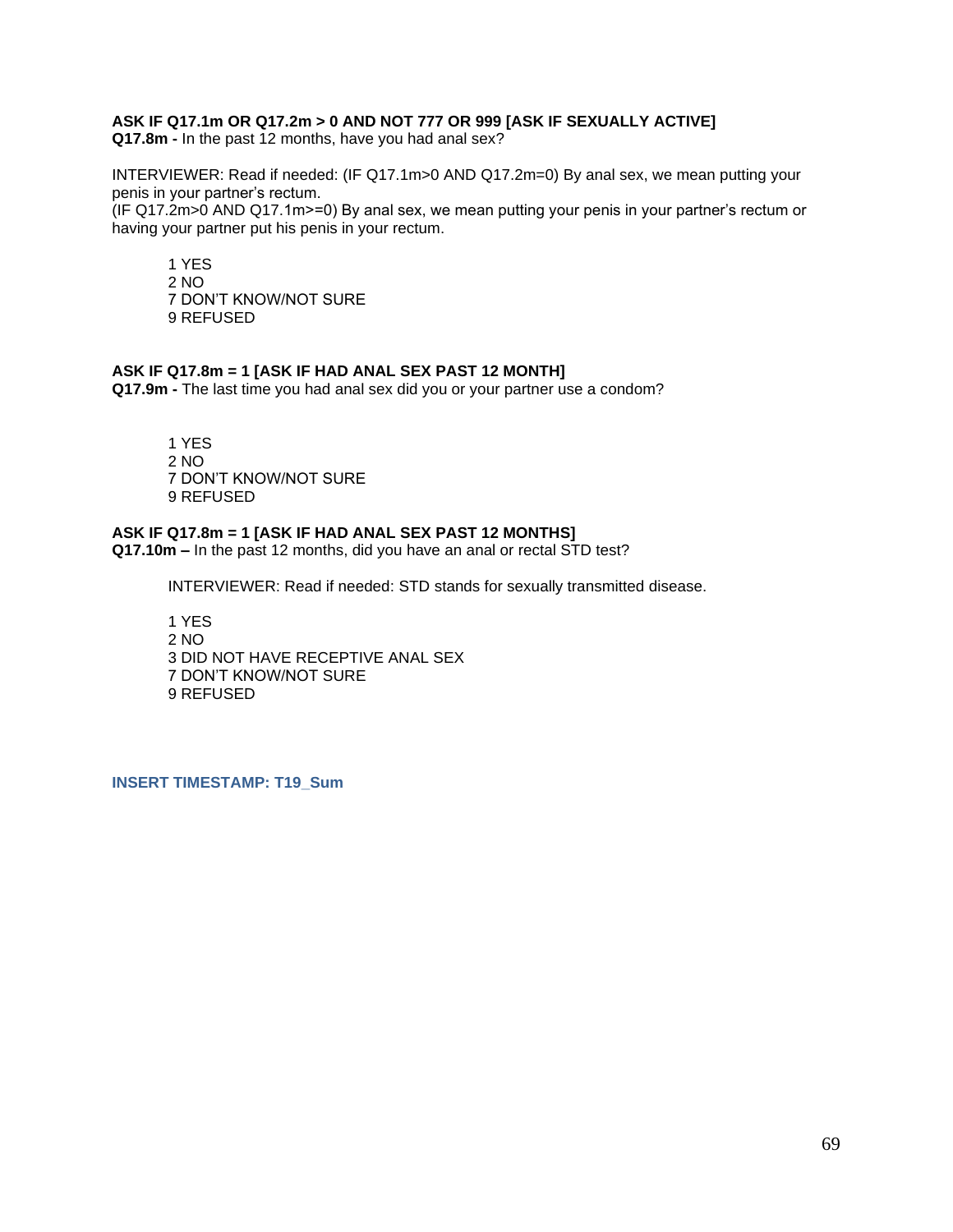### **ALCOHOL USE**

#### **SCREEN: Now a few questions about alcohol.**

### **ASK ALL**

**Q18.1 -** A drink of alcohol is 1 can or bottle of beer, 1 glass of wine, 1 can or bottle of wine cooler, 1 cocktail, or 1 shot of liquor. During the past 30 days, how many days per week or per month did you have at least 1 drink of any alcoholic beverage?

1 \_\_ DAYS PER WEEK [RANGE 1-7]

2 \_\_ DAYS IN PAST 30 [RANGE 1-30]

888 NO DRINKS IN THE PAST 30 DAYS 777 DON'T KNOW/NOT SURE 999 REFUSED

**CATI Note: Only allow one field to be entered.**

### **ASK IF Q18.1 > 0 BUT NOT 888, 777 OR 999 [ASK IF AT LEAST ONE DAY OF DRINKING IN PAST 30 DAYS]**

**Q18.2 -** On the days when you drank, about how many drinks did you drink on average?

INTERVIEWER: Round up. 1/2 a drink, code as "1 Drink."

NUMBER OF DRINKS [RANGE OF 1-50 WITH A MINIMUM OF 1 DRINK] 77 DON'T KNOW/NOT SURE 99 REFUSED

### **ASK IF Q18.1 > 0 BUT NOT 888, 777 OR 999 [ASK IF AT LEAST ONE DAY OF DRINKING IN PAST 30 DAYS]**

**Q18.3 -** Considering all types of alcoholic beverages, how many times during the past 30 days did you have

[IF Q9.2 = 1 OR (IF Q9.2=2 AND Q9.3=1 AND Q9.3B=2) READ: 5 or more drinks on one occasion?]

[IF Q9.2 = 2 OR IF Q9.2 = 7|9 OR (IF Q9.2=1 AND Q9.3=2 AND Q9.3B=2) READ: 4 or more drinks on one occasion?]

\_\_ NUMBER OF TIMES [CATI RANGE 0 -50] 77 DON'T KNOW/NOT SURE 99 REFUSED

**INSERT TIMESTAMP: T20\_Sum**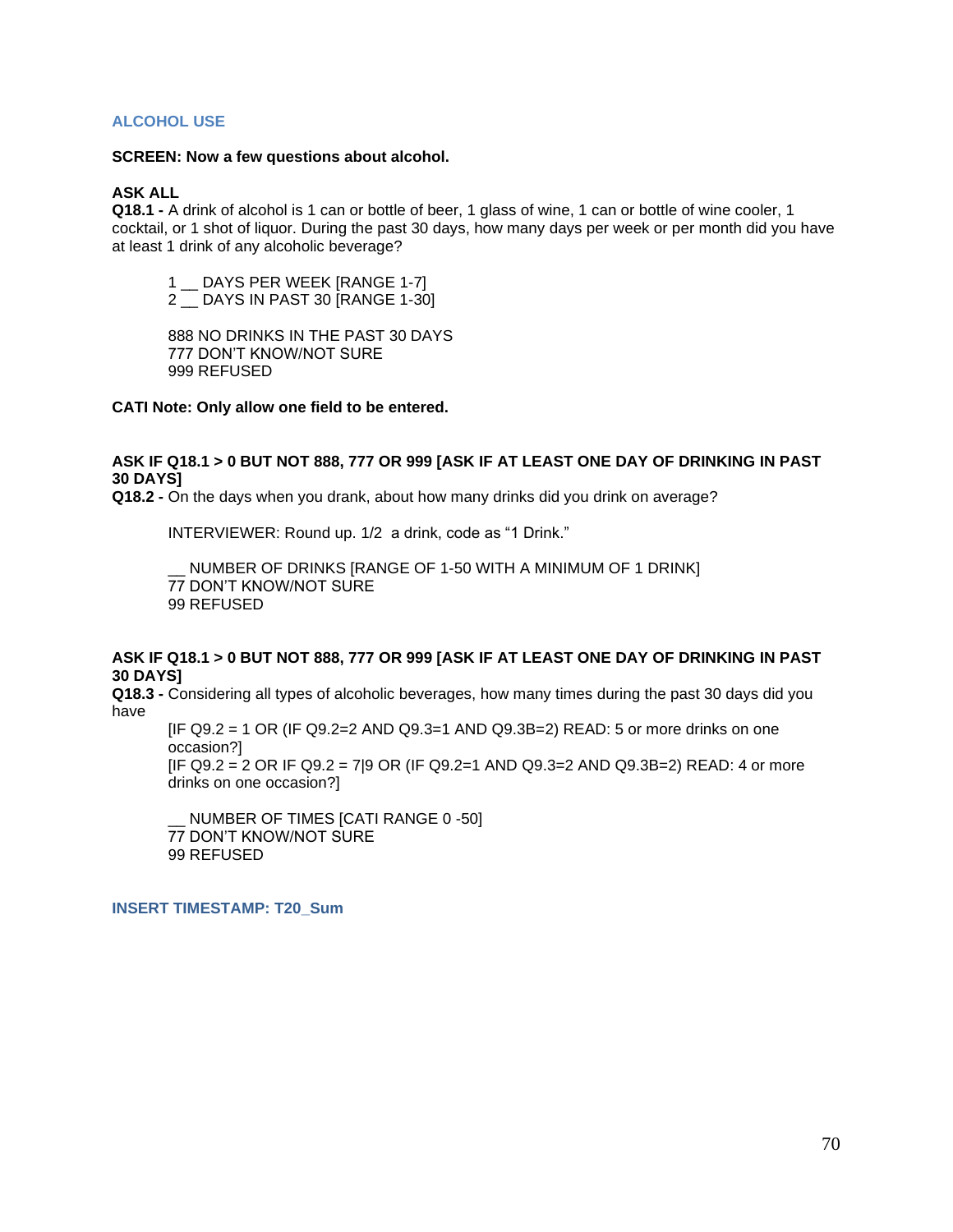### **VISION ZERO – TRAFFIC SAFETY**

**ASK IF QXVERS=1**

**READ: Now for some questions about traffic and pedestrian safety in New York City.**

### **ASK ALL**

**Q19.1 –** In the past 30 days, on how many days did you drive a car or motor vehicle in one of the five boroughs of New York City?

INTERVIEWER: Read if needed: Please give your best estimate.

|\_\_\_|\_\_\_| ENTER NUMBER OF DAYS [RANGE: 0-30] 77 DON'T KNOW 99 REFUSED

### **ASK IF Q19.1 GE 1, BUT NOT 77 OR 99**

**Q19.2 –** In the past 30 days, when you drove in one of the five boroughs (READ IF NEEDED: of New York City), how often did you drive 10 miles per hour or more over the posted speed limit? Would you say…

1 Often, 2 Sometimes, 3 Rarely, or 4 Never? 7 DON'T KNOW/NOT SURE 9 REFUSED

### **ASK IF Q19.1 GE 1, BUT NOT 77 OR 99**

**Q19.3 –** In the past 30 days, when you drove in one of the five boroughs (READ IF NEEDED: of New York City), how often have you read or sent a text message or email while you were driving? Would you say…

1 Often, 2 Sometimes, 3 Rarely, or 4 Never? 7 DON'T KNOW/NOT SURE 9 REFUSED

**INSERT TIMESTAMP: T21\_Sum**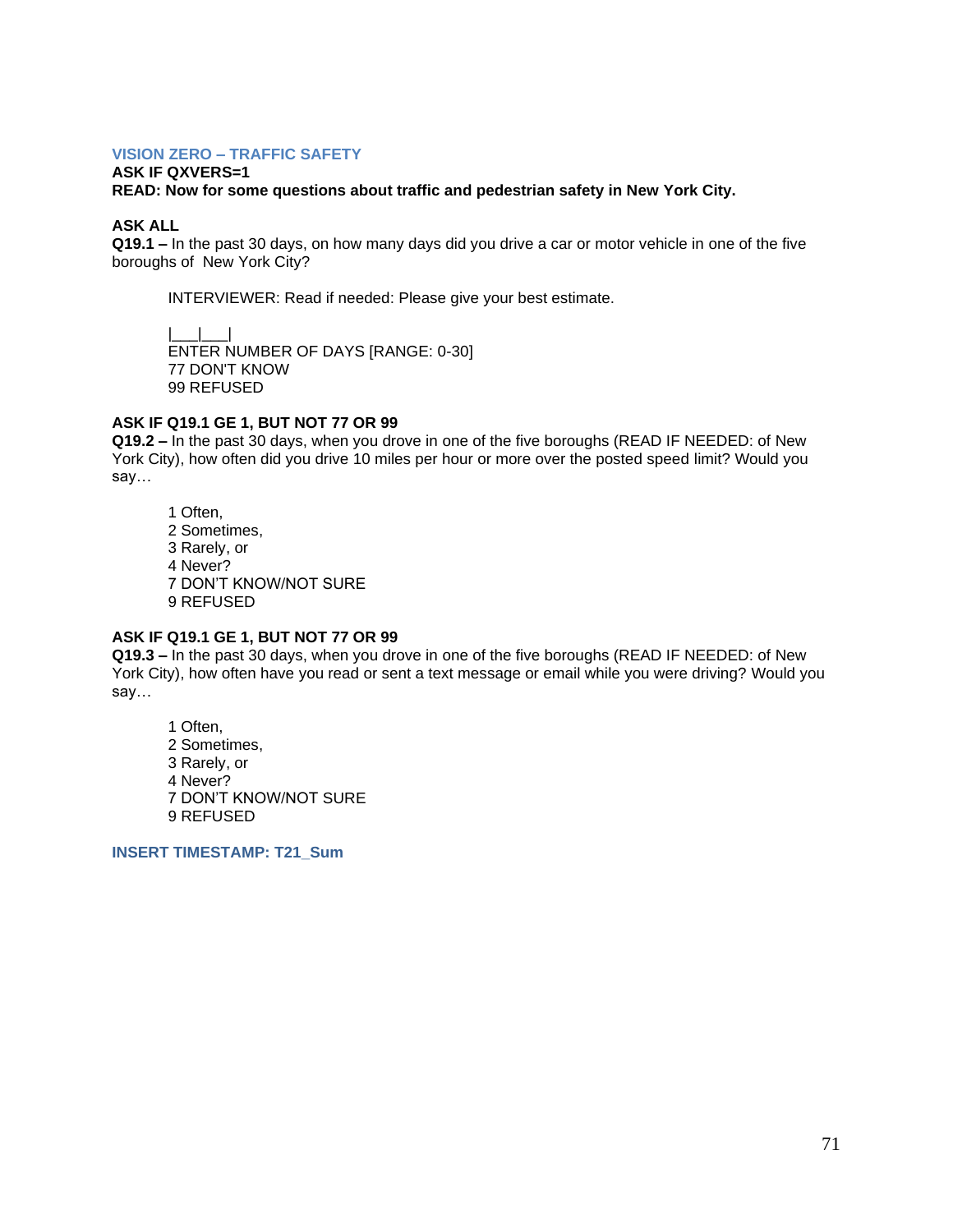### **SEXUAL ASSAULT**

The next questions are about your personal safety and unwanted sexual experiences. This information will allow the health department to better understand the problem of violence and unwanted sexual contact and may help others in the future. Remember that all your answers will be kept private and if a question upsets you, you don't have to answer it.

# **ASK ALL**

**Q20.1 –** Has anyone ever touched sexual parts of your body – after you said or showed that you didn't want them to, or without your consent- such as being kissed in a sexual way or having your sexual body parts fondled or grabbed?

INTERVIEWER: If asked: The rape and sexual assault hotline is (212) 267-7273.

INTERVIEWER: If asked for help with mental health problem: The number is 1-888-NYC-WELL, text "well" to 65173, or online chat at "nyc.gov/nycwell"

1 YES 2 NO 7 DON'T KNOW/NOT SURE 9 REFUSED

### **ASK ALL**

**Q20.2** – Has anyone ever forced you into any type of unwanted oral, vaginal, or anal sex? This includes times when you were unable to consent, for example, you were drunk or asleep, or you thought you would be hurt or punished if you refused.

INTERVIEWER: If asked: The rape and sexual assault hotline is (212) 267-7273.

INTERVIEWER: If asked for help with mental health problem: The number is 1-888-NYC-WELL, text "well" to 65173, or online chat at "nyc.gov/nycwell"

1 YES 2 NO 7 DON'T KNOW/NOT SURE 9 REFUSED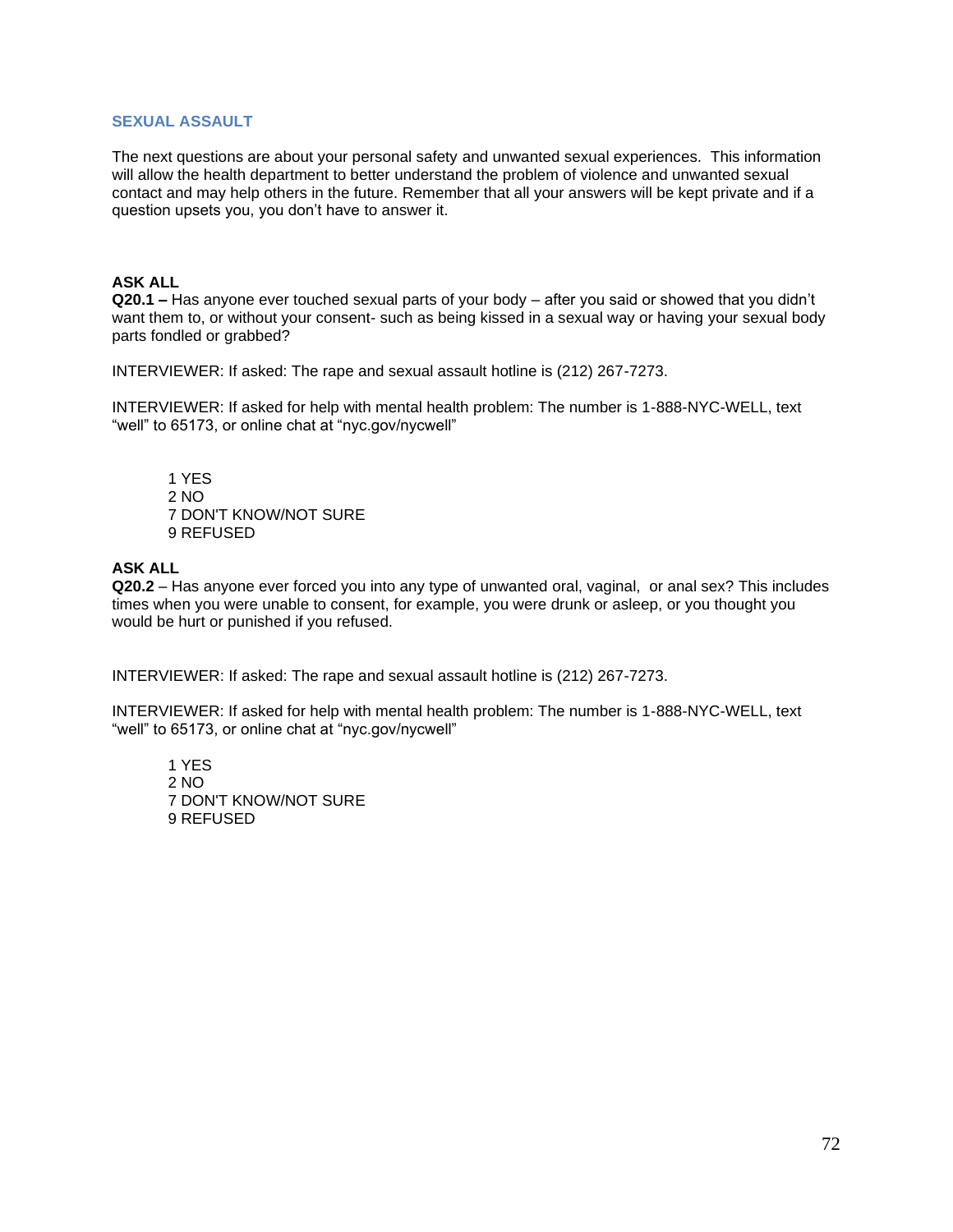## **ASK ALL**

**Q20.3** – Has a doctor or other health professional ever asked you about conflict in your relationship, such as whether you have been hit or hurt or forced into a sexual act by an intimate partner?

INTERVIEWER: If asked: The rape and sexual assault hotline is (212) 267-7273.

INTERVIEWER: If asked for help with mental health problem: The number is 1-888-NYC-WELL, text "well" to 65173, or online chat at "nyc.gov/nycwell"

INTERVIEWER: If asked: An intimate partner could be a current or past boyfriend or girlfriend, husband or wife, common-law spouse, someone with whom you have a child in common, or a dating partner.

1 YES 2 NO 7 DON'T KNOW/NOT SURE 9 REFUSED

#### **INSERT TIMESTAMP: T22\_Sum**

READ: We realize that this topic may bring up past experiences that some people may wish to talk about. If you or someone you know would like to talk to a trained counselor you can call the rape and sexual assault hotline at 212-267-7273 or NYC WELL at 1-888-692-9355. Would you like me to repeat either of these numbers?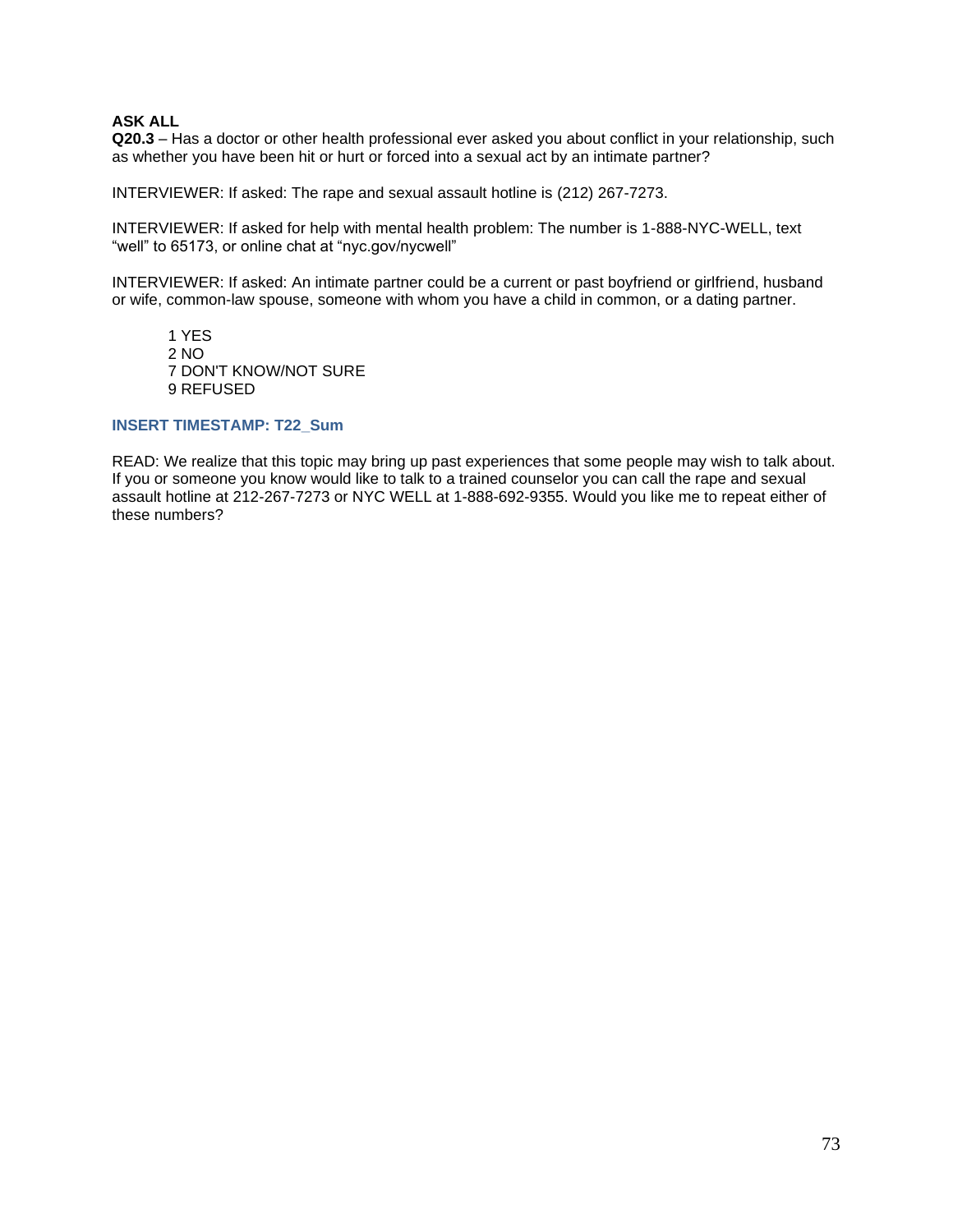# **TELEPHONE MODULE**

### LANDLINE TELEPHONE MODULE QUESTIONS (ASK IF LANDLINE VERSION OR PTYPE=2)

### **READ: And now, because this is a telephone survey I need to ask you a few more questions about your telephone usage.**

#### **ASK ALL**

**Q21.1 -** Do you have more than one landline telephone number in your household? Do NOT include cell phones or numbers that are only used by a computer or fax machine.

INTERVIEWER NOTE: Cordless telephones should be counted as landline telephones. Do not include business telephone numbers.

1 YES 2 NO 7 DON'T KNOW/NOT SURE 9 REFUSED

# **ASK ALL**

**Q21.2 -** Do you have a cell phone for personal use? Please include cell phones if they are used for any personal use.

1 YES 2 NO 7 DON'T KNOW/NOT SURE 9 REFUSED

### **ASK IF Q21.2=2 [ASK IF DOES NOT HAVE CELL PHONE]**

**Q21.3 -** Do you share a cell phone for personal use with other adults?

1 YES 2 NO 7 DON'T KNOW/NOT SURE 9 REFUSED

END LANDLINE TELEPHONE MODULE QUESTIONS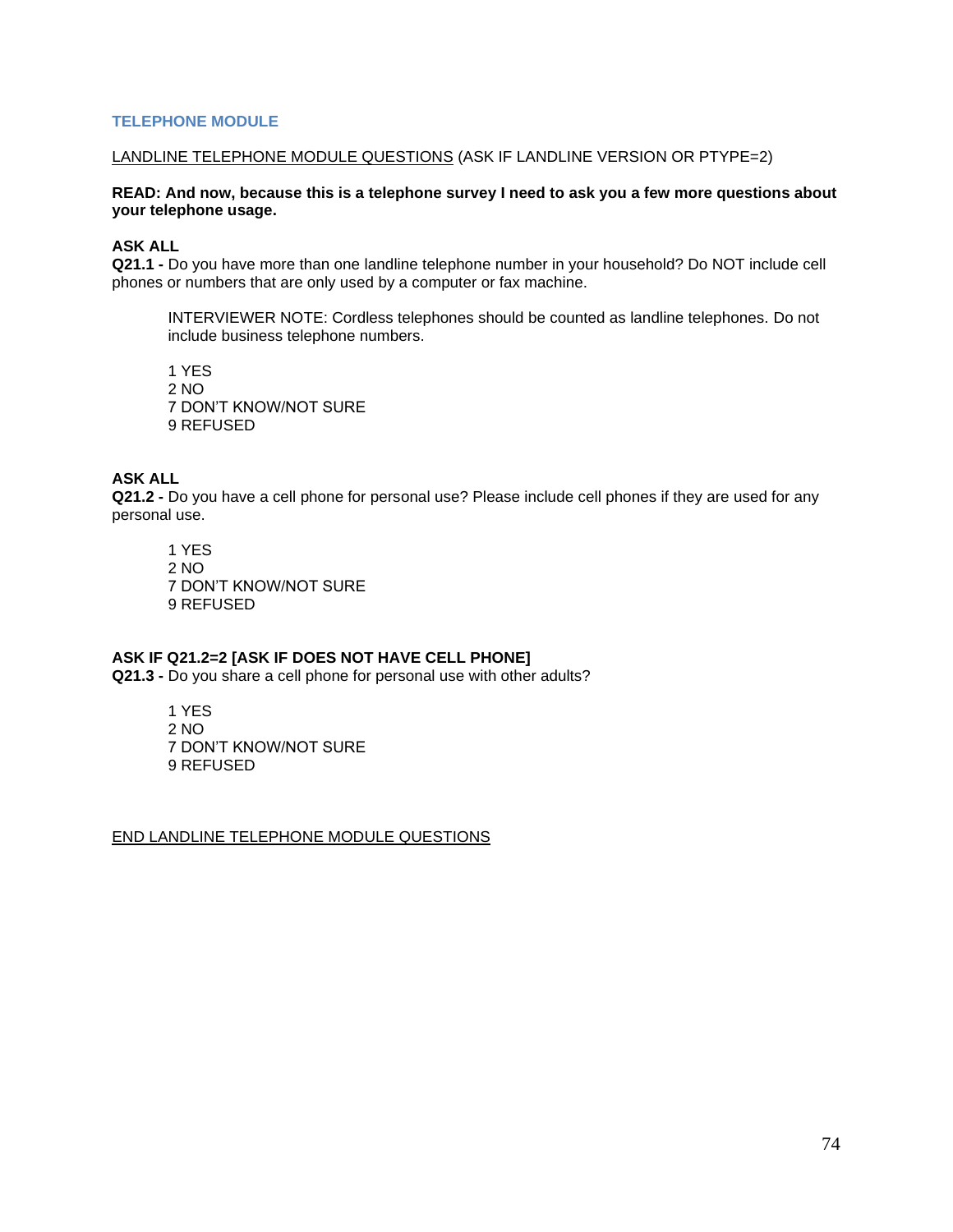### CELL PHONE TELEPHONE MODULE QUESTIONS (ASK IF CELL VERSION, PTYPE=1 AND QLANDLINE=1)

**READ:** And now, because this is a cell phone survey I'd like to ask you about your cell phone usage.

**Q LANDLINE** Do you also have a landline telephone that is used to make and receive calls in your home?

READ ONLY IF NEEDED: "By landline telephone, we mean a "regular" telephone in your home that is connected to outside telephone lines through a cable or cord and is used for making or receiving calls. This would also include a cordless phone that receives service by being connected to outside telephone lines through a jack in the wall."

1 YES 2 NO 7 DON'T KNOW/NOT SURE 9 REFUSED

END CELL PHONE TELEPHONE MODULE QUESTIONS

**INSERT TIMESTAMP: T23\_Sum**

.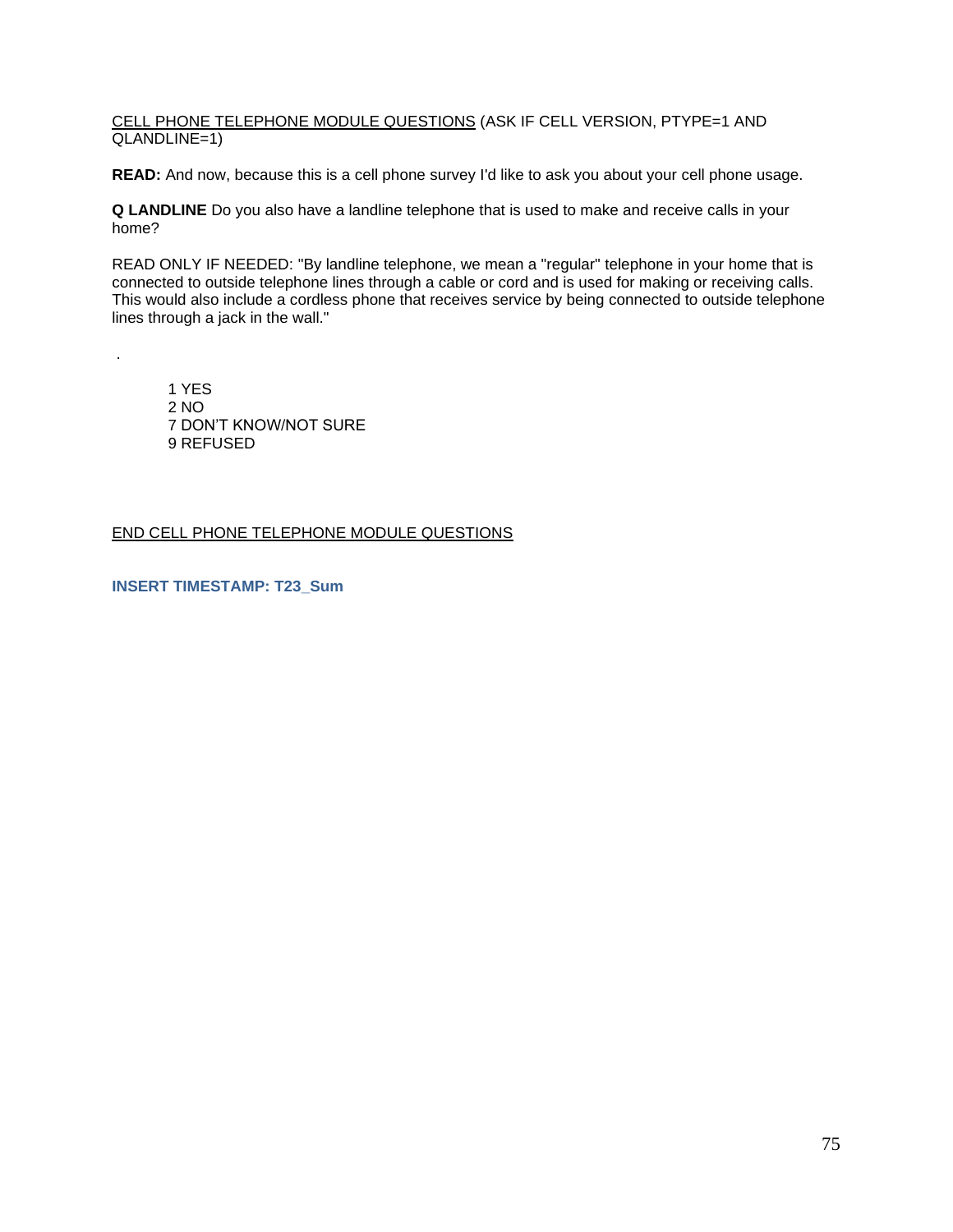## **ADDRESS COLLECTION FOR INCENTIVE - PLEASE READ:**

[IF **CHILD\_ELIG=1:** We have just a few more questions. When we are done, I will be telling you about another important study the Health Department is conducting.]In appreciation for the time you have spent answering our questions, we would like to provide you with ten dollars as a thank you.

So that we know where to send your check, would you please give me your name and address so that we can send you the ten dollar payment?

The information you provide will only be used to send you the payment. It will not be used for any other purposes.

## **COLLECT NAME AND ADDRESS**

**NAME** (What is your name?) ENTER NAME

**ADDRESS** (What is your street address?) ENTER STREET ADDRESS

**CITY** (What is the city?) ENTER CITY

**ZIP** (What is your zip code?) ENTER ZIP CODE

**INSERT TIMESTAMP: T24\_Sum**

### **GEOCODING**

## **GEOCODING QUESTIONS (INSERT BEFORE CLOSING, AFTER ADDRESS FOR CHECK)**

### **CATI: CREATE VARIABLE CDZA (Community District ZIP Assignment).**

IF (FXZIP=10002, 10004, 10005, 10006, 10012, 10014, 10021, 10024, 10028, 10029, 10031, 10033, 10034, 10035, 10039, 10040, 10044, 10065, 10075, 10128, 10280, 10282, 10302, 10303, 10307, 10309, 10310, 10454, 10465, 10466, 10470, 10471, 10472, 10473, 10474, 11001, 11004, 11005, 11040, 11102, 11103, 11104, 11105, 11106, 11109, 11209, 11211, 11222, 11224, 11225, 11231, 11239, 11354, 11355, 11356, 11357, 11361, 11362, 11363, 11366, 11369, 11372, 11375, 11412, 11414, 11416, 11417, 11421, 11422, 11426, 11428, 11429, 11430, 11433, 11436, 11691, 11692, 11693, 11694, OR 11697), CDZA=1; ELSE CDZA=2.

**IF RESPONDENT DECLINED THE INCENTIVE, READ:** To help us better understand the neighborhood you live in and how it may affect your health we'd like to know where study participants live so that we can add information about their neighborhood. The best way to do this is to collect your building number and street name, or the streets of the nearest intersection to your home. **GO TO G1: BUILDING NUMBER AND STREET NAME REQUEST**

### **IF GAVE ADDRESS FOR THE COMPENSATION CHECK, ASK INCENT1.**

**INCENT1** – Is this the address for your home where you live?

### **DISPLAY ADDRESS JUST GIVEN**

1 YES [GO TO GINCENT] 2 NO [GO TO INTRO BEFORE G1] 9 (VOL) REFUSED [GO TO INTRO BEFORE G1]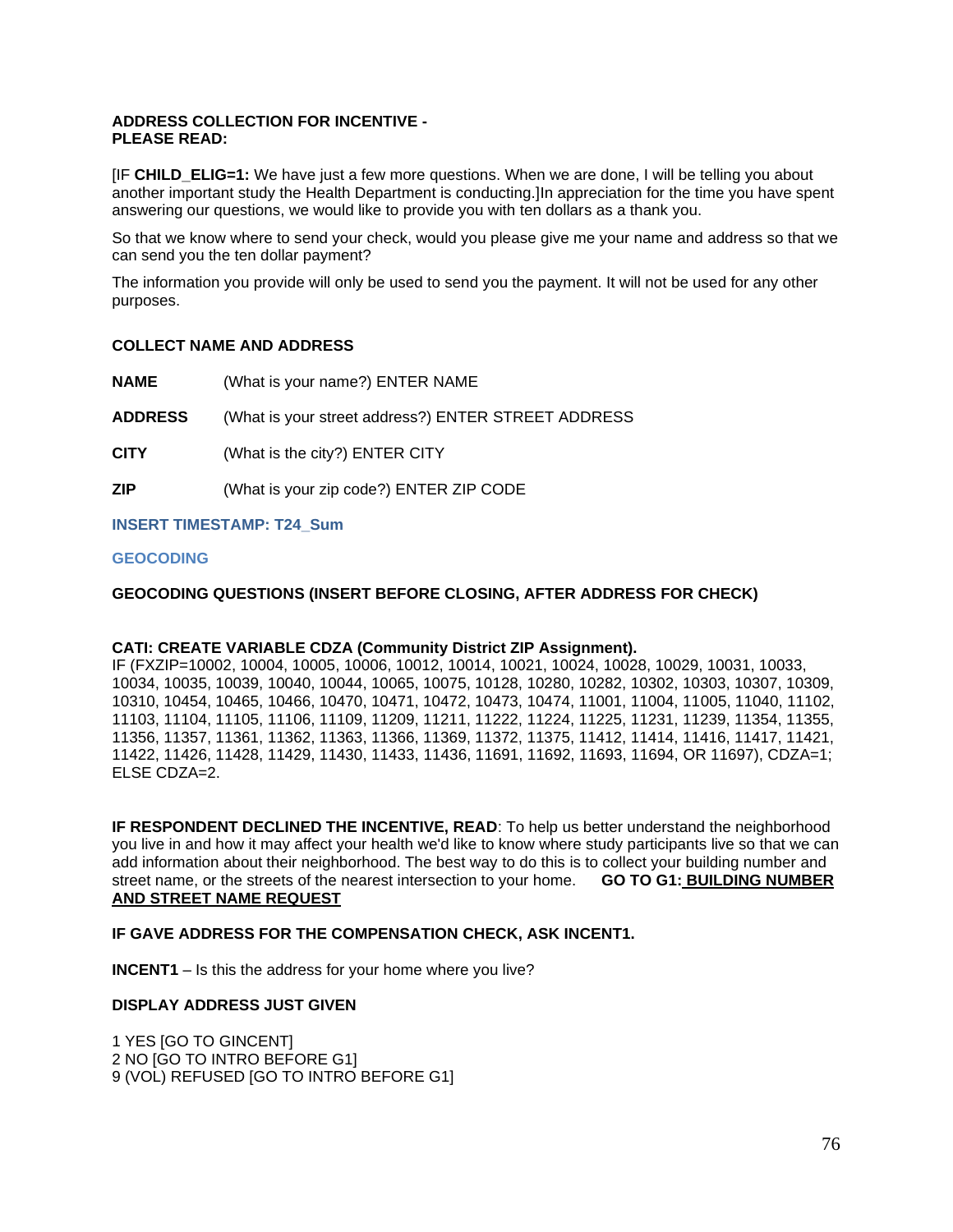**GINCENT** – To help us better understand the neighborhood you live in and how it may affect your health we'd like to know where study participants live so that we can add information about their neighborhood. The best way to do this is by address. Can I use the mailing address you just provided for this?

1 YES [SEND INCENTIVE ADDRESS TO GEOLOCATOR] 2 NO [GO TO G6] 9 (VOL) REFUSED [GO TO G6]

**READ:** To help us better understand the neighborhood you live in and how it may affect your health we'd like to know where study participants live so that we can add information about their neighborhood. The best way to do this is to collect your building number and street name, or the streets of the nearest intersection to your home.. **GO TO G1: BUILDING NUMBER AND STREET NAME REQUEST**

#### **BUILDING NUMBER AND STREET NAME REQUEST**

**G1 -** Can you tell me your building address? (IF NEEDED: That is, your building number and the name of your street. I don't need an apartment number.) What is your building number?

| 1. Gave building number     | <b>CONTINUE</b>                |
|-----------------------------|--------------------------------|
| 9. (VOL) DON'T KNOW/REFUSED | GO TO G6: CROSS STREET REQUEST |

**G2 -** What is the name of the street you live on? IF NEEDED: What type of street is that – Street, Avenue, Boulevard?

| 1. Gave street name         | <b>CONTINUE</b> |
|-----------------------------|-----------------|
| 9. (VOL) DON'T KNOW/REFUSED | GO TO CLOSING   |

## **SUBMIT NUMBER AND STREET TO GEOLOCATOR. IF VALID, GO TO CLOSING. IF NOT, ASK:**

**G3 -** Unfortunately, our system is not accepting that address. Please let me confirm the address and spelling. The address I have is (READ BACK ADDRESS FROM G1, G2). Is this correct?

 $1 = Yes$  GO TO G4

2 = No, (NUMBER) is incorrect RE-ASK G1 AND SKIP G2, GO TO GELOCATOR

3 = No, (STREET) is incorrect RE-ASK G2 ONLY, GO TO GELOCATOR

4 = No, both (NUMBER AND STREET) are incorrect RE-ASK G1 & G2, GO TO **GELOCATOR** 

9. (VOL) DON'T KNOW/REFUSED GO TO CLOSING

## **SUBMIT NUMBER AND STREET TO GEOLOCATOR. IF VALID, GO TO CLOSING. ELSE ASK:**

**G4 -** Our system still does not recognize that address. Could you just tell me the name of the nearest street that crosses [INSERT NAME OF STREET FROM G2]? IF NEEDED: What type of street is that – Street, Avenue, Boulevard?

| 1. Gave cross street name.  | TO GEOLOCATOR |
|-----------------------------|---------------|
| 9. (VOL) DON'T KNOW/REFUSED | GO TO CLOSING |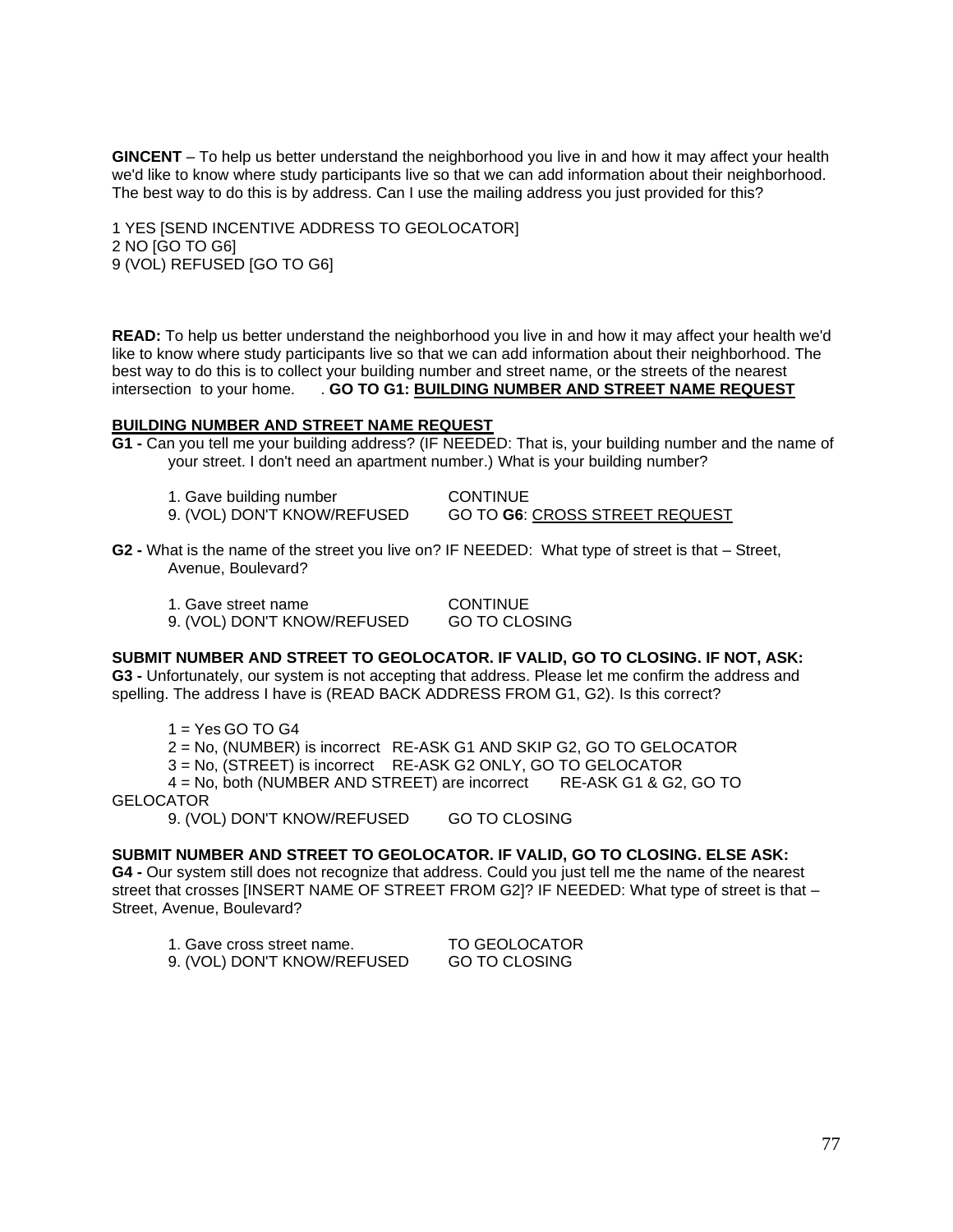## **SUBMIT CROSS STREETS TO GEOLOCATOR. IF VALID, GO TO CLOSING. ELSE ASK:**

**G5 -** Unfortunately, our system does not recognize that intersection. Please let me confirm the street names and spellings one more time. The streets I have are (FILL FROM G2 and G4). Is this correct?

1 = Yes CONTINUE TO CLOSING 2 = No, (FILL G2) is incorrect RE-ASK G2 AND SKIP G4 3 = No, (FILL G4) is incorrect RE-ASK G4 ONLY 4 = No, both (FILL G2 AND G4) are incorrect RE-ASK G2 & G4 9. (VOL) DON'T KNOW/REFUSED

#### *CROSS STREET REQUEST AND CHECK*

**G6 – [**IF GINCENT=2 OR 9: We don't have to use your home address, but it would be helpful if you could provide the cross streets nearest to your home.] Can you tell me the name of the street you live on? IF NEEDED, ASK: And what type of street is that – Street, Avenue, Boulevard?

| 1. Gave street name |                             | <b>CONTINUE</b> |
|---------------------|-----------------------------|-----------------|
|                     | 9. (VOL) DON'T KNOW/REFUSED | GO TO CLOSING   |

**G7 -** What is the name of the nearest street that crosses [INSERT NAME OF STREET FROM G6]? IF NEEDED, ASK: And what type of street is that – Street, Avenue, Boulevard?

| 1. Gave cross street name   | <b>GO TO GEOLOCATOR</b> |
|-----------------------------|-------------------------|
| 9. (VOL) DON'T KNOW/REFUSED | GO TO CLOSING           |

#### **SUBMIT CROSS STREETS TO GEOLOCATOR. IF VALID, GO TO CLOSING. ELSE ASK:**

- **G8 -** Unfortunately, our system does not recognize that intersection. Please let me confirm the street names and spellings one more time. The streets I have are (FILL FROM G6 and G7). Is this correct?
	- 1 = Yes CONTINUE TO CLOSING
	- 2 = No, (FILL G6) is incorrect RE-ASK G6 AND SKIP G7
	- 3 = No, (FILL G7) is incorrect RE-ASK G7 ONLY
	- 4 = No, both (FILL G6 AND G7) are incorrect RE-ASK G6 & G7
	- 7 = (VOL) Don't know/Not sure CONTINUE TO CLOSING
	- 9 = (VOL) Refused CONTINUE TO CLOSING

**INSERT TIMESTAMP: T25\_Sum**